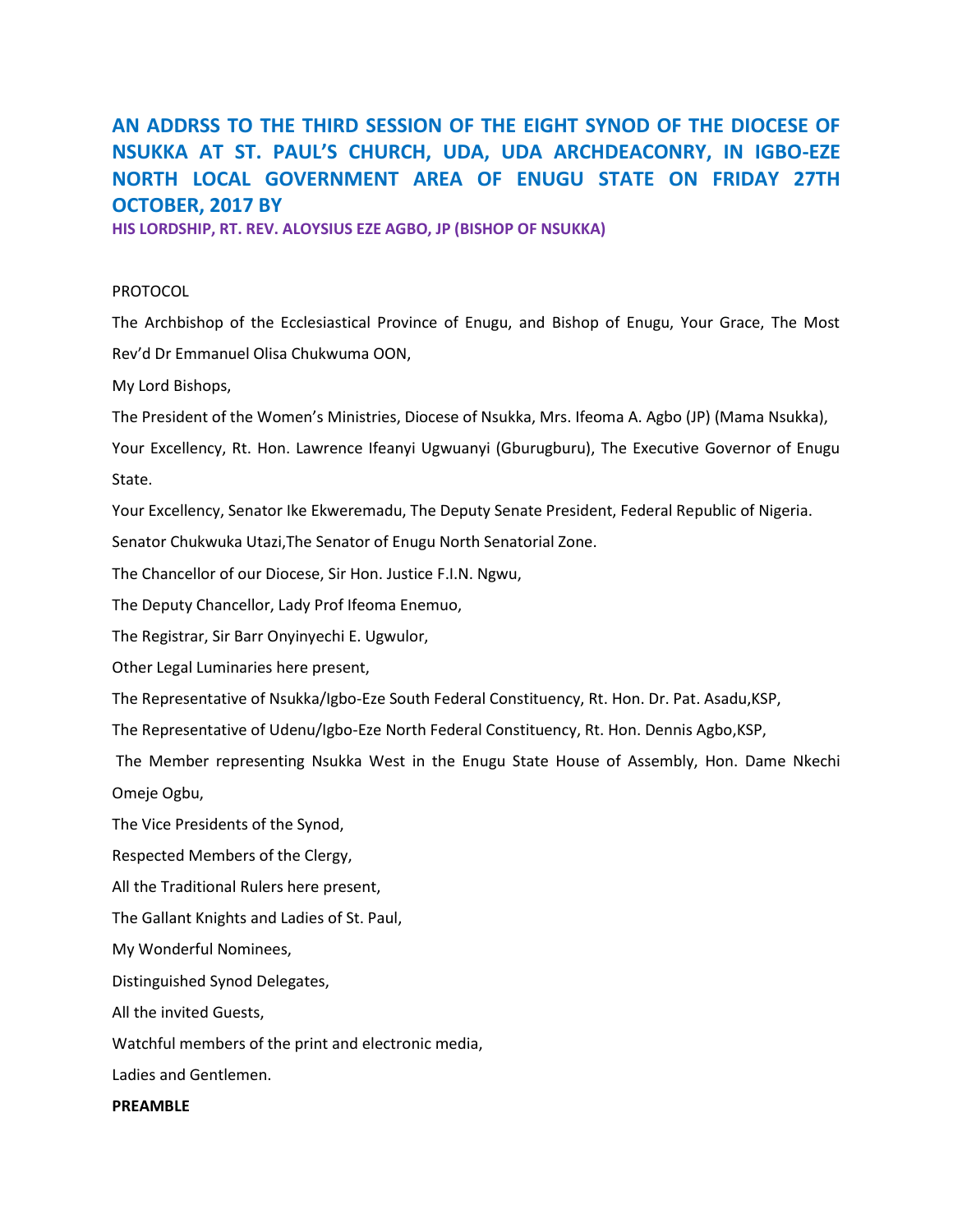In the name of God the Father, God the Son and God the Holy Spirit! Amen.

God has remained faithful to us. He has over the years remained our Hope, Strength, Light, Wisdom, Guide, Defence, Refuge, Provider, Sustainer, Inheritance, and Treasure, and the Ruler over our Lives and the Diocese. This is the only secret behind the tremendous growth evident in our endeared and robust Diocese. In sincere thanksgiving to this GOD we say:

My heart is confident in you, O God …

Wake up, lyre and harp!

I will wake the dawn with my song

I will thank you, LORD, among all the people

I will sing your praises among the nations

For your unfailing love is higher than the heavens

Your faithfulness reaches to the clouds

Be exalted, O God, above the highest heavens

May your glory shine over all the earth.

¤¤¤ Psalms 108:1-5 ¤¤¤

With this heart full of thanks and gratitude to the Almighty God, dearly beloved, we celebrate your presence in this year's Synod. We see the glory of God radiating on you; and what a wonderful thing to be in the fellowship of such lovely, caring, supportive and committed children of God. You are welcome in the name of the Lord to Uda. We wish you a life transforming and historic encounter with YAWEH, the covenant keeping God.

We welcome all our fathers in the Lord from various Dioceses, especially our Archbishop, His Grace, Most Rev. Dr. Emmanuel Olisamedualim Chukwuma, OON. We pray the good Lord to bless you all for coming again to identify with us.

We welcome in a special way our father and mother in the Lord, the pioneer Bishop of our Diocese and his wife, Rt. Rev. Dr. J. C. Ilonuba, JP and Mrs. R. U. Ilonuba (Nnediugwu). Your un-expiring love and unflinching support have encouraged us a lot. We are grateful to you.

I acknowledge the presence of the most beautiful, most loving, most caring and most illustrious woman on earth – a gift to my life and ministry, my wife, Mrs. Ifeoma Anthonia Agbo, JP. We welcome you and pray God's blessings upon you and your endeavours. We also welcome in a special way, the chancellor of our Diocese, Sir Hon. Justice F. I. N. Ngwu. He is a rare gem and an inestimable gift to our Diocese. We welcome the Deputy Chancellor, Lady Prof. Ifeoma Enemuo, the Registrar, and Sir Barr. O. E. Ugwulor, and other Legal Officers of the Diocese. We welcome the Vice Presidents of the Synod, the Archdeacons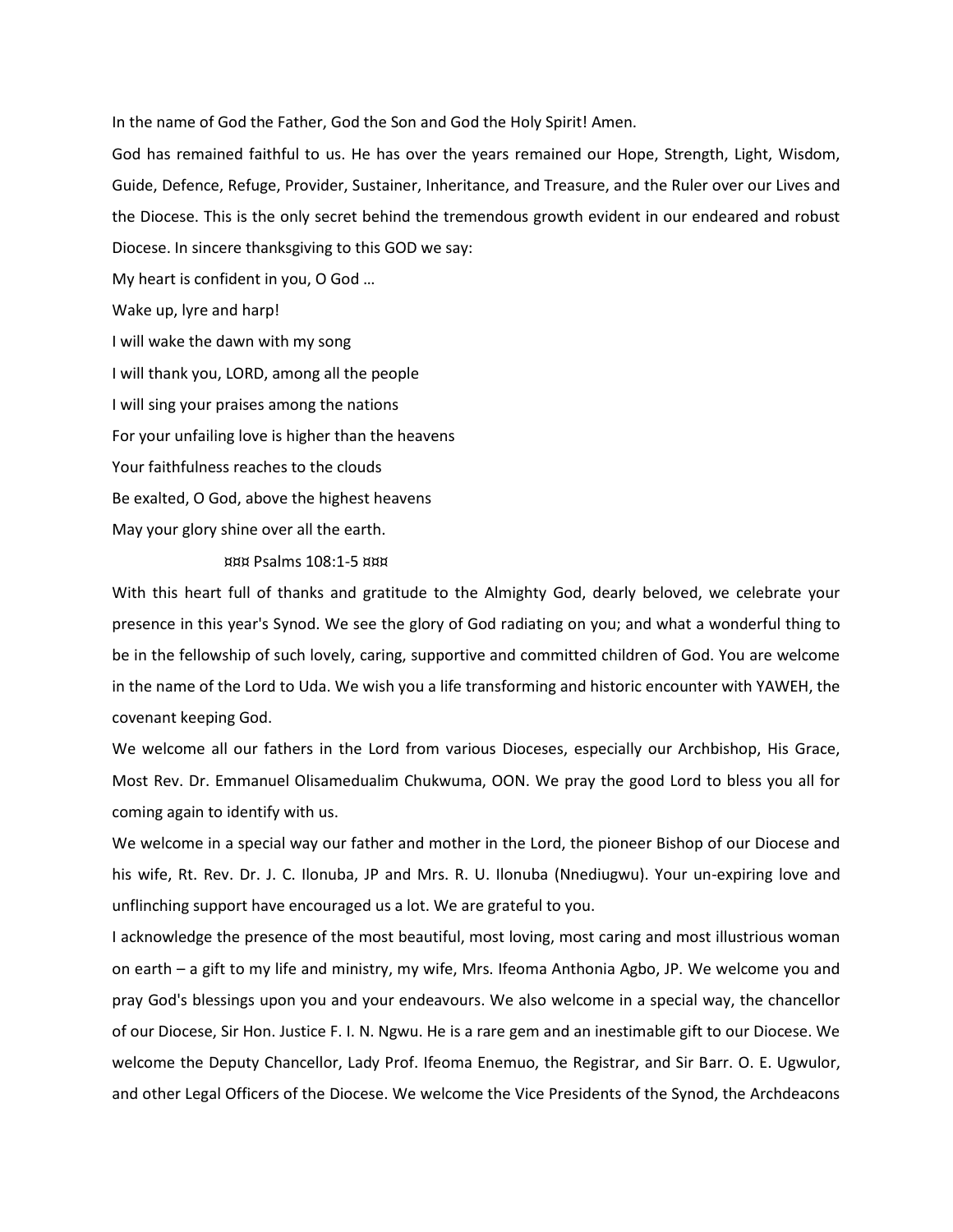and their wives, all the clergy and their wives, the gallant knights and ladies of St. Paul, the Diocesan officials, my nominees, chairmen and members of different Boards and Committees, the Lay Pastors and their wives, the Directors, Chaplains of organizations, the Secretariat staff, the Choir, Brigade, Band, Media Crew, Security personnel, Bishops court family and my personal staff. You are all welcome in Jesus name. Amen.

The Sir Dr. Emenike A. Onwurah led Synod Planning Committee has done noble over the years. We are enjoying your intellectual and managerial wonders again this year. Though you have been always available we still welcome you officially and appreciate your commitment. The Archdeacon of Uda and wife, Ven. Dr. George and Mrs. Ebele Asadu, all the Clergy and Lay Pastors in the Archdeaconry and their wives, the Sir Arc. Innocent Agbo led Local Organizing Committee and the entire people of Uda Archeadonry; we thank you so much for wonderful preparations. God bless you.

#### OUR JOY

We rejoice with those who got appointments/promotions and other blessings. We crave your indulgence to mention few of them:

1. Dr. Mike Ajogwu (SAN), appointment as Chairman of Enugu State Independent Electoral Commission (ENSIEC).

2. Prof. Joshua Umeifekwem ¯Professorship

| 3. | Rev. Canon Prof. Chris Ikem Okoye | - Professorship       |
|----|-----------------------------------|-----------------------|
| 4. | Prof Mrs. Uche Onyechi            | - Professorship       |
| 5. | Prof. Smart Obiora                | Professorship         |
| 6. | Lady Dr. Florence Ezeudu          | - Associate Professor |
| 7. | Dr. Ezichi A. Ituma               | - Associate Professor |
| 8. | Rev. Canon Joe Chukwuma           | T Ph.D                |
| 9. | Ven. George Asadu                 | <sup>-</sup> Ph.D     |

We also felicitate with:

1. Rt. Rev. & Mrs. Sosthenes I. Eze, Bishop of Enugu North for the Centenary celebration of their Cathedral Church of St. Mary, Ngwo.

2. Rt. Rev. Prof. & Mrs. Evang. J. Ibeagha, Bishop of Nike for their 10 years of Episcopacy, 30 years of Priestly Ordination and 40 years of wedding Anniversary. Also, for the dedication of the Cathedral Church of St. Cyprian and other projects in Nike Diocese.

3. Rt. Rev Dr. Emmanuel Afam and Dr Mrs Joy Ugwu whose daughter Ekene wedded recently.

4. Prof. Mrs. Ifeoma Stella Madueme for her 50th Birthday celebration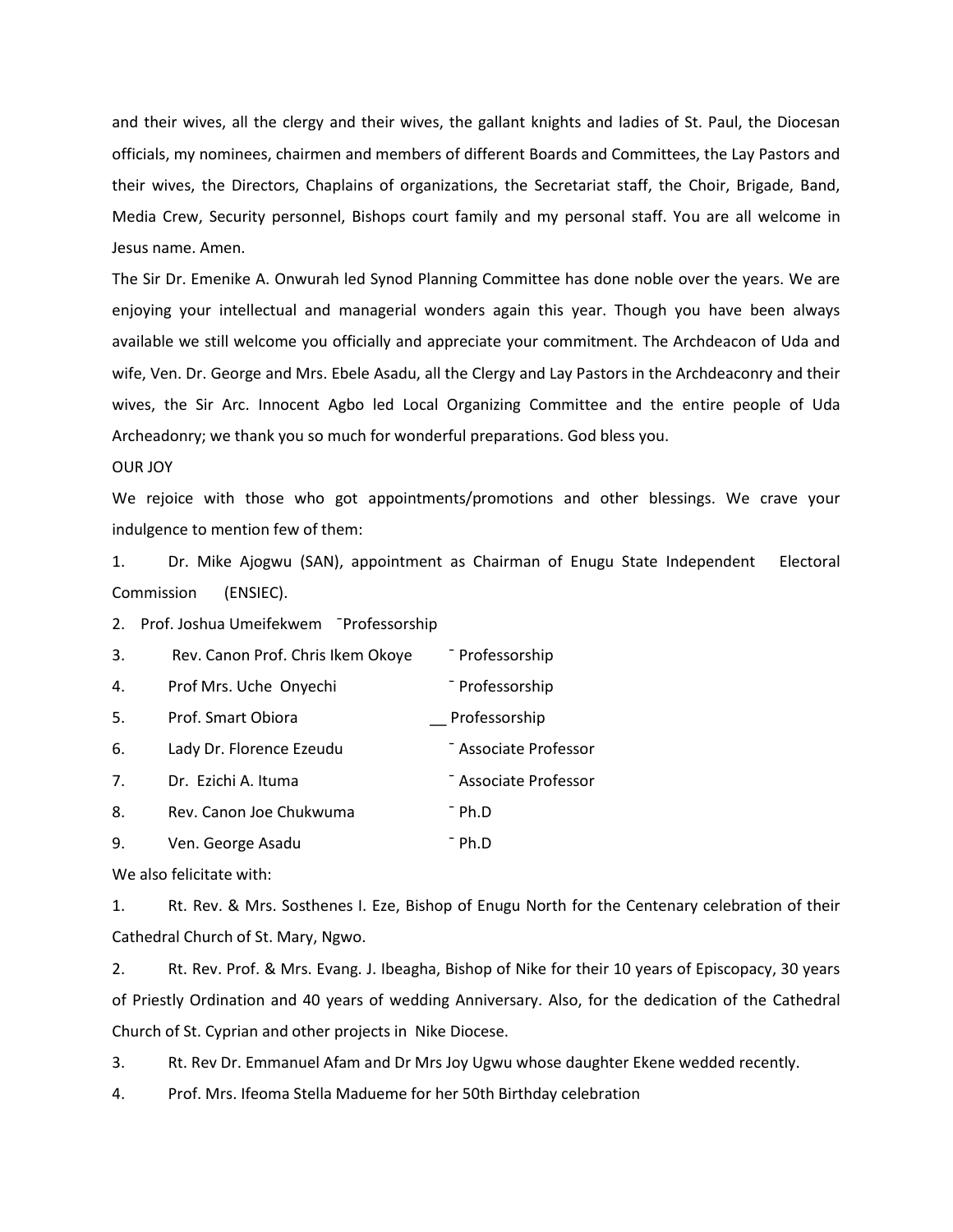5. Ven. Christian C. Eze for his 50th Birthday.

We also praise God for the gift and blessing of new babies to us through different families in the Diocese especially the following ministers' families, Diocesan officials and nominees:

| ş             | Rev. Nnaemeka & Mrs. Nkiru Ezike                     | - baby boy  |                       |
|---------------|------------------------------------------------------|-------------|-----------------------|
| ş             | Rev. & Mrs. Cyprian Ezugwu - baby                    |             |                       |
| ş             | Rev. & Mrs. Basil Okenyi - baby boy                  |             |                       |
| ş             | Rev. Dr. Emmanuel & Mrs. Charity Agbo - baby boy     |             |                       |
| ş             | Rev. Ejike & Mrs. Helen Nwobi - baby girl            |             |                       |
| ş             | Rev. Can. Prof. Chris Ikem & Mrs. Oge Ikem Okoye     |             | - baby boy            |
| ş             | Rev. Oliver & Mrs. Uzoamaka Onyeke - baby boy        |             |                       |
| ş             | Rev. Chibunile & Mrs. Blessing Elejere - baby boy    |             |                       |
| ş             | Rev. Christian & Mrs. Chinyere Ajibo - baby boy      |             |                       |
| ş             | Rev. & Mrs. Onuoha Chigozirm - baby boy              |             |                       |
| ş             | Rev. Can. Joel & Mrs. Sabina Ugwoke - baby boy       |             |                       |
| ş             | Rev. Samuel & Mrs. Chinyere Olinya - baby boy        |             |                       |
| ş             | Rev. Can. Kingsley & Mrs Ifeyinwa Obeta              | - baby boy  |                       |
| ş             | Rev. Joshua & Mrs. Rita .L. Ngwoke - baby boy        |             |                       |
| ş             | Hon Okey & Barr. Mrs. Amaka Ukwueze - baby girl      |             |                       |
| ş             | Ven. Engr. Obidi & Mrs. Azuka Ekpunobi - grand child |             |                       |
| ş             | Rev. Can. Prof. Benjamin & Dr. Mrs Obioma Mba        |             | - twin grand children |
| ş             | Rev. Canon & Mrs. Williams Okolo                     | - baby boy  |                       |
| ş             | Ven. Nnamdi & Mrs. Ijeudo - baby boy.                |             |                       |
| ş             | Ven. Chijioke & Dr. Mrs Kay Onyechi – grand Son      |             |                       |
| ş             | Ven. Eric & Mrs. Florence Ugwu - grand Child         |             |                       |
| ş             | Mrs. Priscilia Asogwa - grand child                  |             |                       |
| ş             | Dr. Shedrack & Mrs. Ijeoma Asogwa - grand child      |             |                       |
| ş             | Rev. Can Chris & Mrs. Ngozi Obileke - grand Child    |             |                       |
| Pastors wives |                                                      |             |                       |
| ş             | Mrs. Blessing Amah<br>- baby boy                     |             |                       |
| ş             | Mrs. Chinwendu Ezemagu                               | - baby girl |                       |
| ş             | Mrs. Blessing Ugwunwaoti                             | - baby girl |                       |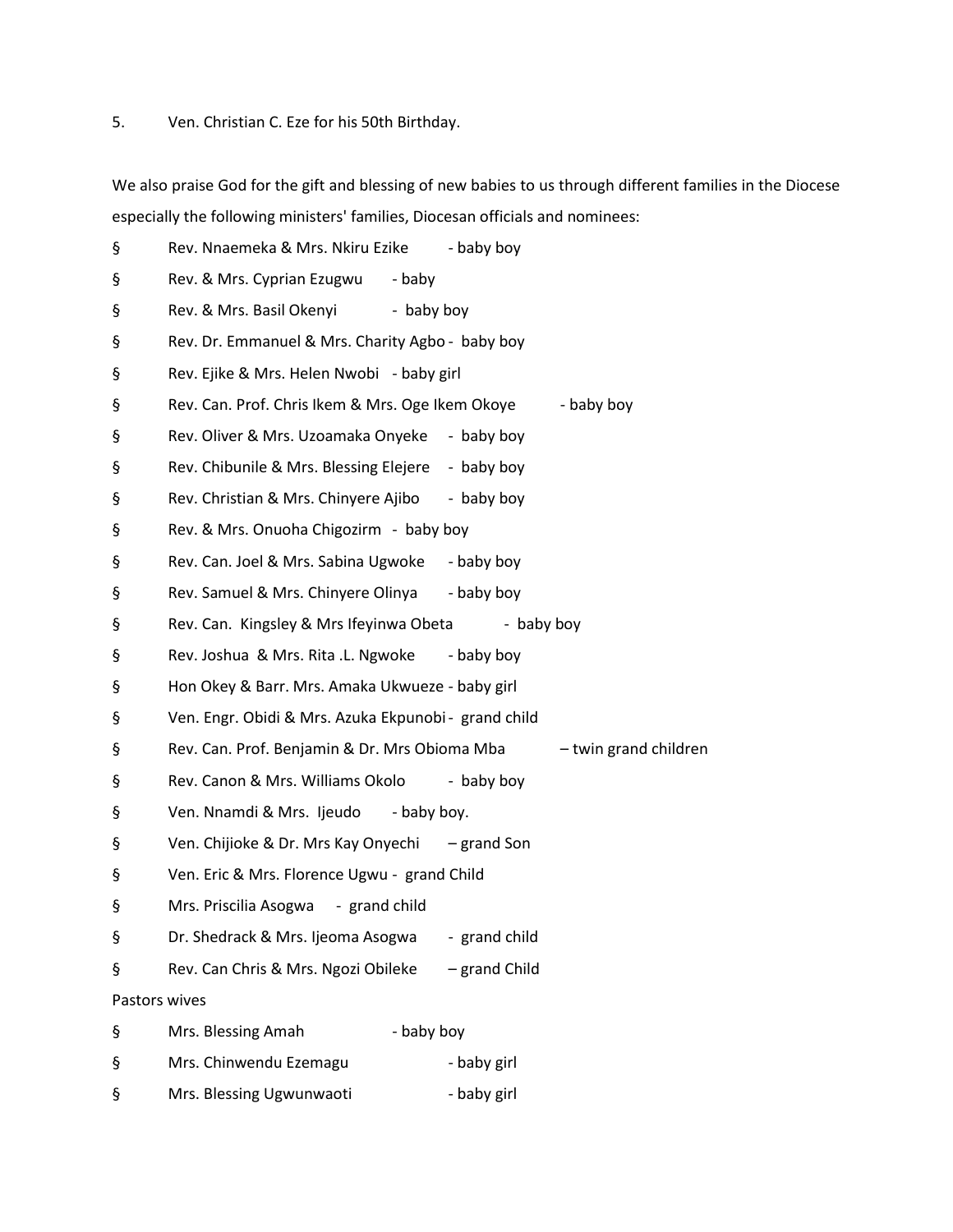| ş | Mrs. Lovelyn Ezi      | - baby girl |
|---|-----------------------|-------------|
| ş | Mrs. Charity Asadu    | - baby boy  |
| ş | Mrs. Charity Eze      | - baby boy  |
| ş | Mrs. Amarachi Okoli   | - baby girl |
| ş | Mrs. Charity Abugu    | - baby girl |
| ş | Mrs. Calister Igara   | - baby boy  |
| ş | Mrs. Promise Opech    | - baby boy  |
| ş | Mrs. Maurine Ezugwu   | - baby      |
| ş | Mrs. Eunice Okonkwo   | - baby      |
| ş | Mrs. Pricilla Nnamani | - baby girl |

We rejoice with my daughters (nieces) and their husbands Mr. Okechukwu and Mrs. Ginika Agbodo and Mr. Stanley and Mrs. Lovelyn Ezema for the gift of baby girls. We congratulate my daughter (niece) Deborah who wedded her heart throb, Micheal Okoye few weeks ago.

We equally felicitate with all who wedded and those who had their children wedded. We celebrate other blessings of God on every side and congratulate all of you. May God's name be praised! Amen. OUR SORROWS

We commiserate with all who lost their loved ones since last Synod. We pray that God will grant them the fortitude to bear the loss. Some of these dear ones that have been called to glory include:

- 1. Most Rev'd Emmanuel Mani (former Archbishop of Jos/Bishop of Maduguri)
- 2. Rt. Rev. Prof. John Akao, Bishop of Sabongida-Orah
- 3. Ven. Nathan Okwu
- 4. Rev. Felix Nwani
- 5. Rev. Samuel Ajibo
- 6. Mrs. Benedeth Aleke (mother in-law of Rev. Canon Joe Chukwuma)
- 7. Mrs. Grace U. Odezue (mother of Rev. Dan Odezue)
- 8. Mrs. Ezinne Irene O. Nwosu-Obileke (mother of Rev Canon Chris Obileke)
- 9. Mr. Sampson O. Ezike (father of Rev. Nnaemeka Ezike)
- 10. Ezinne Mercy A. N. Ike (Mother of Ven. Prof. Sam Ike)
- 11. Mrs. Lucy Lolo Obeta (Mother of Ven. Fidelis Obeta)
- 12. Mrs. Chineze Okwuchukwu ( wife of Ven. Emma Okwuchukwu)
- 13. Mrs. Elizabeth Nwabude Okwor (Mother of Rev. John Okwor)
- 14. Mrs. Regina Ugwoke (Mother of Rev. Edwin Ugwuoke)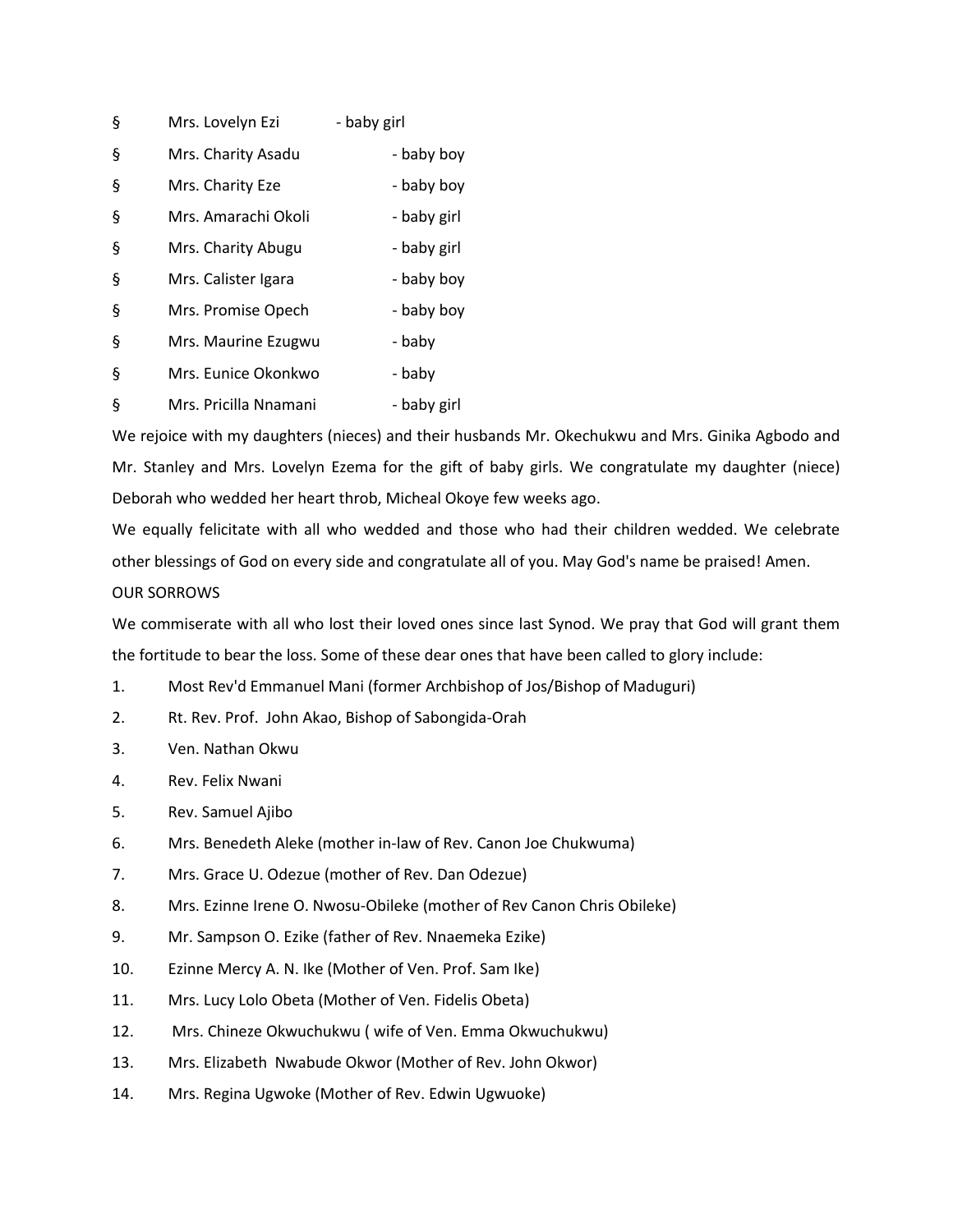- 15. Mrs. Helen Okike Atta. (Mother of Rev. Gideon Attah)
- 16. Prof. Engr. Osondu J. Eze-Uzoamaka
- 17. Princess Esther N. Ezenweze (Nne Okwukwe)
- 18. Mrs. Mary Ngozi Omeke (Bishop's Wife Nominee)
- 1. Elder Raphael O. Ozioko (Father in-law of Ven. Dr. Collins Ik. Ugwu)
- 2. Sir Caleb Obele Okeke (Knight of St. Paul)
- 3. Elder J. C. Agbo (An intimate friend of the Diocese)
- 4. Leticia Onwurah (the woman who trained Rev. Sunday Dike)

We continue to remind ourselves, especially those that are in grief, of the word of God that says: "And I heard a voice from heaven saying to me Write, Blessed are the dead which die in the lord from henceforth: Yea, saith the Spirit, that they may rest from their labours; and their works do follow them" (Rev. 14:13).

Please accept our condolences.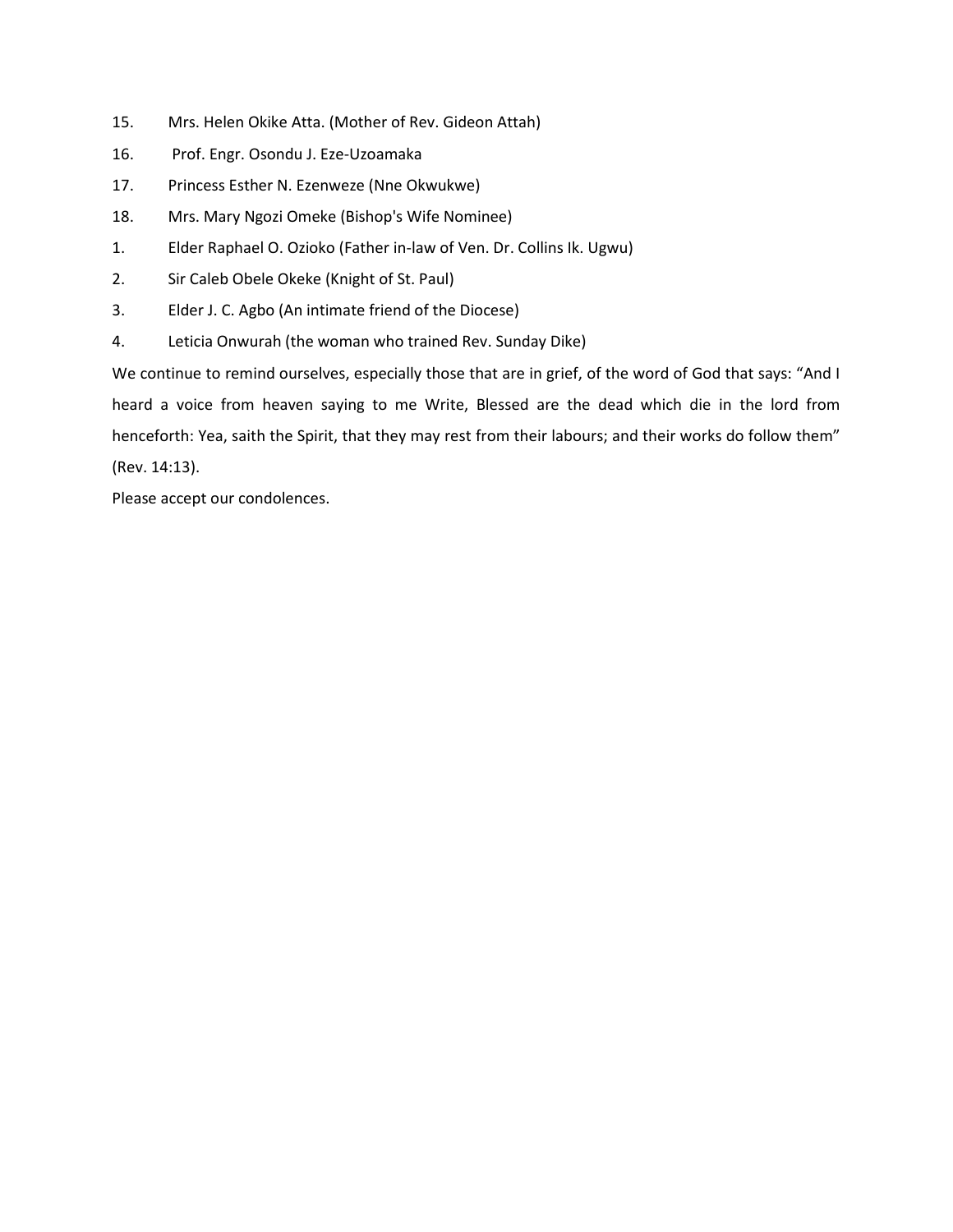# **OUR RESOURCE PERSONS**

### THE SYNOD PREACHER: Ven. Prof. Pic Charles Onwochei

Our preacher in this Synod is well known to us, haven ministered to us last year as the Bible Study Leader and in many other programmes in the Diocese. He is Ven. Prof. Pic Charles Onwochei. We felt strongly after the Bible Study last year that he still has a message for us, so we invited Him to tell us what the Lord has given him for us.

Pic Charles Onwochei is a Venerable in the Anglican Diocese of Jos. He is the Cathedral Archdeacon. He is a teacher of the word of God and has been privileged to teach God's word around the world. He is a worship leader and by God's grace leads the Jos Worship Assembly, which is an interdenominational hour of deep, spiritual and appreciative worship. He is a song writer and has many published songs.

Pic is an International faculty of Haggai Institute and facilitates the Advanced Leadership Training of the Institute both locally and internationally.

Besides, he is a professor of Ethics and Philosophy in the University of Jos and has taught Ethics and related courses for many years. He has a keen research interest in social ethics related issues with a Christian reflective and evaluative response. He has researched extensively in this area, and has presented and published many scholarly papers both locally and internationally. He has also authored books including: "Music, Morality and Church Growth: The Nigerian Experience", "The Effective Music Minister: The Spiritual and Moral Demands" and "They Go About Naked: A Moral, Social and Biblical Reflection on Today's Dressing Patterns".

He is married to Sister Modupe Pic-Onwochei and together they have four biological children. Pic is a grateful person, always mindful of the fact that he does not qualify for God's work. He believes that it is only by God's grace and mercy has he been allowed to touch God's work.

Ven. Pic is a friend and we appreciate him for accepting to be used of God as our Synod preacher after that highly inspiring Bible study that he led last year.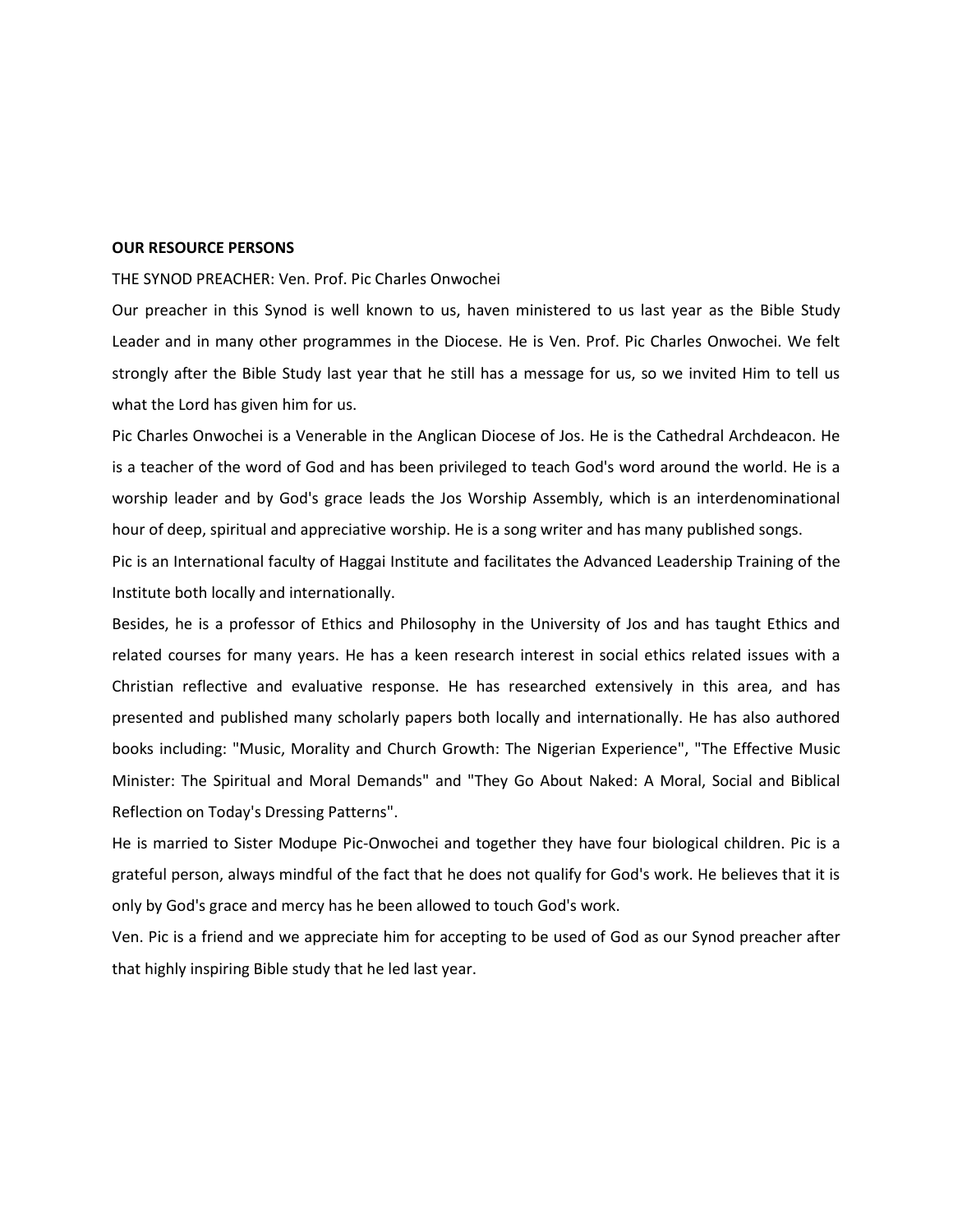#### **BIBLE STUDY LEADER:** Ven. Samuel O. Obeta

Our Bible Study Leader in this Synod is one of us; a Clergyman in this Diocese in whose faith and doctrine there is no guile.

He is Ven. Samuel Okonkwo Obeta, the current Archdeacon of Ibagwa-Aka Archdeaconry and the Secretary of Nsukka Diocesan Education Board.

He is from Okutu in Nsukka LGA of Enugu State; and was born on 20th June 1956.

EDUCATIONAL INSTITUTIONS ATTENDED AND QUALIFICATIONS

He attended Anglican Grammar School, Nsukka (Nsukka High School) where he obtained his WAEC in 1973. He then proceeded to St Cyprian's T.T.C Nsukka where he obtained his TCII in the year 1975. He got his NCE in Physics/Chemistry from Anambra State College of Education Awka in 1980. He read Physics/Education at University of Ibadan and obtained his B.Ed in 1985. As a lover of education, he proceeded to University of Nigeria Nsukka for his Masters' degree and got his M.Ed in Counseling Psychology in the year 1989. Because of his call to the ministry, he went to Trinity Theological College, Umuahia, where he obtained his Diploma in Theology in 2015.

#### CAREER

He was a Physics Teacher, School counselor, supervising Principal – PPSMB, Enugu State, and presently Education Secretary, Nsukka Diocesan Education Board and also Member, Diocesan Christian marriage & family life Directorate.

# POSTS HELD

He was the President S.U (Nig) Odenigbo Group – 1994-1998, Zonal Rep S.U (Nig), Odenigbo Zone 1998- 2004; Area Secretary, S.U (Nig) Nsukka Area 2004-2010, Area Prayer Secretary S.U. (Nig), Nsukka Area. He was also the first Director of the Diocesan Directorate of Discipleship and Publications.

## **ORDINATION**

He was made Deacon on 6th Dec. 2008, Priested on 7th Dec. 2009, Preferred Canon on 2nd Nov. 2011 and Archdeacon on 21st Dec. 2014.

# FAMILY LIFE

He is married to Dr (Mrs.) Nwamaka Obeta. The Marriage is blessed with 6 Children.

His love for the work of God, his reputable life, the level of grace of God we see in him, what we have seen God use him do in the diocese and beyond, his readiness and willingness to be used of God besides many other reasons, compelled us to entrust this responsibility of taking the bible study sessions of the Synod to him. And you will agree with me that he is the right hand to handle this.

May God bless you my dear brother.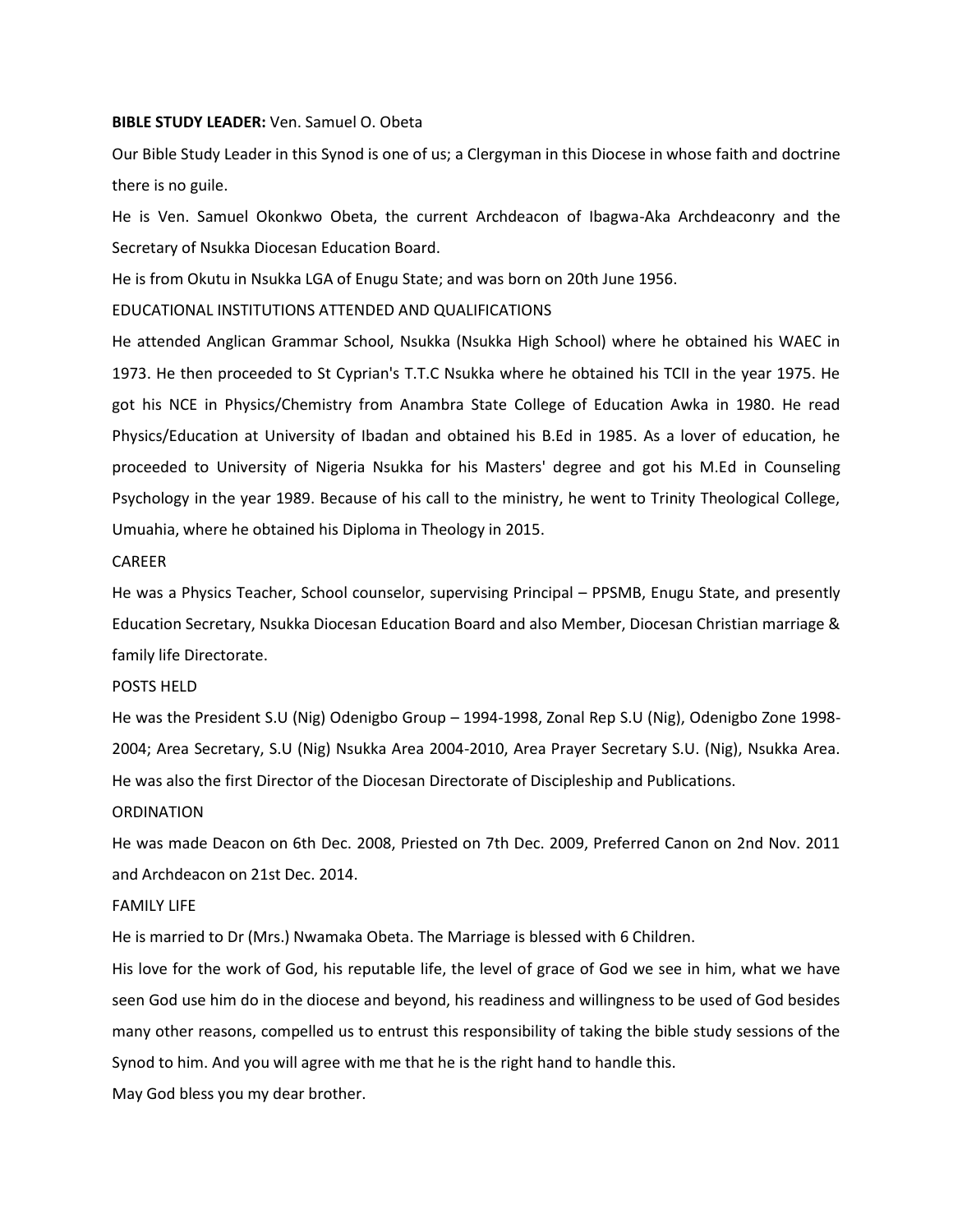#### THE HOST ARCHDEACONRY

We are grateful to the entire people of Uda Archdeaconry for accepting the challenge of hosting this Synod. Despite your age and size, your acceptance, commitment, organization and execution was second to none. There is no doubt you really laboured and prepared for a successful Synod as we have started seeing the fruits of your labour since we arrived two days ago; both in the Church edifice and in the financial contributions and organization so far. We thank the pastoral staff in the Archdeaconry, for the leadership they provided- Ven. Engr. Godson Obidi and Mrs. Azuka Ekpunobi, who started the Journey before Ven. Dr George and Mrs Ebele Asadu took over, Rev Amara and Mrs Joy Ozulu and our beloved Lay Pastors and their wives, the chairman of the Local Organizing Committee, Sir Arch Innocent Agbo and all those that labored for the successful hosting of this Synod, we appreciate you. We must mention Rt. Hon Dennis Agbo who took over the Church building to complete it to ensure that it is dedicated within the Synod. We pray that God will remember your labour of love and reward you.

The Archdeaconry was inaugurated as a Missionary Archdeaconry on 17th May, 2015 by us, Rt. Rev. A.E. Agbo (JP), Bishop of Nsukka Diocese. On that day, Ven. Engr. G.O. Ekpunobi was installed as the first Archdeacon. On 24th April 2017, Ven. Dr. George C. Asadu who is currently on his second missionary journey succeeded Ven. Engr. Ekpunobi who relocated to USA haven got Green Card.

The Archdeaconry is made up of two parishes namely St. Paul's Parish, Uda and St. James' Parish, Ugbaike. The churches in the Archdeaconry with their current workers are as in the table below.

### **TABLES**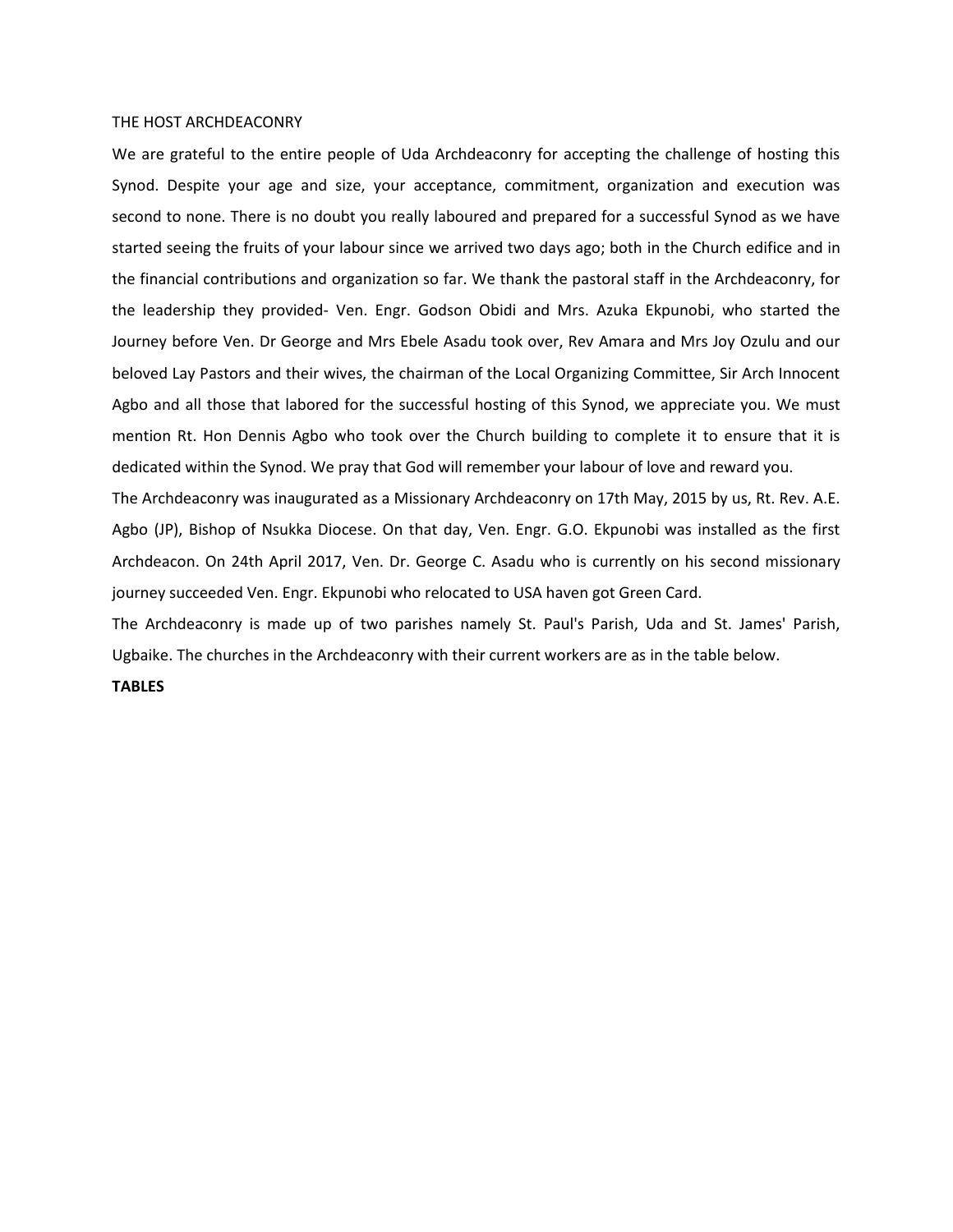#### **HISTORY OF THE CHURCHES**

# **ST. PAUL'S CHURCH, UDA**

**St Paul's Uda started in the year 1945 and has patriarchs who can be seen as saints triumphant and saints militant. In a common language, they are the founding fathers. They are Mr. Zephaniah Agbo, Godwin Agbo (the only abroad member then), Isaac Ugwuja Onyeke, Michael Ugwuanyi, Christopher Eze, Lawrence Abugu, Hezekiah Ali, Gabriel Eze, Emmanuel Eze, Nwa Ugwu Okpe, Pius Ugwuanyi, Aaron Ayogu and others.**

**Other people that played important roles were their wives. These women introduced the tradition of cleaning the church weekly. Some of them were Mrs Joy Agbo, Mrs. Patience Onyeke, Mrs. Rebecca Ugwuanyi, Mrs. Bridget Agbo who was coming all the way from outside Enugu Ezike, Mrs. Salome Ugwuanyi, Mrs. Rose Ayogu (the youngest among them).**

**The church started at Afor Uda in the year 1945 as an offshoot of St Luke's, Amufie under the Diocese on the Niger. Afor Udah was the center of Uda then and it was the first church that introduced strange news (gospel) to the soil of Uda.**

**After a year or two, through the efforts of some of the pioneers such as Zephaniah Agbo, a land was secured through Eze Nwa Mama and Ugwu Onyeke. The land was a free gift to the church. The land am talking of is where we are now.** 

**Through the effort of their teacher, Mr Gilbert Onoja (late), some of the Patriarchs were poised to be first evangelists in the land of Uda. The sacrificial life of Late Zephaniah Agbo in the area of evangelism, this document is not enough to carry it. His younger brother, Godwin Agbo was with him through their lives and activities.**

**Since the inception of the church (1945) to the end of the civil war (1970), about seven catechists served in this church such as Gilbert Onoja, Jonathan Edoga, Lawrence Ogbu, Patrick Mba, Anthony Idoko, Steven Elejere and Felix Obi.**

**After the war, 8 other catechists also served tirelessly. They are: Jonah Aba, S.S. Ayogu, Apollos Eze, Paul Ossai , Michael Ossai, (under whose leadership the old church building was constructed), Charles Ugwu (Now Rev.), Festus Ezema, Paul O. Eze (now Rev Canon) and Lawrence Eze (Now Rev). It was**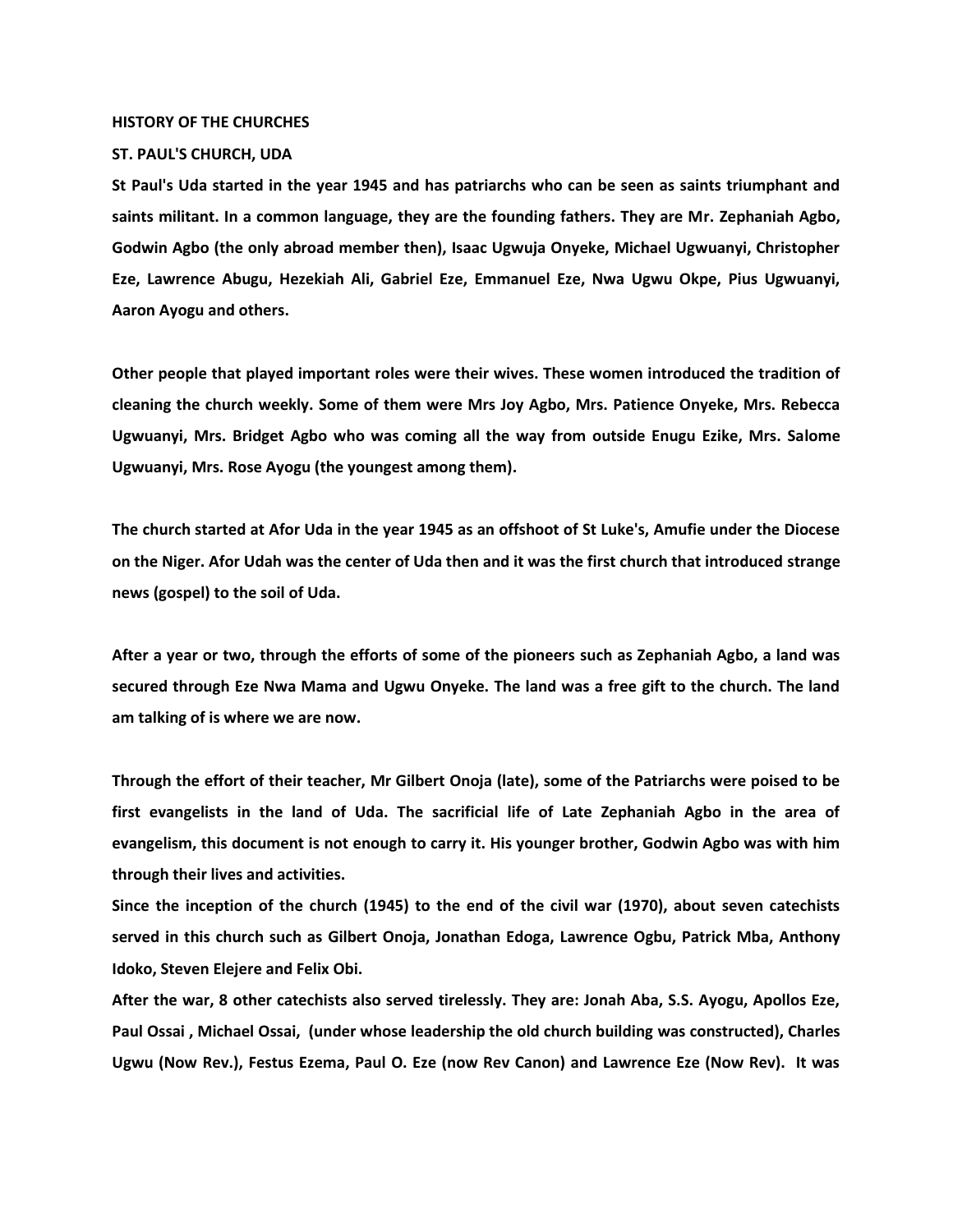**Paul O. Eze who started a dramatic parsonage which became the first storey parsonage in the land of Enugu-Ezike within the Anglican community.**

**On 15th June, 1999, the young church was made parish through the effort of Rev. Benjamin C. Okwor and he became the first parish priest. Rev. Canon George C. Asadu (Now Archdeacon) replaced him while Rev. Canon Christian Chukwuma Eze replaced Asadu. Canon Eze (now Archdeacon) was the parish priest who started this new church building.**

**Rev. Canon Collins Ugwu (now Archdeacon) replaced Rev. Canon C.C. Eze (now Archdeacon). Late Rev. Canon Anselm Ogbaje replaced Collins Ugwu . Rev Canon Ijeudo replaced Ogbaje. Rev. Nehemiah.S. Ogbuele replaced Ijeudo. In the year 2004, Uda was pronounced an Archdeaconry during the time of Rev. N.S. Ogbuele. On January 9th, 2015, the pioneer Archdeacon was posted to Uda, by name Ven. Engr. G.O. Ekpunobi who replaced Ogbuele.**

**From 2008 to date, the following lay pastors served at St. Paul's Church, Uda:**

**Pastor Kenneth Eze (Now Rev) Pastor Emmanuel Ezugwu (now Rev) Pastor Dan. Onah (now Rev) Pastor Emmanuel Ndubisi (now Rev) Pastor Luke Eze (now Rev) Pastor Thompson Chigozie (now Rev) Pastor Gideon (now Rev) Pastor Ejiofor Pastor Onyeke Ogidi Pastor Chika Eze Pastor John Eze**

**Pastor Louis Tochukwu Chidume, (serving at ascension Anglican Church Isiolu Uda)**

**Pastor Sunday Okoro, the present Pastor.**

**This church produced the first educationist in the entire land of Enugu-Ezike. He was the first standard six graduate; A certificate he got from Ikem in the then Isi-Uzo District (I am talking of Late Godwin Agbo). Today, we can boast of Professors, Ph.Ds, Engineers, Medical Personnel such as Nurses and Lab Technicians, Press people, Pharmacists, Traditional Rulers, etc., but we cannot forget this humble beginning.**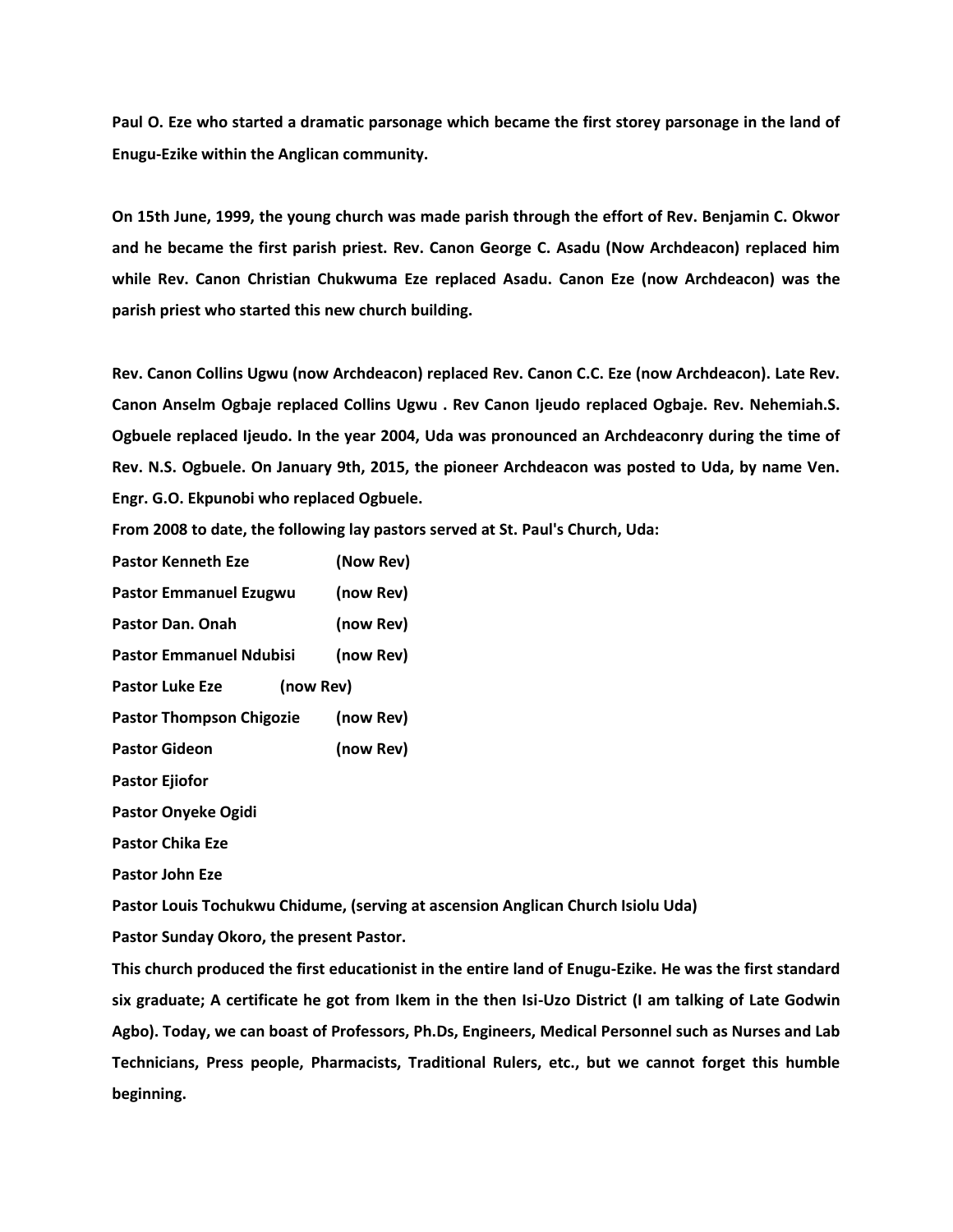**In the past, we have also produced secretary to the local Government, Chairman of Local Government, secretary to the State government, a commissioner in the state. The church has also produced a member of the Federal House of Representatives. It is good to know that 90 percent of these people are the children of these patriarchs, which confirms the word of God which says; "Therefore, my beloved brethren, be ye steadfast, unmovable, always abounding in the work of the Lord, for as much as ye know that your labour is not in vain." (1Cor. 15:58)** 

**I want to remind us that the success behind the progress of this church is the unity of members. Because of the unity at home, it has metamorphosed to having St Paul's Church Uda, Enugu Branch, Abuja Branch, and Lagos Branch. And we plead that this unity should be sustained.**

**Apart from collective efforts, the following people and groups have made material contributions to the development of the church apart from their outstanding financial contributions.**

| 1.  | The family of Zephaniah Agbo        | (as a group)                          |
|-----|-------------------------------------|---------------------------------------|
| 2.  | The family of Godwin Agbo           | (as a group)                          |
| 3.  | Late Godwin Agbo                    | <b>First lectern Bible</b>            |
| 4.  | The Aaron Ayogu's Family            | <b>Trumpet for the Gospel Band</b>    |
| 5.  | <b>The AYF</b>                      | <b>First ever lectern</b>             |
| 6.  | Mrs. Promise Okafor (Nee Agbo)      | <b>Electronic Lectern</b>             |
| 7.  | Sir Hon. Dennis Agbo                | <b>First modern Pew</b>               |
| 8.  | Sir (Hon.) Innocent Agbo            | wouldn't want his donations mentioned |
| 9.  | Mrs. Grace Agada (Nee Ayogu)        | <b>Rugged the Parsonage</b>           |
| 10. | <b>Men's Group</b>                  | <b>Alter seat</b>                     |
| 11. | <b>2003 confirmation Candidates</b> | <b>Alter Seat</b>                     |
| 12. | Ven. & Mrs. Eze                     | <b>Modern Lectern and Alter seat</b>  |
| 13. | <b>Engr Jonathan Agbo</b>           | wouldn't want his donations mentioned |
| 14. | <b>Prof. Samuel Agbo</b>            | <b>Chalice</b>                        |
| 15. | <b>The Girls Guild</b>              | <b>Bishop's Seat</b>                  |

**There are few others who will not like their names to be mentioned. Some youths have made wonderful contributions in financial development of this church. Another group that cannot be forgotten is the women. Another contribution, which is very important is the one made by the prayer wing of this church.**

**ST. JOHN'S CHURCH, UMACHI, ENUGU-EZIKE.**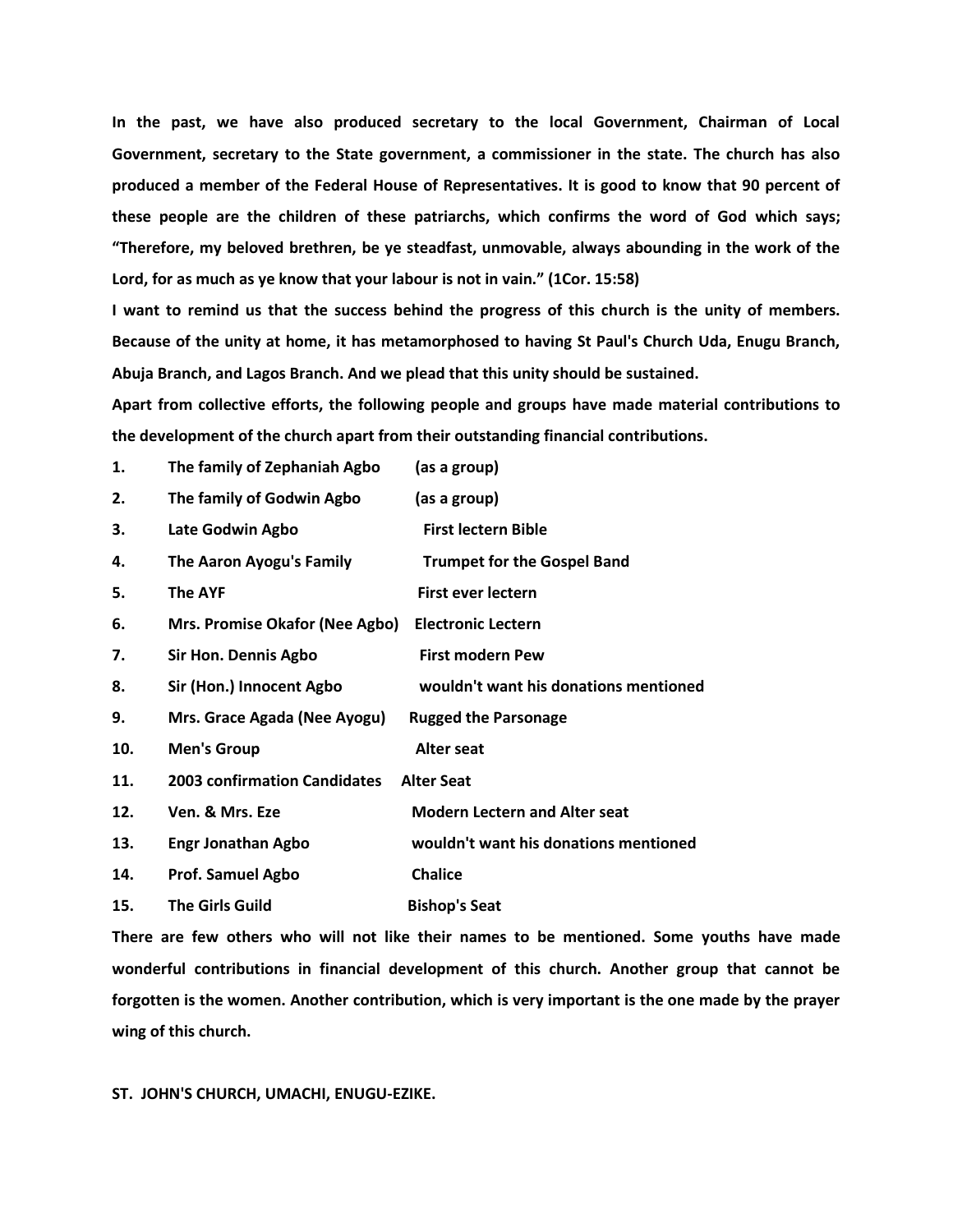**The church started in 1963 with three persons. Late Mr. Fidelis Ugwuja, who was attending church services at St Luke's church Amufie caught the vision of establishing an Anglican church in his own community. He made up his mind with the help of his brother, Ugwuja Alexandra. Mr. Onah Clement Also joined them. They really started gathering and fellowshipping on their own; no crusade was organized, no mission work. The church just started.**

**After about five years of the church's existence, the church closed down for a long time, the reason being that few members stopped coming to church services. By the special help of our Lord, in 1990, the Church was revived and the Lord blessed the church with a portion of land, where the few members started erecting a little structure (thatched house) to protect them against rain and the scotching sun. But each time they finished the structure; their enemies came at night and pulled down the structure. At a time, a worker was sent from the Diocese (Enugu Diocese) to the church in 1991, in the person of Edwin Eze. To the glory Of God, the church continued growing and the main church building started about ten years after the revival of the church.**

**Later, Edwin Eze (the Catechist) was transferred. Then, Mr. Matthew Ezenwida was posted to replace him. But his stay was cut short because he died in his residence which was rented by the church. This happened after attending a Diocesan meeting. He came back to his house and in the morning, the news of his death was heard. His death almost scattered the church.**

**After the death of Pastor Matthew Ezenwida, the church embarked on the building of the church parsonage through the efforts of Venerable Christian Eze, who was the vicar of Uda Parish. It is good to note that the church almost closed down because of the story of the mysterious death of the pastor, which partitioned the church into different groups. Some left the church and joined Roman Catholic Church. Others did backslide. The few that remained continued with the vision of building a parsonage, which by the grace of God became a reality.**

**Another serious challenge that the church faced was after the roofing of the church and the parsonage around 2000/2002. A terrible wind blew off the church roof of the church and also pulled down the parsonage. At this stage, it was like every hope of survival was lost. But few faithful members went out raising money, pleading with friends and churches, Diocese, and to the glory of God, the problem was solved; the Church continued to march forward till this day. Even the absence of Diocesan workers due to their inability to take care of them could not stop the church from moving forward. By**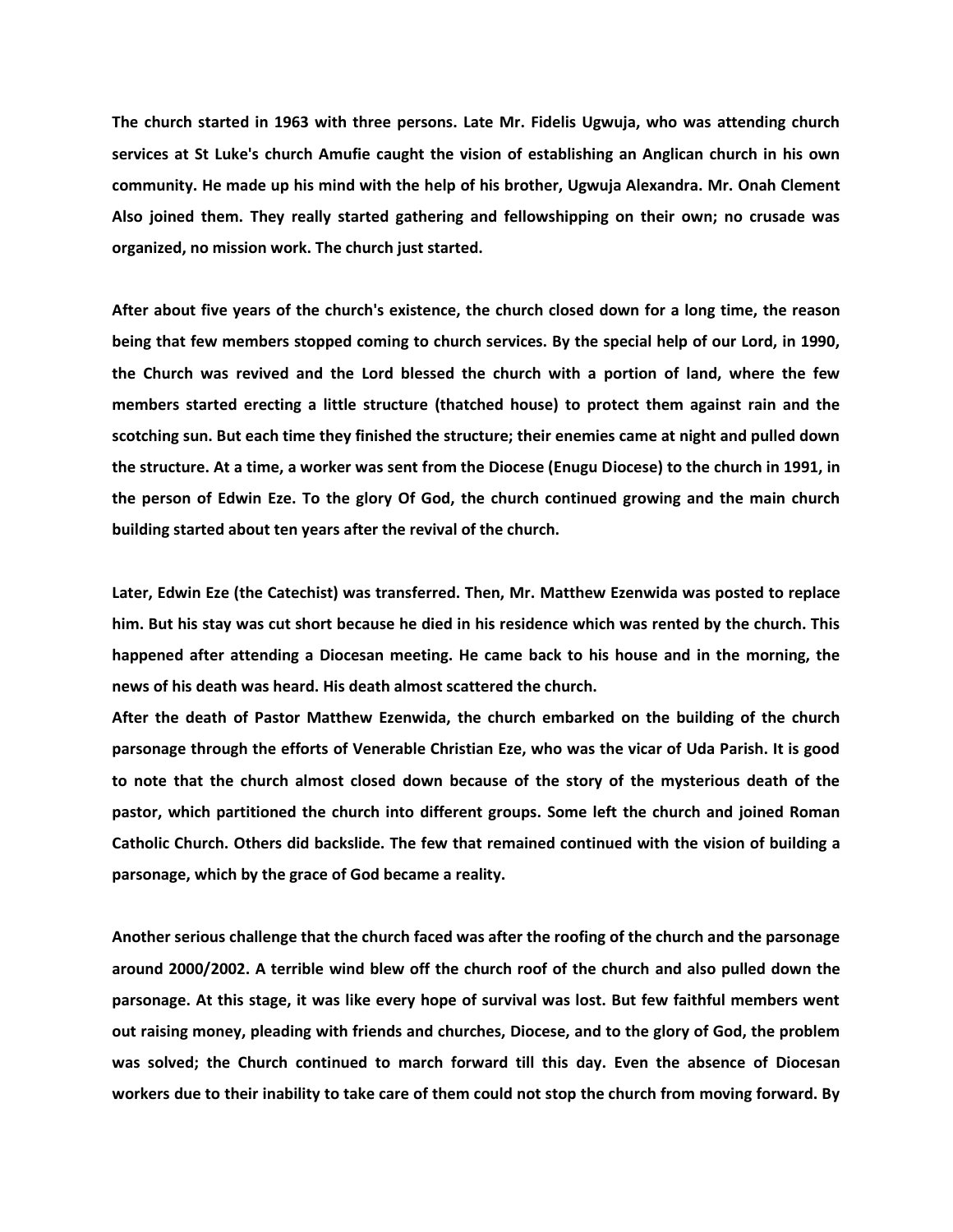**the grace of God, between 2012 and 2015, the church was able to put up two rooms for kitchen and store. They have also embarked on the project of renovating the parsonage: ceiling work, changing of the doors to iron, plastering and many other things.**

**The church also started Nursery and Primary School, which by God's help, has gotten up to primary five. They are building a five classroom block for the school.** 

**The following workers have served in this church:**

| <b>Clement Onah</b>      | 1963-68        |
|--------------------------|----------------|
| <b>Edwin Eze</b>         | 1990-19        |
| Gaius Omenma             | 1995-2000      |
| <b>Matthew Ezenwida</b>  | 2000           |
| Bro. Solomon Ugwuja      | 2000-2003      |
| Abel Adonu Eke           | 2003-2004      |
| Stephen Ugwu             | 2005-2005      |
| <b>Emmanuel Chukwuma</b> | 2005-2008      |
| <b>George Michael</b>    | 2008-2011      |
| <b>Chijioke Vincent</b>  | 2011-2012      |
| <b>Elijah Eze</b>        | 2012-2016      |
| <b>Kinsley Ugwunwoti</b> | 2016 till date |

# **ASCENSION ANGLICAN CHURCH ISI-OLU UDA**

**The church of ascension is a church that was born out of passion owing to the inconveniences of trekking to Saint Paul's church, Uda from Isi-olu which was a distance. The vision started with Ven. C.C. Eze during his selfless service at St Paul's Church and others that served after him followed suit. The church got started with few members observing their weekly activities under a village hall.**

**Moreover, no one saw any reason(s) to relocate to a two plot of land donated to the church by a philanthropist, Ven. David Agbo which is the only land he inherited from his father, Late Elder Zephaniah Agbo until when the owners of the village hall locked the church members out of the church and every effort made to get the hall open was in vain. Prior to this, Rev. Nehemiah Ogbuele had consulted Ven. Agbo for the piece of land in conjunction with Zonal EFAC members who had the mandate to plant at least a church in their location.**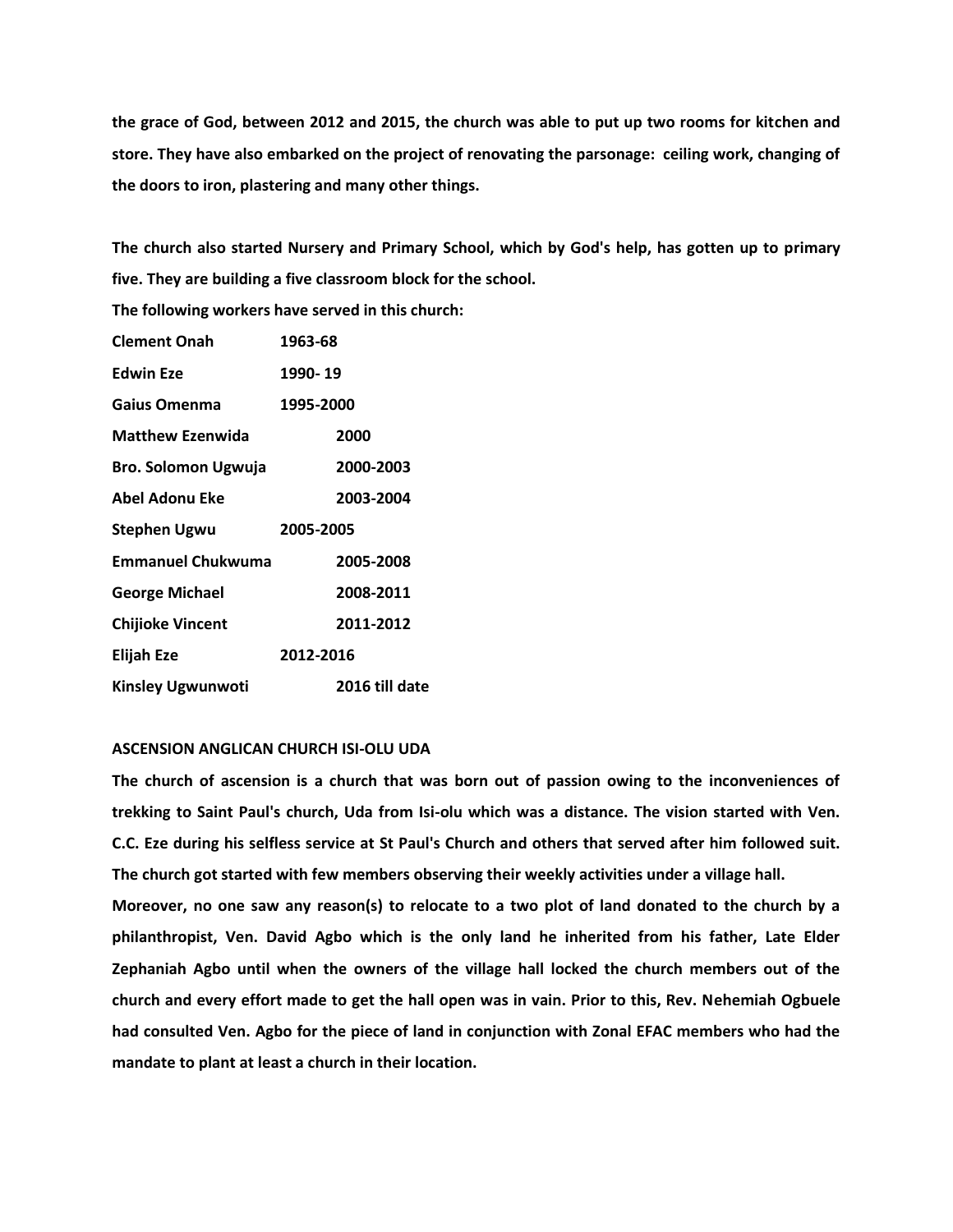**Under Rev. Ogbuele and with EFAC Zonal executives' directive, some groups of missionaries came and stayed in the land of Isi-olu fasting and praying. At the end of their stay and missionary expedition, St Paul's Church Uda conducted a send-off service and celebrated every of their member they planned to send down to Isi-Olu to start the dream church. Consequently, one of the missionaries, Alex Onyeka Ejimchi was asked to preside over the church and three months later agreement was made. Pastor Alex, as the church members were calling him, was active in his pastoral activities until close to the third month when the church began to grow numerically. Evidently, arrangement was made, and a lay Pastor at St Paul's church by name Chidume Louis Tochukwu was asked to come down to Isi-olu and continue from where Pastor Alex Onyeka stopped.**

**Furthermore, St. Paul's church, not tired of showing her motherly affection and roles towards her baby church (Ascension), raised some pillars with roofs by the help of women ministry and often supported Pastor Tochukwu's monthly salaries. It is also worthy to note that the first service of the church was on 1st September, 2012 and was horrible because it was under the rain with Rev. Nehemiah S. Ogbuele.**

**In the same manner, the church was faced with serious challenges after their first service. Tragically, the church building fell down three times as a result of a terrible wind that blew down palm trees that were behind the church. In connection to this, the satanic attack was again targeted to church members immediately after the first incidence. For instance, two members fell down respectively, from trees and one died and was revived few minutes after God's intervention. The other had a serious injury on his spinal cord and as a result of that, he spent 9 months in the hospital.**

**On 1st June, the church was officially named "church of Ascension Isi-olu Uda" in a service presided by the then Archdeacon of Amufie Archdeaconry, Ven. Ephraim Ikechukwu Asogwa. In attendance were Rev. Nehemiah Ogbuele (Vicar), Mr. Solomon Agbo, Ven. David Agbo, Sir Hon. Innocent Agbo, James Abugu (chief launcher) and pastor Tochukwu Louis among others. The occasion favoured the church financially and as a result of that, the church bought new musical instruments, was able to survey her landed property (2 plots of land), and moulded some blocks for infrastructural development. Ven. Engr. Godson O. Ekpunobi, the pioneer Archdeacon of Uda Archdeaconry had his first visit to the** 

**Church on 17th of May, 2015. During the service which was on a Sunday, the Archdeacon elected for**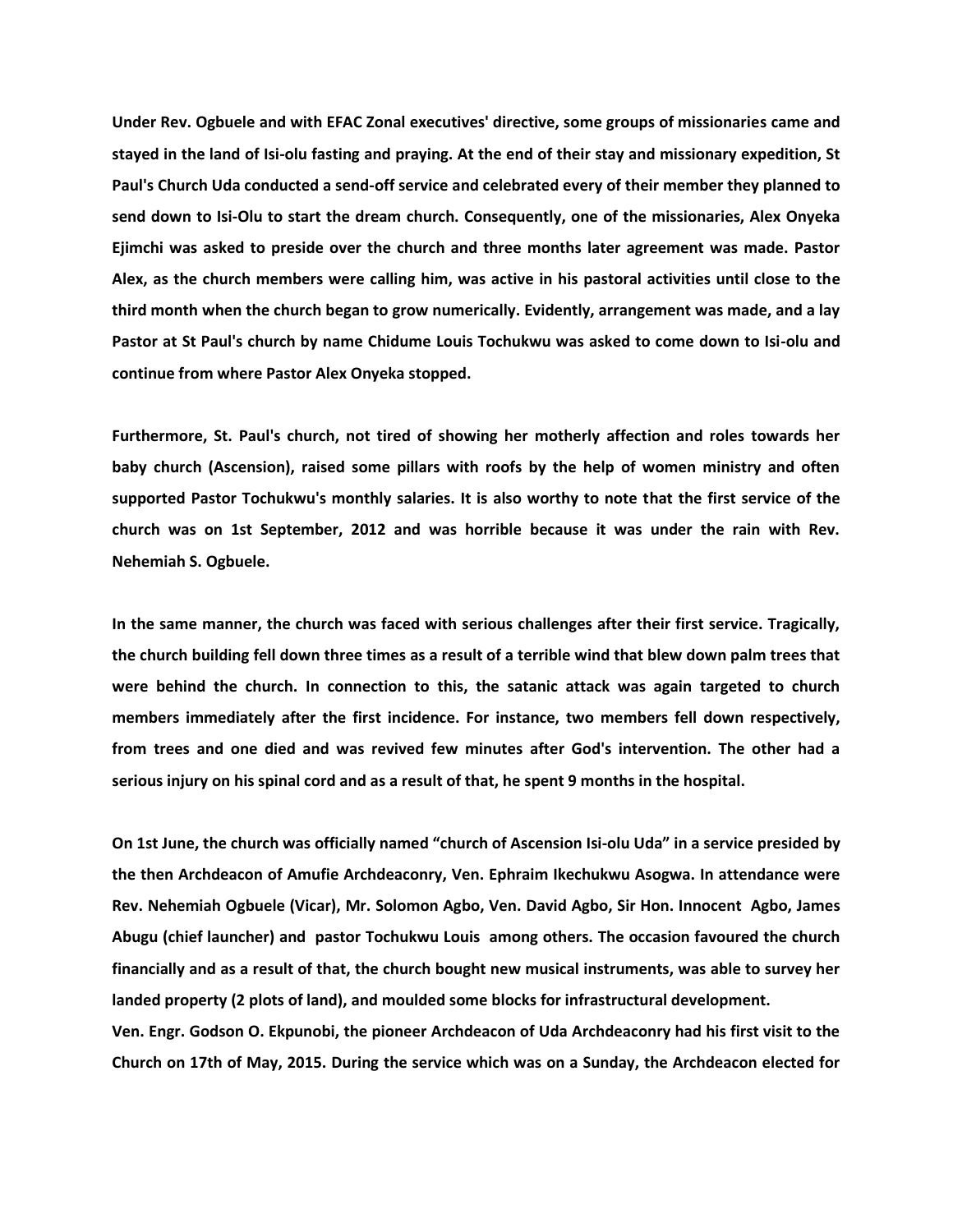**the first time 12 committee members, baptized 10 children and 5 adults. 3 members from Roman Catholic Church were admitted.**

# **ST. JAMES' ANGLICAN CHURCH UGBAIKE**

**Mr. Isaac Agbedo was a teacher teaching in Roman Catholic mission School in 1960 but he attended church services at St Luke's Anglican Church Amufie. In the year 1960, he planted Anglican Church at Ukwu Agbudu near Ugbaike Bore hole. The church did not stand due to persecutions. The establishment of the church did not go down well with the then Roman Catholic Parish Priest, as this was seen as sabotage to the Roman Catholic. As a result of this, Isaac was sacked from teaching in RCM School. He ran to Eha-Amufu to save his dear life and nothing was heard about Anglican Church in Ugbaike for thirty four years (34 years).**

**As the Lord may want it, those who loved to attend service in Anglican Church went to St Paul's Uda and St Luke's Amufie respectively. In 1994, Late Mr. Godwin Eyadima,**

**Lawrence Odo, and Mr. Joseph Idoko led delegation to St Paul's Uda requesting them to help and reestablish Anglican Church in Ugbaike. The request was urgently granted. In the same year, they got a parcel of land opposite Ugbaike primary School from Late Mr. Samuel Mama which they bought at the cost of ten thousand naira only.**

**On 4th March 1994, the first church service was conducted and the church was named St. James' Anglican Church Ugbaike. The following people were the first converts: Late Mr. Godwin Eyadima, Mr. Remigius Odo, Late Mr. Linus Onu, Mr. Romanus Ugwu, Mr. John Mark Ezea, Mr. Sunday Idoko, Mr. Christopher Abugu, Late Mrs. Ignatius Mama and Late Mrs Ada Mama.**

**In 1995, there arose another persecution against the church from the kingdom of darkness. Many members left the church and joined other denominations. Some members stayed while others hung around to see the end result of the crisis. In the same year, EFAC members in St Luke's Amufie organized a two day crusade with praying and fasting at St James Ugbaike. The crusade yielded positive result in that about twenty seven souls were converted and were added to the few members left behind before the crusade. So the persecution was turned into blessing. The Anglican faithful became rooted in Christ and I believe that no amount of wind of persecution will easily carry them away again.**

**The following workers have served in this church since inception:**

**Pastor Matthew Ogbonna 1999-2003**

**Pastor Fidelis Ugwuoke 2003 -2004**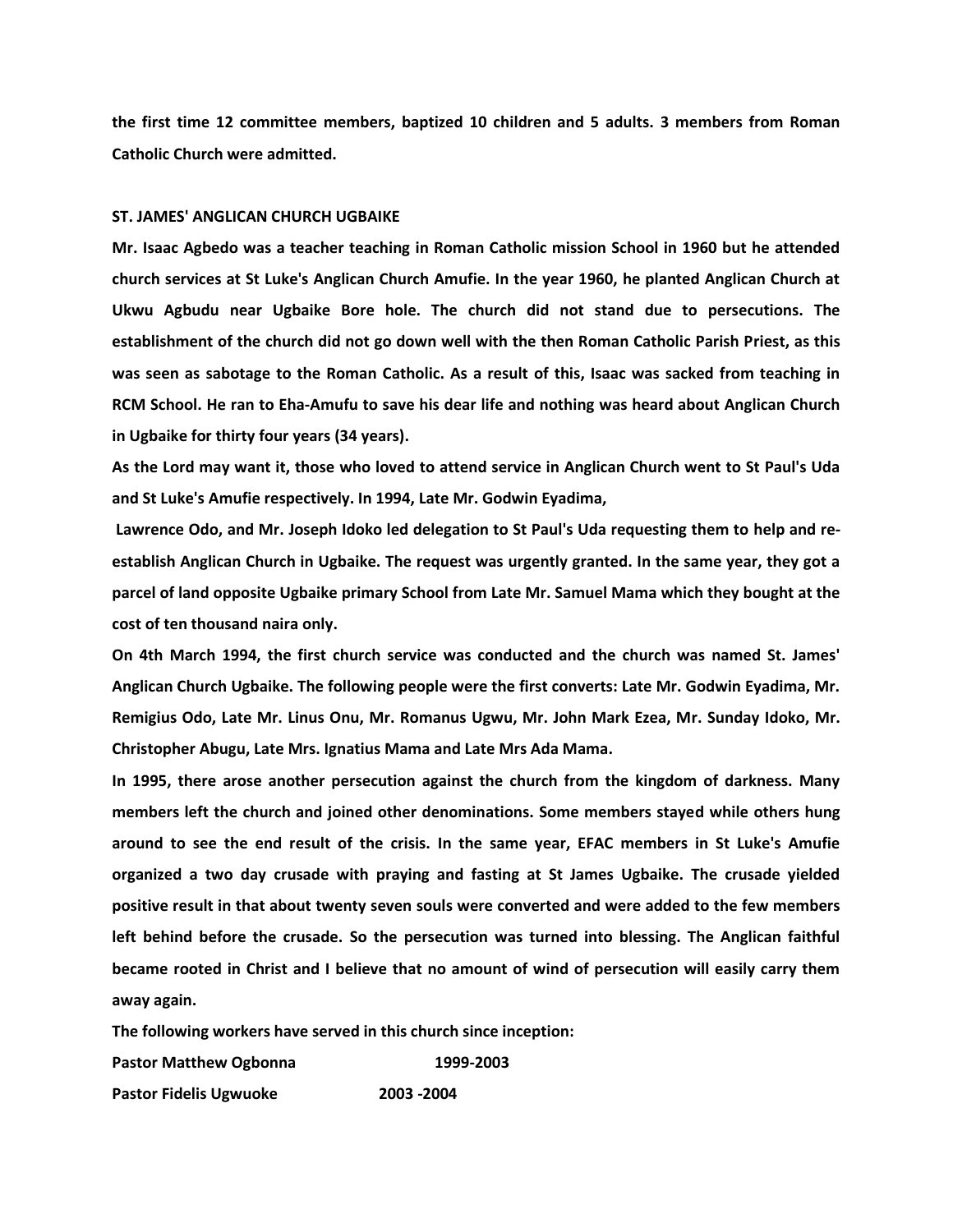| Pastor Christian Agbara (now Rev.) | 2004-2006     |
|------------------------------------|---------------|
| Pastor Chukwukadibia Eze (now Rev) | 2006-2009     |
| Pastor John Eze                    | 2009-2011     |
| <b>Pastor Levi Eze</b>             | 2011-2013     |
| Rev. Levi Omeje                    | 2013-2015     |
| Rev. Christopher Ezema             | 2015-2017     |
| Rev. Chijioke A. Ozulu             | 2017-til date |
|                                    |               |

**NEW JERUSALEM ANGLICAN CHURCH OKPADERE, INYI**

**The church started in the year 2013 through the effort of Pastor Nwankemadu whom God told to establish a new church in Inyi because the old H.T.C. will take time for revival to take place in the church due to some historical occurrences. On February 10th 2013, a meeting was called to ascertain the mind of the people towards the opening of new church in Okpadere. In the meeting were Raymond Odo, Gilbert Odo, Gabriel Ogbonna and Pastor Japheth Nwankemadu.**

**Gabriel Ogbonna, Raymond Odo and Gilbert Odo accepted the proposal with all their heart. Then on 13th February being Sunday those three men came for the first time to start Sunday service on a particular venue given by Raymond Odo. Pastor Nwankemadu conducted the service with the three men that day. Three of them continued the church until March 28th when a group of EFAC members from Enugu Ezike based in Lagos came to do crusade in Inyi. Their intention was to do it at H.T.C. but Nwankemadu told them about the church that needs evangelical assistance which they agreed and hosted the crusade at the venue given to them by Pastor Nwankemadu and Raymond Odo. The crusade lasted from March 28th -31st 2013. Catherine Onuja, Bridget Odo and Abuchi Onuja were converted during the crusade and they became full members of the church. The crusade served as an eye opening to the people of Inyi to know more about Anglican Church.**

**As the church continued growing, the one room apartment given to the church by Raymond Odo could not contain the church members. It was this situation that pushed one of the founding members, the same Raymond Odo, to give a piece of land freely to the church. The church then relocated to the land given to her as her permanent site. By the permission of the Archdeacon, Rev. Levi Omeje who was the vicar of Ugbaike parish visited the Church on September 2013 and named the church New Jerusalem and baptized about 15 new converts few among them are: Sis. Mariam Omeh, Sunday Omeh, Catherine Omeh and Mercy Eze.**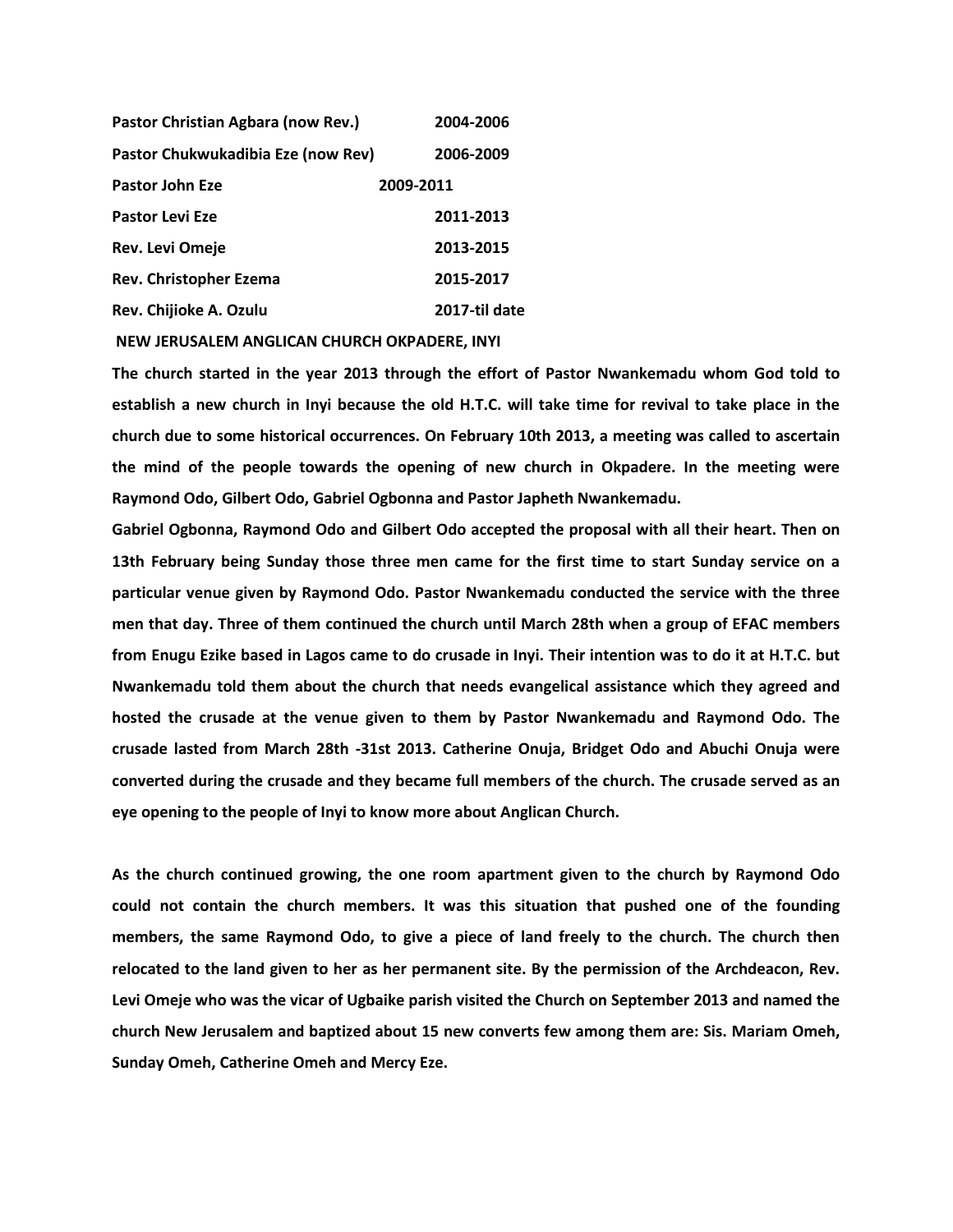**On April 13th 2014, the church received her first Diocesan Pastor in the person of Pastor Samson Idoko from Amachalla. Pastor Samson started with the church at their temporal site with tapeline shelter. Later on, the church moved to their present permanent site after erecting a well roofed structure with Zinc with total of over 42 members as at December 2014 and Pastor Emmanuel Replaced Pastor Samson Idoko in 2017 and Joseph Eze is now the present Pastor.**

**The history of this church will not be complete without mentioning the impact of the Diocesan Mission Partners who have helped the church in evangelism and prayers. The 2014 mission outreach in August raised a church in Adani Inyi which Franklin Onyeke, a volunteer missionary is pastoring.**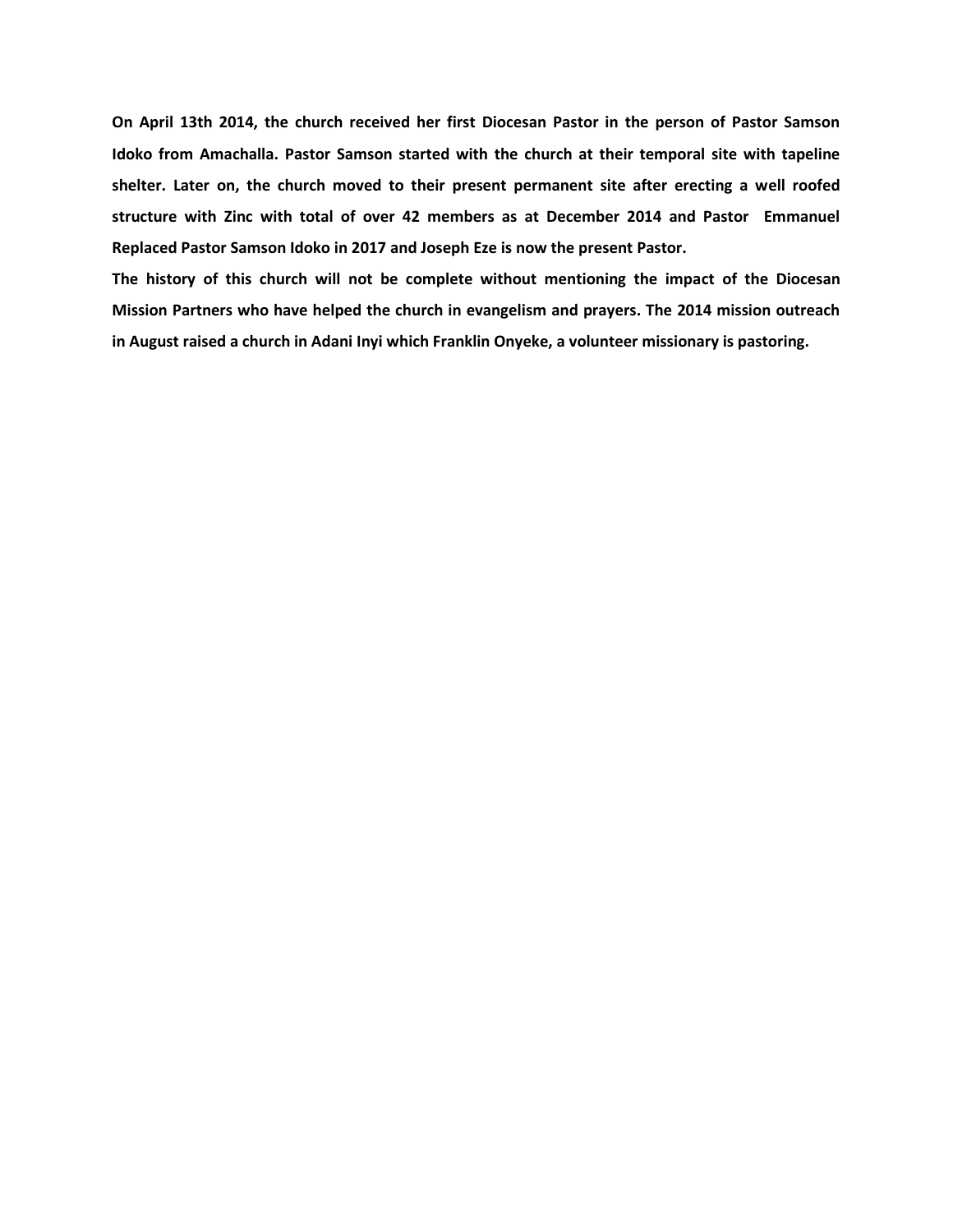#### **HOLY TRINITY ANGLICAN CHURCH INYI**

**Holy Trinity church, Inyi started on March 28th 1999, when the Evangelical Fellowship in the Anglican Communion (EFAC) of St. Paul's Udah hosted A 3 day crusade at Inyi, from 25th -28th March 1999. At the end of that crusade, Mr. Benedict Ekere and Mr. Basil Ekere with their families gave their lives to Christ, and through them the church started and was planted.**

**The church started in the house of a man called Mr. Donatus Onuh –Eya and lasted for over five years in his house. i.e. from march 28th1999 when it was planted to April 10th 2004. After this, the church was located to its present permanent place where we are worshipping now which was freely given to the church by Mr. Basil Ekere and Mr. Benedict Ekere.**

**By the special grace of God, the church building is now roofed, and the church is growing spiritually despite the oppositions and series of setbacks the church encountered in the past.**

**Bro. Benson Ejimchi, Sunday Ugwuanyi and many other EFAC members coordinated the church from 1999-2002 before pastors were posted to the church. The following workers have served in the church:**

| Pastor Elijah Eke                | 2002-2004.                  |
|----------------------------------|-----------------------------|
| <b>Pastor Chukwukadibia</b>      | 2005 - 2006                 |
| Pastor ChibuzoUgwuoke            | 2006-2007                   |
| Pastor Philip Ajogwu             | 2007-2009.                  |
| <b>Pastor John Ugwuoke</b>       | 2009-2011                   |
| Pastor Ogechukwu Alaka           | 2011-2012.                  |
| Pastor J.O. Nwankemadu           | 2012-9th January, 2015.     |
| <b>Pastor Celestine Chukwuma</b> | 9th January 2015 till date. |

**By the grace of God, the church is marching forward and the gate of hell shall not prevail against it any more, in Jesus name. Amen.**

# **EVENTS IN THE DIOCESE**

**The year under review was eventful and full of God's goodness. Let us undertake a brief speech on some of the events.** 

**January Fasting and Prayer**

**Since the beginning of this spiritual journey, the experience has been worthwhile. This year's own was awesome. Many have been sharing testimonies of its results – we return all praises to God. The climax**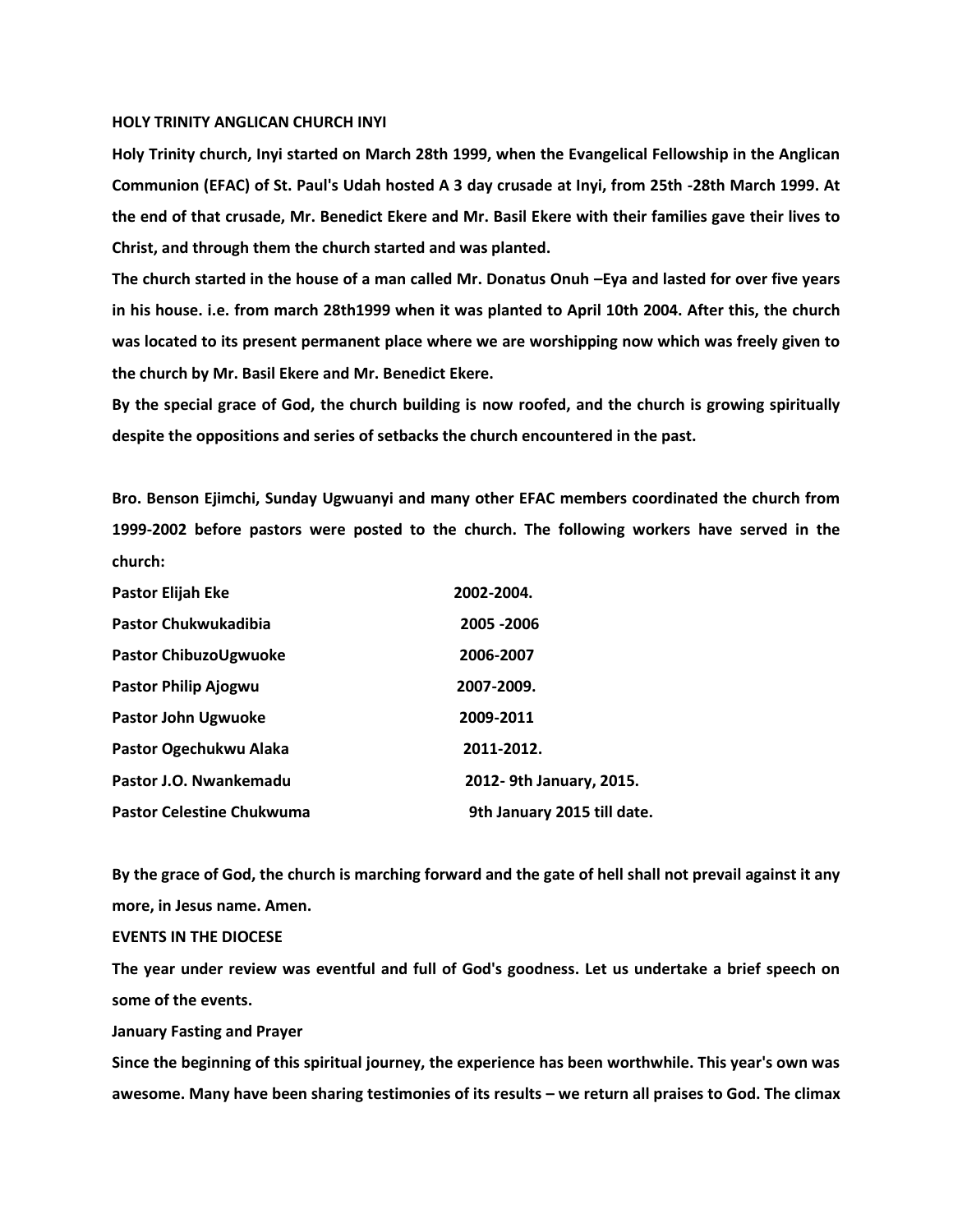**of the program was the Covenant Service held on Sunday 29th January and the three days Triumphant Nights, from 29th to 31st January. We commend your commitment to it and pray it will become a habit in all members of this Diocese. We look forward to having greater participation and impact come January 2018.**

#### **Sonship Manifestation Youth Conference (SOMAYCO)**

**The 2nd edition of this conference was held from Monday 17th to Saturday 22nd, April, 2017 at the Cathedral Church of St. Paul, Nsukka. About twelve thousand (12,000) people were in attendance. The theme was "Ambassadors of Christ" which was well exposed to the transforming of lives and society by God's own chosen resource persons. This year's conference was different from last year's because the Theme Expositions and the plenary sessions were held differently for Ages 10-15 and 16-40 same time at different centers. This enhanced understanding and impact. There was also a programme structure for one year mentoring of the participants which is on going now. The participants were given four (4) books each to study within the one year period. The whole aim is "proper Discipleship" to raise godly generation for the transformation of the society. The conference was indeed successful. As we return all praise to God who gave the success, we appreciate you all for your wonderful support that enabled the feeding, accommodating and transporting the participants without any financial commitment from them, and for other logistics of the conference. The garri that was provided by the women, the yam provided by the men and the kitchen utensils provided by the women ministry were more than enough for the conference. The kind donations from some individuals like Rt. Hon. Pat. Asadu (KSP), Rt. Hon. Dennis Agbo (KSP), and others went a long way in carrying the financial burden of the conference. The Vice Chancellor of UNN, Prof. Ozumba accommodated all our resource persons and fed them with sumptuous meals while the Director of Shalom Academy released his Nursery and Primary School to us as male hostel. In short, we cannot mention all the assistance received. All we can say is that the good Lord will reward you all abundantly in Jesus name. Amen.**

**While we appreciate those that contributed to its success, we appeal to those who have not shown any interest to repent and join the Lord's train. We have attached the record of the contribution of the food stuff in the appendix of this address.**

**Continue to pray for the third edition come Easter Monday 2nd April – Saturday 7th April, 2018. We sincerely covet more of your support. We will tell you what we will be requesting from each Parish before the end of this Synod, so that we can give these precious youths as much balanced diet as possible. SOMAYCO is our Vision, SOMAYCO is our Mission, and SOMAYCO is our passion. It is our**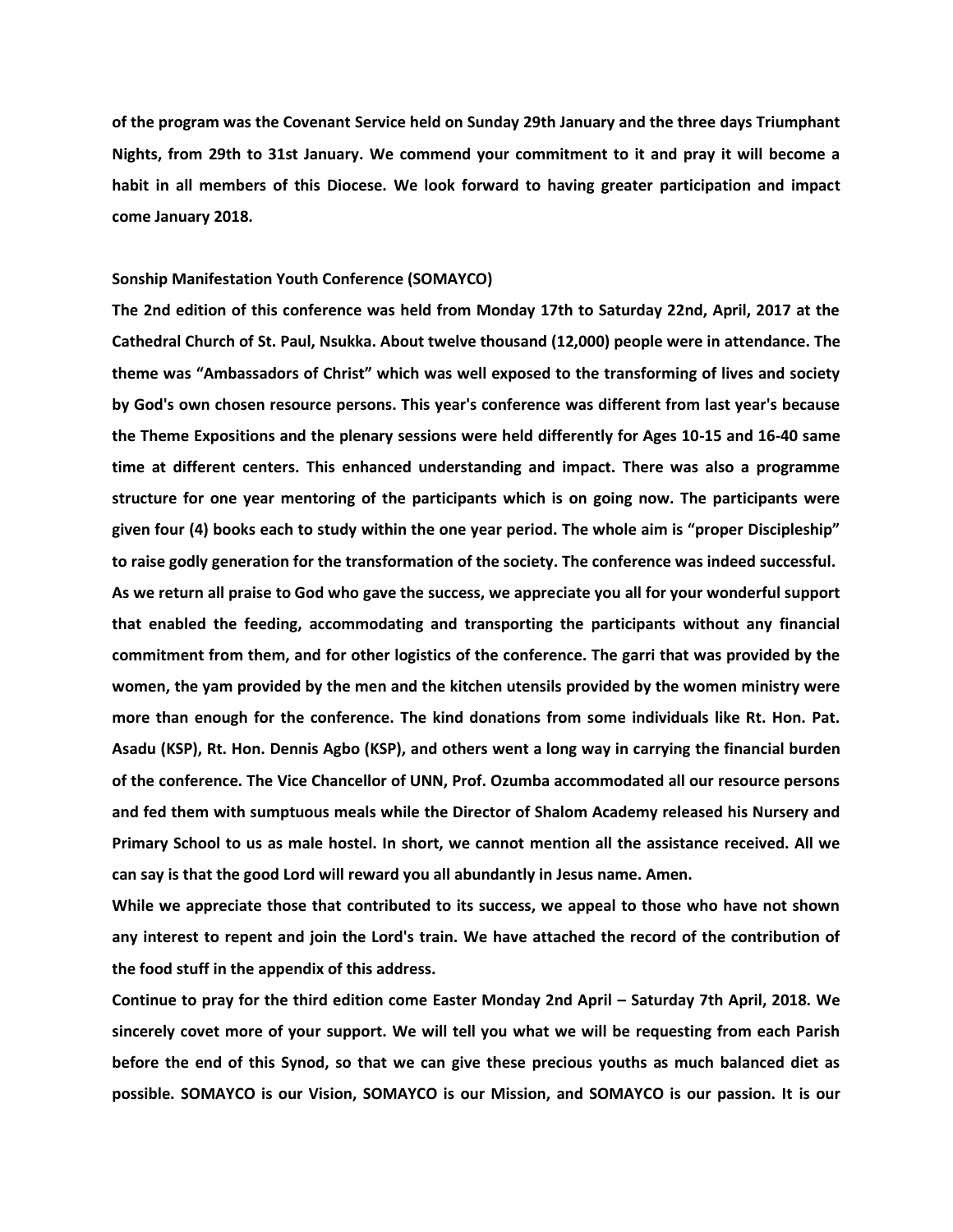**responsibility to fund our Vision. That is the way to be committed to the great Commission. "Therefore, my beloved brethren, be ye steadfast, unmovable, always abounding in the work of the Lord, for as much as ye know that your labour is not in vain." (1Cor. 15:58)** 

**Trinity Ordination**

**We appreciate the Almighty God for the gift of more labourers into His field for more harvest. On Sunday 9th July, 2017, at St. Paul's Cathedral, Nsukka, the following were made Deacons:**

- **1. Ord. Gideon Ezeugwoke**
- **2. Ord. Matthew Nkwachukwu**
- **3. Ord. Gideon Attah**
- **4. Ord. Godson Arua**

**The following were also ordained priests:**

- **1. Rev. Oliver Onyeke**
- **2. Rev. Emma Okoro**
- **3. Rev. Chinedu Agbo**
- **4. Rev. Valentine O. Ugwu**
- **5. Rev. Joshua Ngwoke**
- **6. Rev. Peter Asogwa**
- **7. Rev. Ifeanyi Isiwu**
- **8. Rev. Samuel Ugwu**
- **9. Rev. Chimezirim George**
- **10. Rev. Chigozirim Onuoha**
- **11. Rev. Luke I. Ugwu**

**We congratulate them and pray earnestly that they will not disappoint He who called them but shall be useful to God, the church and the society.**

**Foundation Stone Lying/Dedications**

**We appreciate God for the infrastructural development of the Diocese at the station, parish, Archdeaconry and Diocesan levels. We commend the workers and the members for their commitment, zeal and sacrifices towards this aspect of the church's life. We are happy and pray for God's blessings on you.**

**For emphasis let me repeat our warning on building without approval of design.**

**We appreciate our churches for the rate of infrastructural development all over the Diocese. Your efforts are worthwhile and we pray that the zeal and commitment you have demonstrated in this area**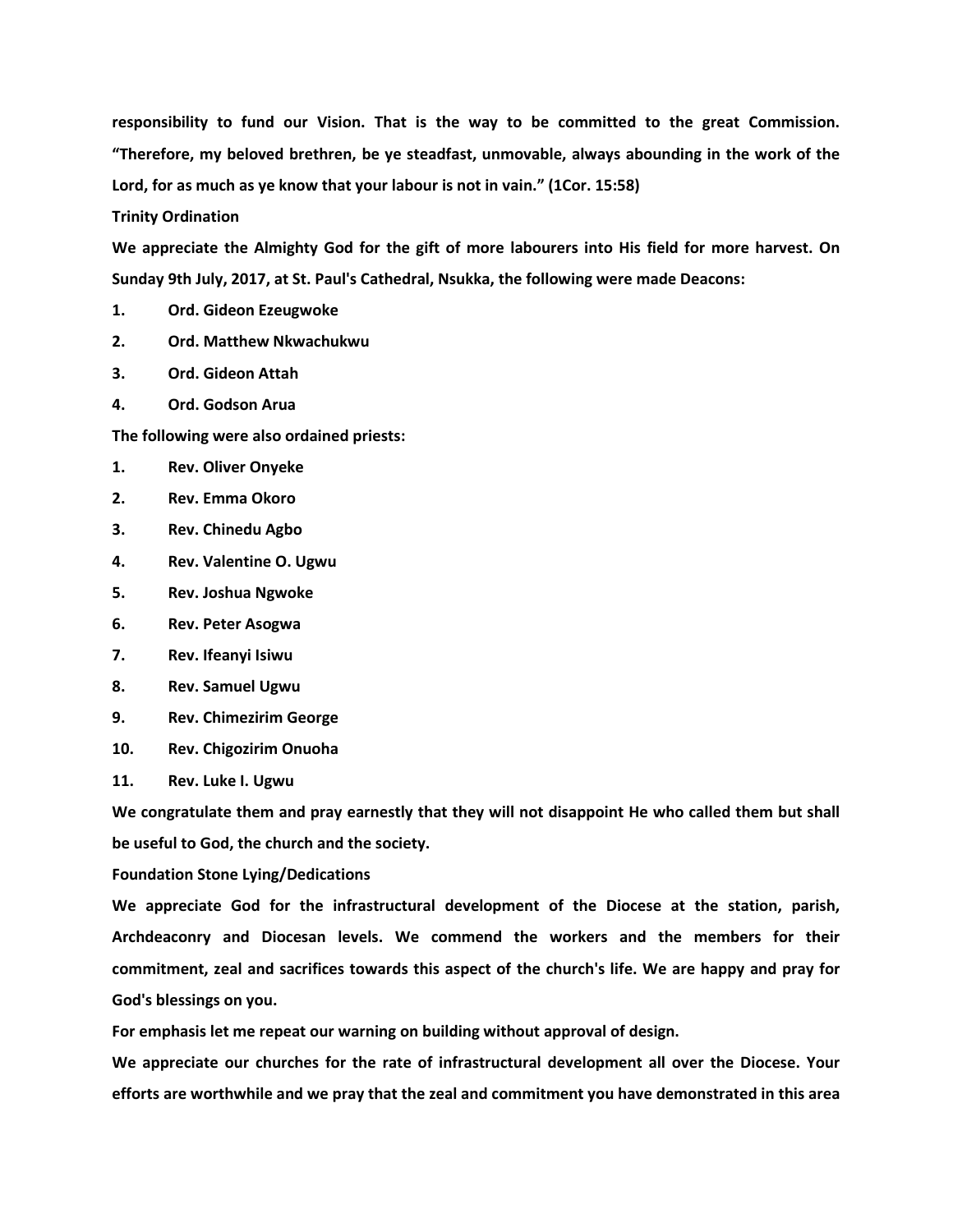**will continue. However, you will agree with me that it is better not to finish building on time yet achieve a solid structure that will stand the test of time, than finishing fast but erecting a faulty building. The problem of reconstructing and restructuring has become alarming and we frown at it, especially with the economic situation of the country. On this, we advise all churches to pass through the process of receiving approval for their building plans, involving Diocesan Engineers and builders for periodic supervision and using certified, tested and proven engineers and builders for every building project. We won't take again any of such cases of building outside design or without proper supervision, so that we don't give room for any case of collapse building.**

**We only dedicated the Archdeacon's lodge, at St.Stephen's Church, Umulokpa on Saturday 30th September 2017.**

**Confirmations and Admissions**

**We thank God for continuous release of His gracious Holy Spirit to His children. Our confirmation and admission services have been avenues for the impartation of the Holy Spirit and fanning of spiritual gifts into flame.** 

**By God's grace, 28 Parishes, Christ Church Chapel UNN and Nsukka Prison Chapel were visited for confirmation and admission within the year under review and the remaining ones will be completed between now and January ending to end our three year plan.** 

**Within the period under review we confirmed a total of 2154 people (797 Males and 1354 females) and admitted 180 into Girls Guild, 497 into Women Guild, 123 into Mothers Union and 80 into Christian Men's Fellowship.**

**The table below shows the data of the Parishes covered between November last year and October, 2017. We commend the effort of the Clergymen, Lay Pastors and their wives, in utilizing this avenue for discipleship and mentorship that resulted in increased number of candidates. There has also been improvement in preparation of the candidates. May God reward your labour. However, we frown at the attitude of some of the workers that don't give quality time towards the preparation of the candidates. We have emphasized that the preparation of candidates for confirmation and admission should be seen as opportunity to make disciples of our Lord Jesus Christ.**

**As a way of encouragement, we will appreciate specially the outstanding Parishes, in the number of candidates, quality of preparation as shown in dressing and response to questions. Though 95% of the Parishes did well but the following three were outstanding:**

**1. Holy Trinity Parish Ndioke ¤ 1st with a total of 158 confirmed, 16 admitted into Girls Guild, 27 into women Guild, 11 into Mothers Union and 9 into Christian Men's Fellowship.**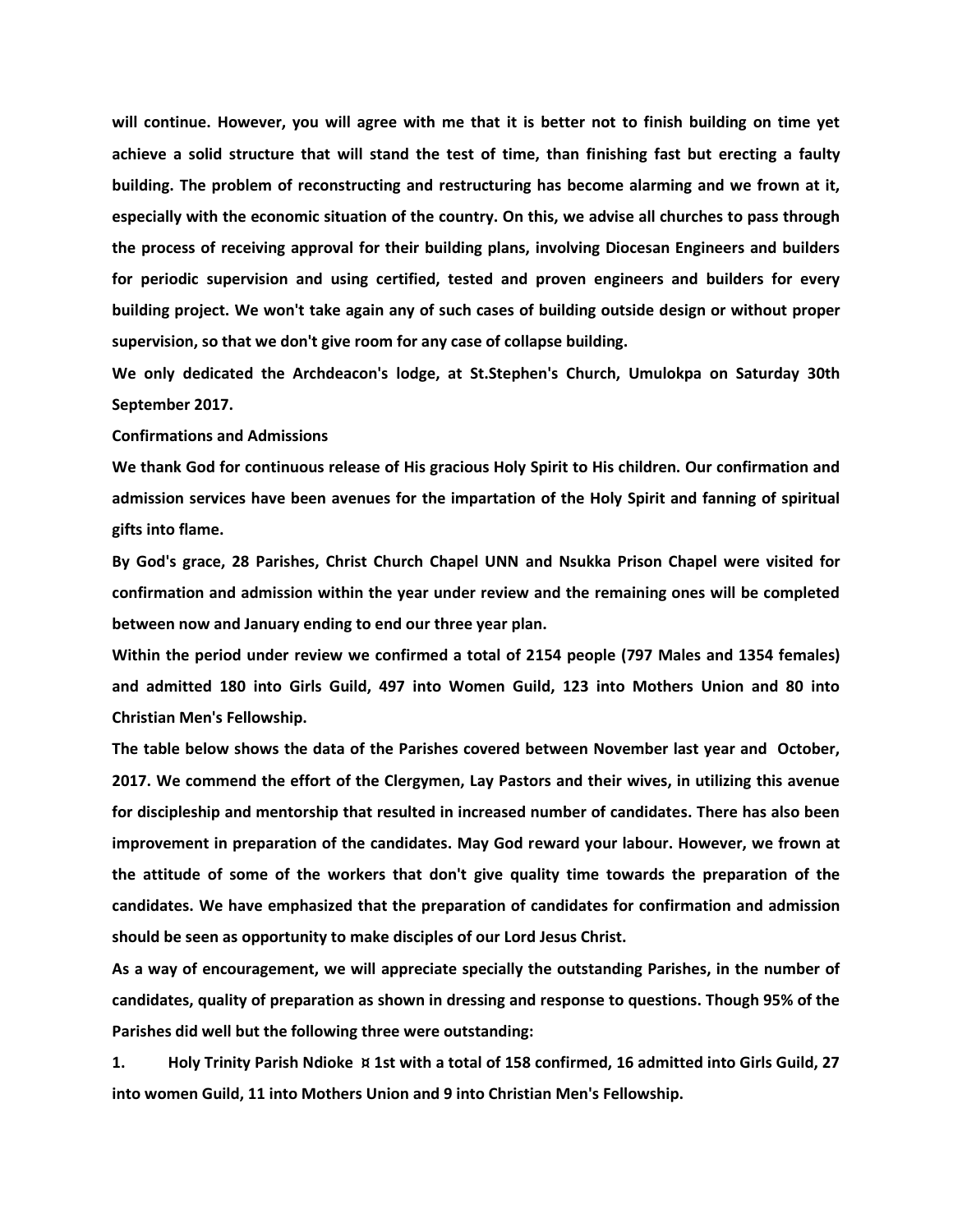**2. St. Luke's Parish Amufie ¤ 2nd with a total of 149 confirmed, 18 admitted into Girls Guild, 24 into women Guild, 8 into Mothers Union and 6 into Christian Men's Fellowship.**

**3. St. Micheal's Parish Okutu ¤ 3rd with a total of 128 confirmed, 5 admitted into Girls Guild, 29 into women Guild, 10 into Mothers Union and 10 into Christian Men's Fellowship.**

**Thanks so much and please keep it up.**

|      |             |                              | <b>CONFIRMATION</b> |        |              | 9G             | Š              | Ξ              | Ë              |
|------|-------------|------------------------------|---------------------|--------|--------------|----------------|----------------|----------------|----------------|
| S/NO | <b>DATE</b> | <b>PARISH</b>                | Male                | Female | <b>Total</b> |                |                |                |                |
| 1.   | 6/11/2016   | St. John's Ohodo             | 14                  | 17     | 31           | $\mathbf{1}$   | 9              |                | 9              |
| 2.   | 27/11/2016  | St. Stephen's Eha-Alumona    | 25                  | 34     | 59           |                | 14             | 3              |                |
| 3.   | 26/11/2016  | St. Peter's Okpuje           | 26                  | 38     | 65           | 7              | 20             | 11             | $\mathbf{1}$   |
| 4.   | 18/12/2016  | Christ Church, Iheakpu       | 27                  | 50     | 77           | 18             | 13             | $\overline{c}$ | 10             |
| 5.   | 20/12/2016  | St. Andrew's Adani           | 29                  | 29     | 58           | 5              | 9              | $\overline{2}$ |                |
| 6.   | 21/12/2016  | St. Philip's Umuida          | 31                  | 64     | 95           | 10             | 24             | $\overline{2}$ | 8              |
| 7.   | 23/12/2016  | St. Peter's Olido            | 30                  | 60     | 90           | $\overline{4}$ | 17             | 10             | $\overline{1}$ |
| 8.   | 5/2 /2017   | St. John's Akwari            | 34                  | 39     | 73           | $\overline{2}$ | 18             | 4              | $\overline{7}$ |
| 9.   | 19/2/2017   | St. Mark's Abbi              | 17                  | 51     | 68           | $\overline{2}$ | 21             | 5              | 3              |
| 10.  | 5/3/2017    | St. Paul's, Ijekpe           | 9                   | 12     | 21           | $\overline{2}$ | 12             | 5              | $\overline{2}$ |
| 11.  | 12/3/2017   | St. Mark's, Ohodo            | 22                  | 50     | 72           | 17             | 26             | 6              |                |
| 12.  | 19/3/2017   | St. James', Alor-Agu         | 22                  | 66     | 88           | $\mathbf{1}$   | 26             | 6              |                |
| 13.  | 8/4/2017    | All Saints' Agu-Ibeje        | 10                  | 65     | 75           | 9              | 19             |                |                |
| 14.  | 9/4/2017    | St. Peter's Ovoko            | 26                  | 76     | 102          | 10             | 24             | $\overline{7}$ |                |
| 15.  | 13/4/2017   | Nsukka Prison Chapel         | 28                  |        | 28           |                |                |                |                |
| 16.  | 2/4/2017    | St. Michael's Okutu          | 42                  | 86     | 128          | 5              | 29             | 10             | 10             |
| 17.  | 30/4/2017   | St. Peter's Parish,          | 10                  | 25     | 35           | $\overline{4}$ | 39             | $\overline{2}$ | $\overline{4}$ |
|      |             | Uburu/Uzoego                 |                     |        |              |                |                |                |                |
| 18.  | 14/5/2017   | St. Paul's Amaechenu         | 22                  | 32     | 54           | $\mathbf{1}$   | $\overline{7}$ |                |                |
| 19.  | 25/5/2017   | St. John's Isiugwu           | 14                  | 20     | 34           | $\overline{4}$ | 8              | $\mathbf{1}$   |                |
| 20.  | 4/6/2017    | St. Paul's Cathedral, Nsukka | 21                  | 21     | 42           | 15             | 6              | $\overline{7}$ | 3              |
| 21.  | 11/6/2017   | Christ Church Chapel, UNN    | 69                  | 32     | 101          | 11             | 8              | $\overline{7}$ |                |
| 22.  | 19/7/2017   | St. Matthew's Ekwegbe        | 31                  | 51     | 82           | $\overline{4}$ | 19             | $\overline{3}$ | $\overline{2}$ |
| 23.  | 12/7/2017   | Emmanuel Parish, Ochima      | 22                  | 17     | 39           |                | 10             |                |                |
| 24.  | 13/8/2017   | Christ Church, Eziani        | 19                  | 15     | 34           | $\overline{4}$ | 10             | $\overline{2}$ | $\overline{2}$ |
| 25.  | 24/9/2017   | St. James' Ugbaike           | 23                  | 47     | 70           | 6              | 12             | $\overline{2}$ | $\overline{4}$ |
| 26.  | 30/9/2017   | Stephen's Umulokpa           | 23                  | 48     | 71           | $\overline{2}$ | 32             | 5              |                |
| 27.  | 1/10/2017   | <b>HTC Ndioke</b>            | 49                  | 107    | 158          | 16             | 27             | 11             | 9              |
| 28.  | 8/10/2017   | St. Barth's Amachalla        | 38                  | 79     | 117          | 13             | 19             | 3              |                |
| 29.  | 21/10/2017  | St. Peter's Ukpata           | $\overline{7}$      | 34     | 41           | $\overline{a}$ | 14             | $\mathbf{1}$   |                |
| 30.  | 22/10/2017  | St. Luke's Amufie            | 60                  | 89     | 149          | 18             | 24             | 8              | 6              |
|      |             | <b>TOTAL</b>                 | 800                 | 1354   | 2157         | 193            | 516            | 125            | 81             |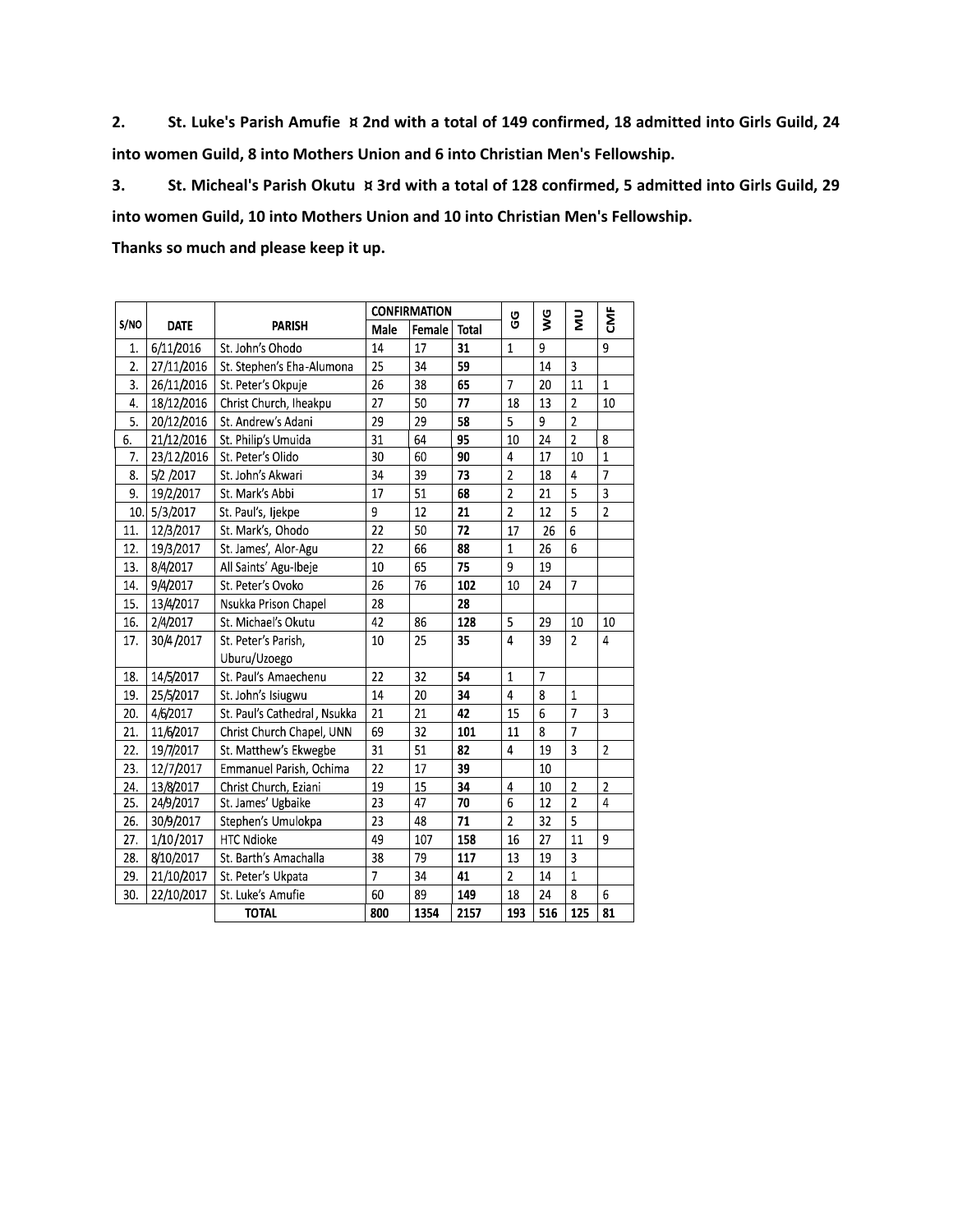#### **Bishop's Golden Jubilee/Book Launch**

**According to the design of heaven and in relation to the time of life, I was born on the 15th day of September, 1967. The Almighty protected me and made me survive the hostility of this troubled world since then till now. Going down the memory lane, we could not count the blessings of God nor measure His mercies. We therefore thought it necessary to give thanks to God for fruitful 50 years of existence on Earth. To make it historic, we embarked on the publication of a book, "Growing in Grace". The occasion which was held on 15th and 16th of September, 2017 was glorious.** 

**We appreciate you all for the love you showed us – your material gifts, messages and prayers. We appreciate in a special way the committee that planned the event led by Sir Engr. Dozie Eze. May the Almighty God reward you all. Amen.**

**We have committed all the money realized from the book launch to the Cathedral building.**

### **Directorates and Chaplaincies**

**Directorates are administrative units in the office of the Bishop created to tap the abundant human resources in the Diocese, develop team Spirit and create a platform for equipping the Saints for the work of the ministry. We have sixteen Directorates covering all the areas of the Church's life and ministry. To the glory of God, the directorates and chaplaincies have contributed tremendously to the growth of the Diocese. Their Directors and Chaplains have been wonderful and veritable instruments in the realization of the mission, visions and goals of the Diocese. We appreciate them so much and pray for increase of grace and unction.**

**After the first half of the year, we decided to do a little restructuring which saw the amendment of terms of reference of some Directorates. It also saw changes among the directors. Some chaplains who have served for long were changed and some who had other responsibilities demanding greater attention were relieved. Therefore, at the present, the directorates and chaplaincies with their directors and chaplains are:**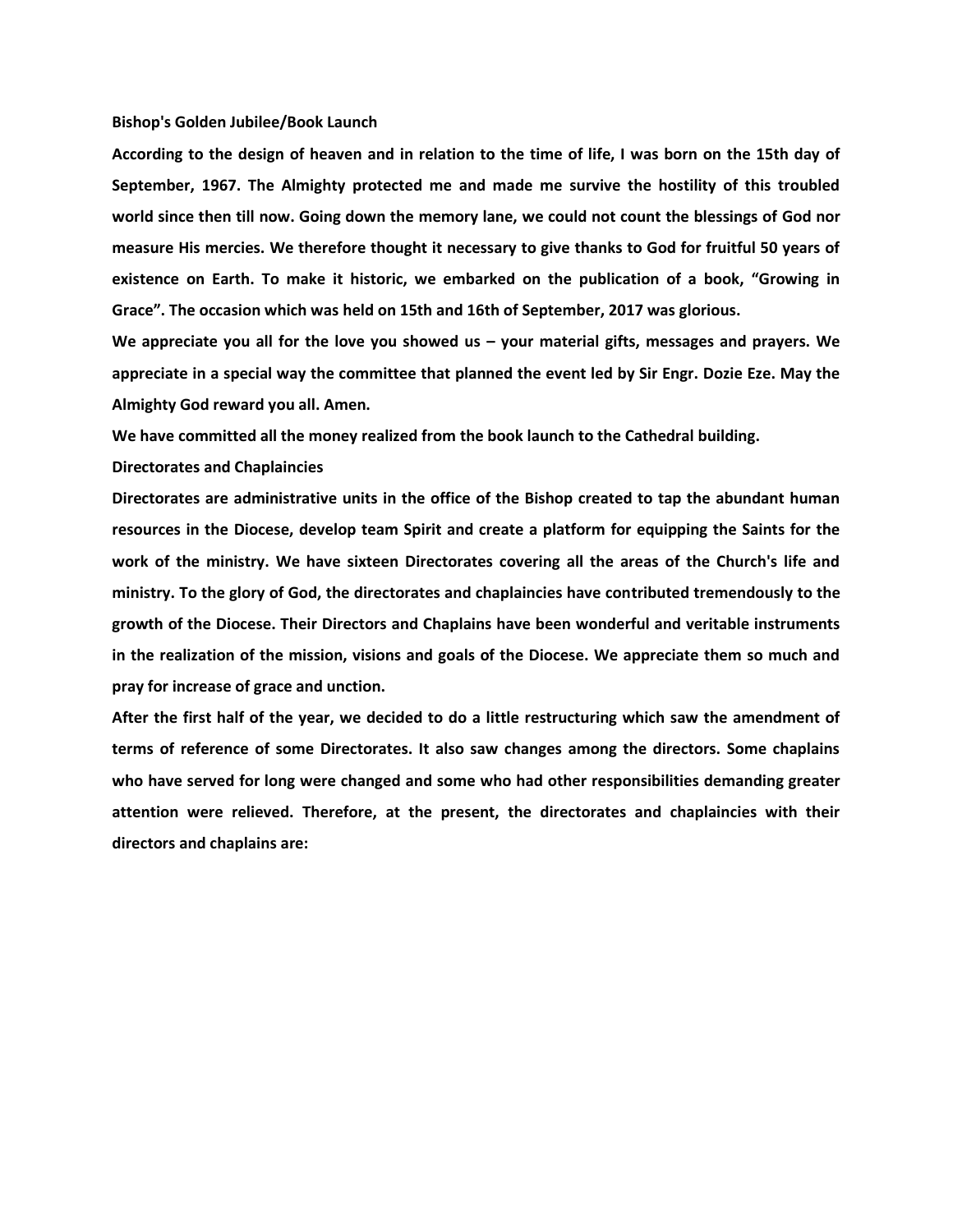| S/NO             | <b>DIRECTOR</b>              | <b>DIRECTORATE</b>                       |  |  |
|------------------|------------------------------|------------------------------------------|--|--|
| 1.               | Ven. A.N.C. Ogbochie         | Pastorate                                |  |  |
| 2.               | Ven. G. U. Nnamani           | Training and Manpower Development        |  |  |
| 3.               | Ven. E. I. Asogwa            | Theology and Ecumenism                   |  |  |
| 4.               | Ven. Clifford Ugwuanyi       | Planning, Research and Development       |  |  |
| 5.               | Ven. Nnamdi ljeudo           | Politics and Inter- Governmental Affairs |  |  |
| 6.               | Ven. Emeka Ezea              | Youths                                   |  |  |
| 7.               | Rev. Chukwukadibia Eze       | Media and Communications                 |  |  |
| 8.               | Rev. Sunday Dike             | <b>Prison and Social Justice</b>         |  |  |
| 9.               | Rev. Emmanuel Isiwu          | Women and Children                       |  |  |
| 10.              | Rev. Christian Orji          | Mission and Evangelism                   |  |  |
| 11.              | Rev. Izuchukwu Ewulu         | Music                                    |  |  |
| 12.              | Rev. Robinson Agbo           | Sports and Social Events                 |  |  |
| 13.              | Sir Bar, Johnson Onah        | Public Relation, Protocol and Security   |  |  |
| 14.              | Dr. Harford Njoku            | Discipleship and Publications            |  |  |
| 15.              | Dr. Edwin Omeje              | Prayer and Spirituality                  |  |  |
| 16.              | Prof. Mrs Patience Osade be  | Christian Marriage and Family Life       |  |  |
|                  |                              |                                          |  |  |
| <b>CHAPLAINS</b> |                              |                                          |  |  |
| S/NO             | <b>CHAPLAIN</b>              | <b>CHAPLAINCY</b>                        |  |  |
| 1.               | Rev. Samuel Onyeidu          | Anglican Children Ministry               |  |  |
| 2.               | Rev. Daniel Odezue           | Anglican Communion Brigade               |  |  |
| $\overline{3}$ . | Rev. Caleb Ugwuobute         | Young Anglican Crusaders                 |  |  |
| $\overline{4}$ . | Rev. Can Ekene Eze           | Diocesan Guild of Stewards               |  |  |
| 5.               | Rev. Daniel Amoke            | Anglican Youth Fellowship                |  |  |
| 6.               | Rev. Can Dr. Joseph Chukwuma | Diocesan Lay Readers Association         |  |  |
| 7.               | Rev. Can. Prof. Ikem Okoye   | Christian Men's Fellowship               |  |  |
| 8.               | Ven. Dr. Collins Ugwu        | Council of Knights                       |  |  |
| 9.               | Rev. Ekeleme Ukazu           | <b>Women Ministry</b>                    |  |  |

**In order not to make any of the directorates** 

**a sole business, we intend to create what we will call Advisory Committee in each of the Directorates, to be chaired by the Director. We believe this will add strength to them and improve their already recorded achievements.**

**As we appreciate those who were relieved, we congratulate the new ones and remind them that much is expected of them. We therefore commend them into God's hands and grace.**

# **Mission and Evangelism**

**After the Sonship Manifestation Youth Conference (SOMAYCO) 2017, the following week featured School of Evangelism for all our clergy and lay pastors with one of the SOMAYCO resource persons from USA, Rev. Dr. Hendrick Krabbendam. This served as a preparation to the clergy for the annual clergy mission. A similar training was held for the Diocesan Mission Partners and all interested youths in September. The same resource person handled them. The trainings were educating and motivating. We appreciate our friend and ministry partner, Dr. Krabbendam who at his age is so committed to equipping us for the work of the ministry at his own expense. He has equally given both the youths and myself so many theological books and other Christian literatures. Uncle K, may God reward you.**

# **2017 Clergy Mission**

**About 113 clergy participated in the 2017 clergy mission held from 5th to 11th June, 2017. About 323 converts were won during the exercise from the reports received. 371 persons were baptized. 39 persons were admitted from RCM. Indeed, it was fruitful and we give God all the glory.**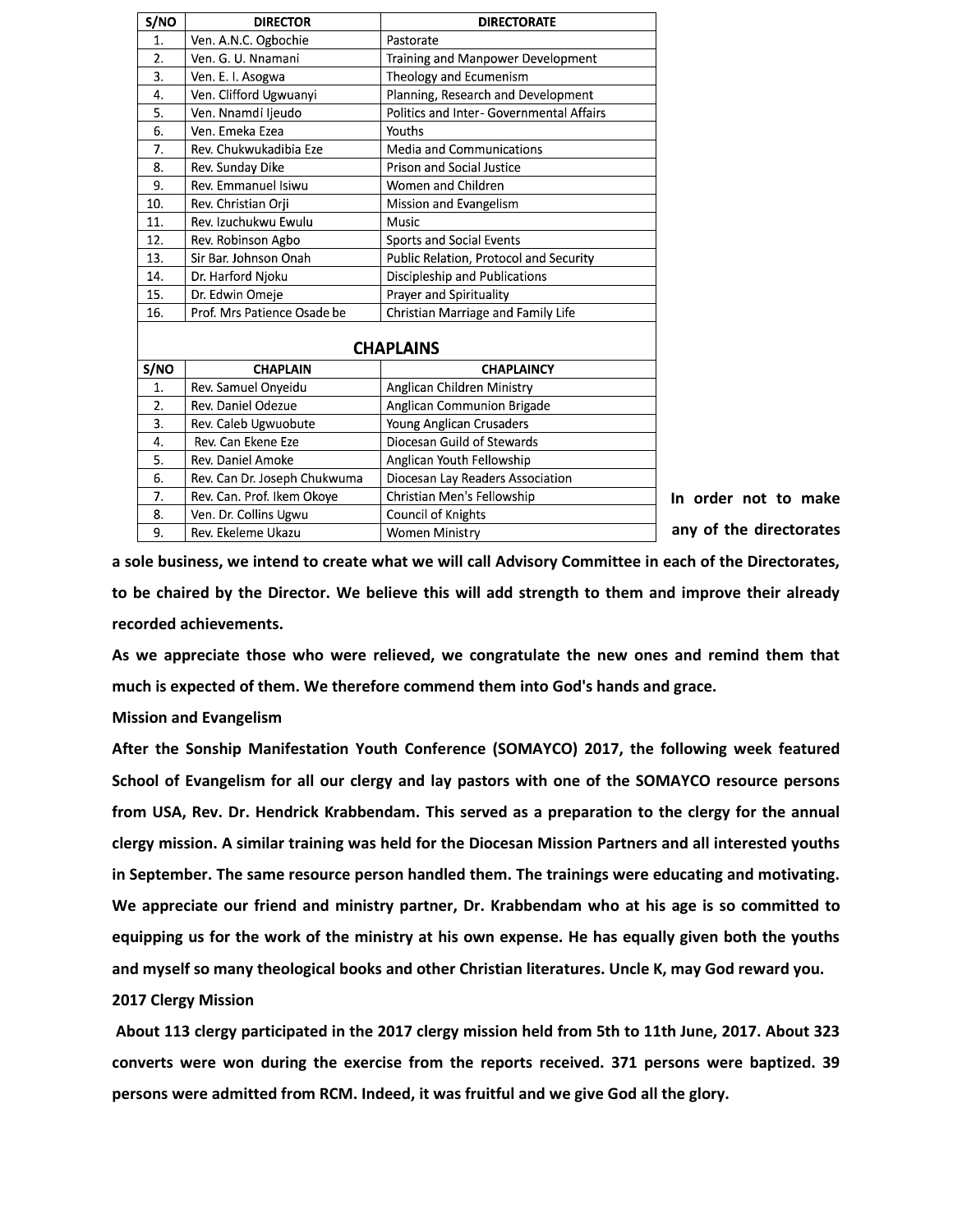#### **2017 Diocesan Mission Partners Outreach**

**On the first day of August, 2017, 93 youths were sent out on mission to 16 mission fields within the diocese and 2 mission fields outside the Diocese (Afikpo and Idah Dioceses). There were resounding testimonies that accompanied the exercise. Churches were revived and souls were won including a male Muslim from Idah. Two new churches were planted at Aji and Amachalla Ovoko. The mission lasted for one month.**

**We commend the missionaries and their leaders for job well done. We appreciate the Women Ministry of the Diocese for donating the sum of one hundred thousand naira to support the August mission this year. We pray that God will raise more people that will be committed to sponsoring missions. Be a witness of Christ by either groaning, giving or going for missions.**

**Music Festival/Choir Competition**

**The Diocese, as resolved in the last Synod, Organised Diocesan Festival that ended with the grand finale on Saturday 14th Oct. 2017 and was a resounding success.**

**music in Anglican Church according to Izuchukwu Ewulu, the Diocesan music director, is a recipe on its own both to the worshipers and our maker. Through it we confess our faith and reaffirm our belief. Through singing. we have a connect with the greatest Deity who hearkens unto us. It is a prayer itself.** 

**The most interesting aspect of the festival was the involvement of "the children choir". It shows submission to the clarion call of "catching them young for Christ"**

**The exceeding great performance of most of the participants from the village churches was instructive. The Lord showed us that He has spread His gifts abroad and that talent has nothing to do with location; it is about discovering and developing it.**

**We sincerely appreciate all the Churches that participated and even as our God to whom the worship and Glory belong appreciate them more. It is our prayer that the lessons of the festival will reflect in our worship in every church. It is our desire to make the festival a frequent programme (every three years) in the Diocese if we will get sponsors.**

**Rev. Izu, the Diocesan music Director and your powerful team, you are wonderful, God bless you. Below are details of the result of the Grand Finale in their grades** 

**ACM**

- **1st - Cathedral Deanery ACM**
- **2rd - Ovoko Archdeaconry**
- **3rd - Ohodo Archdeaconry**

**Grade 3**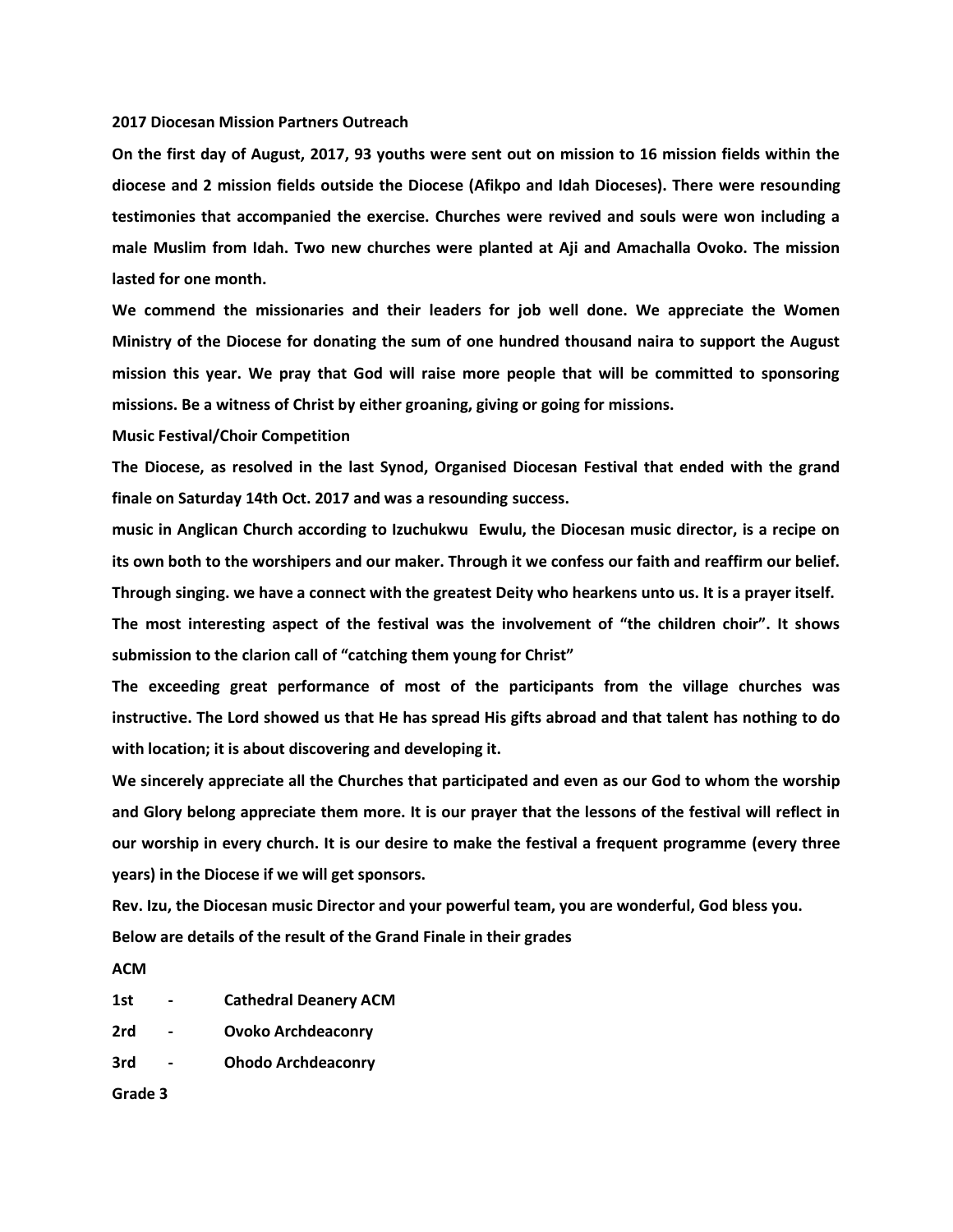| 1st     |   | St. John's Church Choir, Ohodo                    |
|---------|---|---------------------------------------------------|
| 2nd     |   | St. Banabas Church Choir, Eha-Ndiagu              |
| 3rd     |   | St. Matthew's Church Choir, Ejuona Obukpa         |
| Grade 2 |   |                                                   |
| 1st     |   | St. John's Church Choir, Edem                     |
| 2nd     |   | St. Paul's Choir, Uda                             |
| 3rd     |   | St. Michael and All Angels Choir, Owere-Obukpa    |
| Grade 1 |   |                                                   |
| 1st     |   | St. John's Church Choir, Onuiyi                   |
| 2nd     | - | St. Peter's Church Choir, Ovoko                   |
| 3rd     |   | <b>Cathedral Church of St. Paul Choir, Nsukka</b> |
|         |   |                                                   |

**We invited the winners in the children choir competition to the synod to receive their award as special people in the church. That will be done on Sunday of the thanksgiving.** 

# **ORGANIZATIONS**

**Our Diocese is blessed with a number of organizations. The contribution of these organizations to the wellbeing of the Diocese cannot be overemphasized. Permit us to comment briefly on each of them. Christian Men's Fellowship (CMF)**

**The revival and reawakening evident among our fathers in the Diocese is already household news that has gone beyond the shores of our Diocese. During the CMF conference this year, the participants went into the village for door to door evangelism. It was a wonderful experience and a sign of the resolve to reinvigorate the zeal and spirit of evangelism in our Diocese. The conference resolved that "Ozioma uka eke" should be revived in our churches. We, therefore, mandate all clergy and lay pastors to get our churches involved in systematic and result oriented evangelism – that is our great commission.** 

**We congratulate the workers and people of Ozalla Archdeaconry for a successful hosting of the conference. We congratulate the out-gone chaplain of the CMF, Ven. C. A. Onyechi and his team of executive for bringing the fellowship to its present height. May God reward your labour of love. We also congratulate the new chaplain, Rev. Canon Prof. Chris Ikem Okoye and remind him that the expectation is high, but God will help you.**

# **The Women's Ministries**

**This branch of the Diocese has continued to grow from glory to glory in all ramifications. Their commitment to missions, evangelism, church growth and welfare of the widows is challenging and**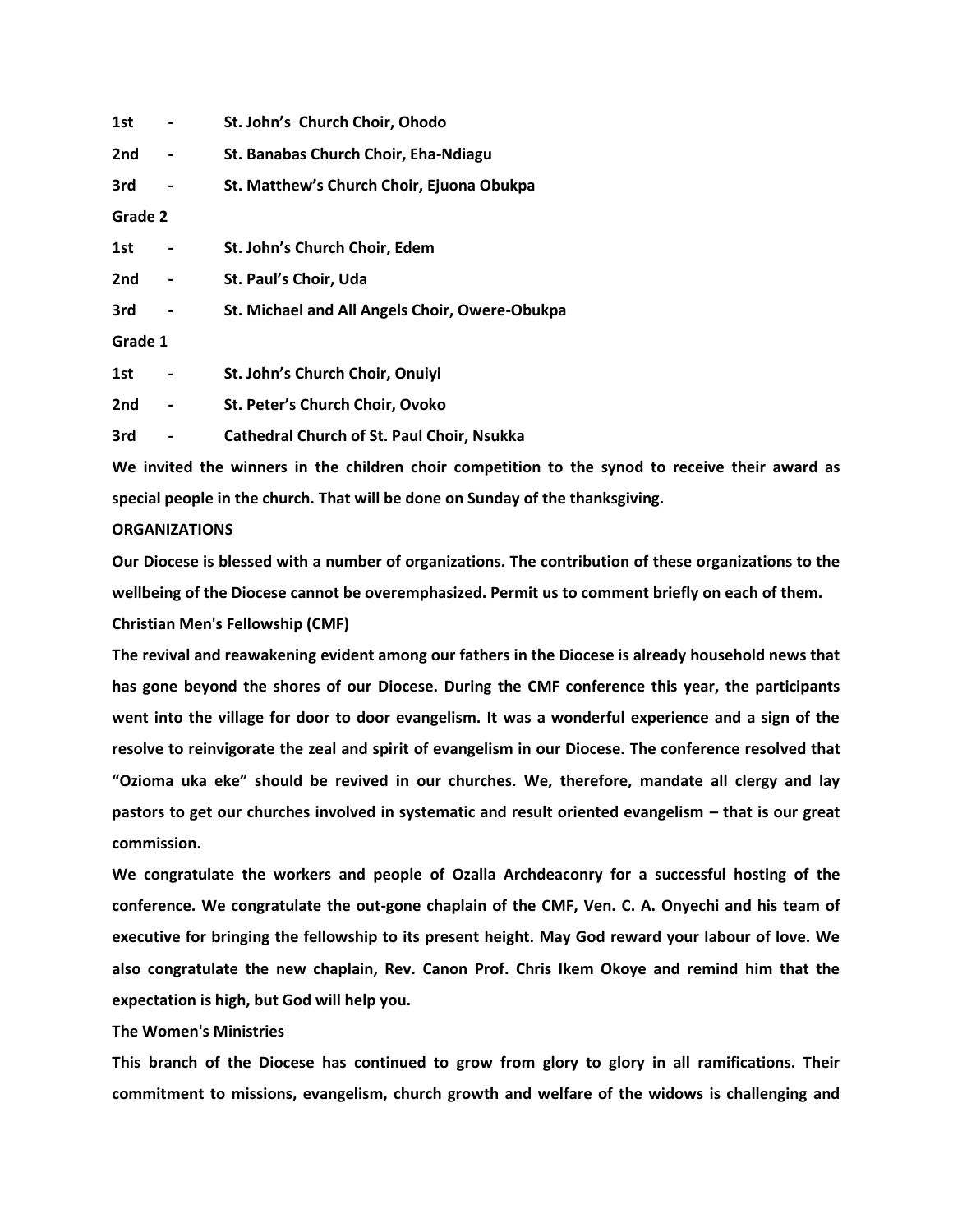**deserves commendation. We appreciate their action packed President, Mrs Anthonia Ifeoma Agbo, my dear wife and her able team of the Clergy wives, Executive Committee and the Unit Co-ordinators, and the entire women of this Diocese. May God remain your strength and reward.**

**It will interest you to know that after completing the cathedral window project, they committed five million naira (N5,000,000) to the floor tiles of the Cathedral. Their sacrifice towards the completion of this Cathedral is great. We are impressed and very appreciative of this gesture. Their conference this year was marvelous, very refreshing to the soul. We thank the workers and people of Unadu for their hospitality, love and support. In fact, it is the best conference since we assumed office in organization and result. May God bless the people of Unadu Archdeaconry.**

#### **Council of Knights**

**We will continue to give God the glory for the gift of this organization. We appreciate few of them who have remained committed and faithful to their oath and vow. With the active few, the group has been very supportive to the growth of the Diocese and useful to their churches. They donated the sum of one million, five hundred thousand Naira for the ceiling of the cathedral. We thank the leadership for the spiritual work they are doing in the council and appreciate specially the vibrancy that is seen among the Ladies- courtesy of their president Lady Chinwe Onwurah. As a way of pursuing revival among the Knights of this Diocese, we, under God, appointed a new chaplain for the council – Ven. Dr. Collins Ik. Ugwu. As we congratulate him, we are very expectant that he will work well with the leadership of the Council and articulate an appropriate roadmap to repositioning the council for increased effectiveness and fruitfulness.**

#### **Bishop's Nominees**

**There is a rekindling of zeal, passion and commitment among the Nominees. Before the midyear meeting of this group with us, it was as if they went on relegation. Their supposed functions were not attended to. But we thank God for bringing revival through the two times meeting we held with them in this second half of the year. They attested to having understood clearly their responsibilities. We congratulate their newly appointed coordinator, Prof. Johnson Urama and his team of executive. We pray earnestly for the wellbeing of the group.**

**Note that every Bishop's Nominee is an automatic member of the Parochial Church Committee of his church. Workers are to take note of this as we prepare for our PCC elections come January, 2018.**

**Evangelical Fellowship in the Anglican Communion (EFAC)**

**EFAC has remained a veritable instrument in strengthening already existing churches and in planting of new ones. We commend their mission outreach to Diogbe and Ikolo communities which increased**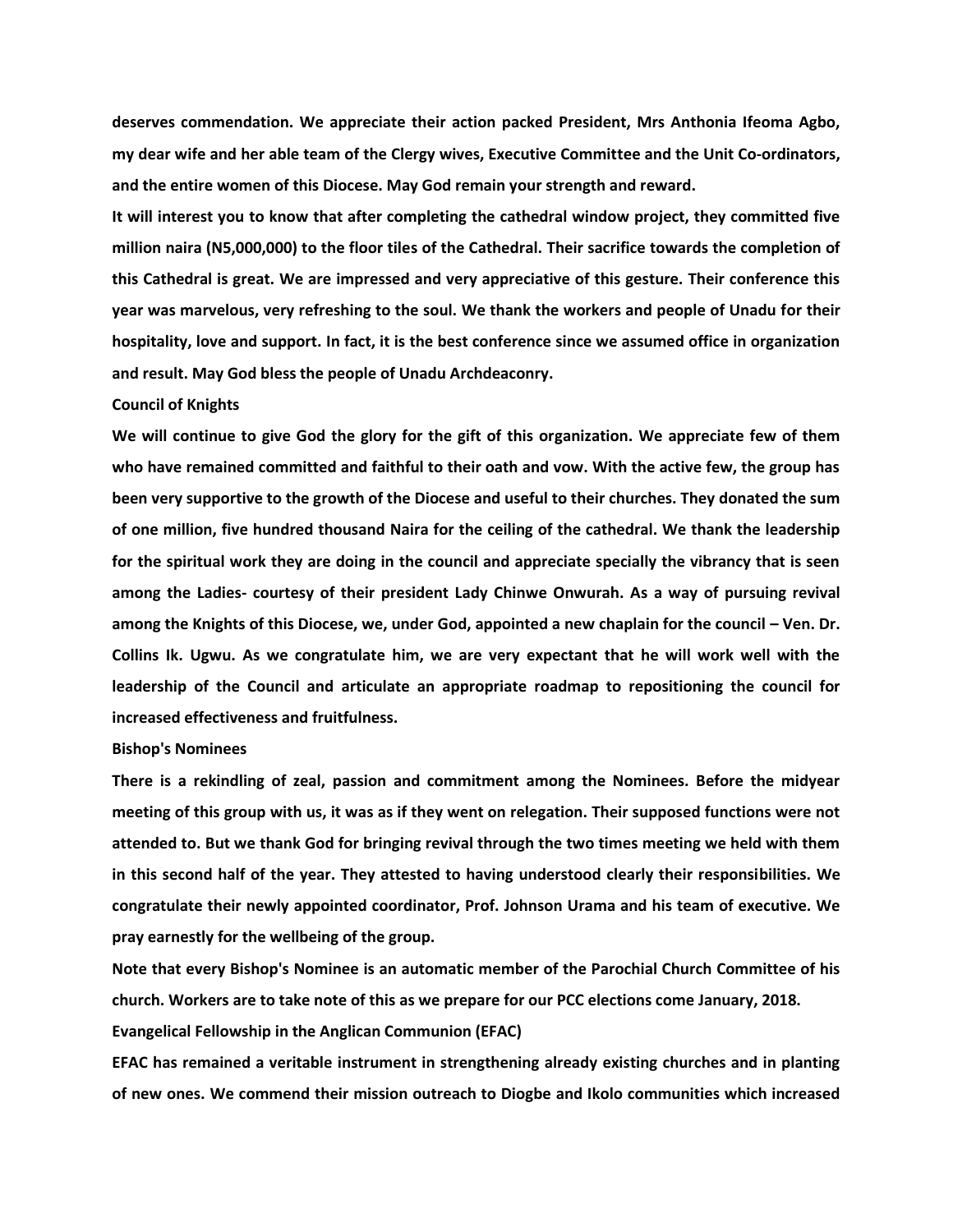**the numerical strength of the stations and encouraged the members. We also commend their commitment to the expansion of the Diocese. They planted four (4) new churches between April and June this year. The churches are:** 

**- Anglican Church, Amaja, Enugu Ezike with 20 members (done in partnership with the Archdeaconry).**

**- Anglican Church, Achara Ohodo with 55 members** 

**- Christ Church, Eziora Umulokpa with 40 members and**

**- Ascension Church, Umulokpa.**

**We appreciate both the leadership and members of this fellowship and pray for increased zeal and commitment as we wait the return of the Master.**

**Anglican Youth Fellowship (AYF)**

**We thank God for the wind of revival and rejuvenation among our youths. More churches and Parishes can now boast of a hand full of committed and zealous youths. This has restored our native air with local instruments which give indigenous flavor and aura to our worship life – securing our God given identity. However, the journey has just begun. All hands must be on deck until we reach perfection. We congratulate the new Diocesan AYF Chaplain and wish him God's grace for the desired result.**

**We need to come to terms with the need to give more and deliberate attention to our youths. They easily drift away in search for satisfaction to their youthfulness. They are easily brain washed and confused with heretical teachings on "Grace and Dominion" clothed with aura of actuality. This stands as a challenge to us. We must labour consciously to save them and raise them as an end time Army. It is on this that we emphasize the need for youth church where the message will be brought down to their level and the application touching their matters and needs directly. This may not be necessary everywhere but in those places where we have a number of youths; this should be done to achieve the needed attention, closeness and result. We have to correct the negative impression that youth church must hold services in English. How many of the youths, especially in villages understand English very well? The language of the youth church should be one that will bring clarity of understanding; therefore, both English and Igbo should be used considering the environment.** 

**We urge workers to embark on systematic and well thought out teaching to enable the youths understand our faith and tradition. We here condemn the lopsided teaching on Grace by the Grace Movement pocket ministries. We forbid our clergy, lay pastors and lay members from such teaching. We advise those who have already adopted it and are confusing our members/churches with it to**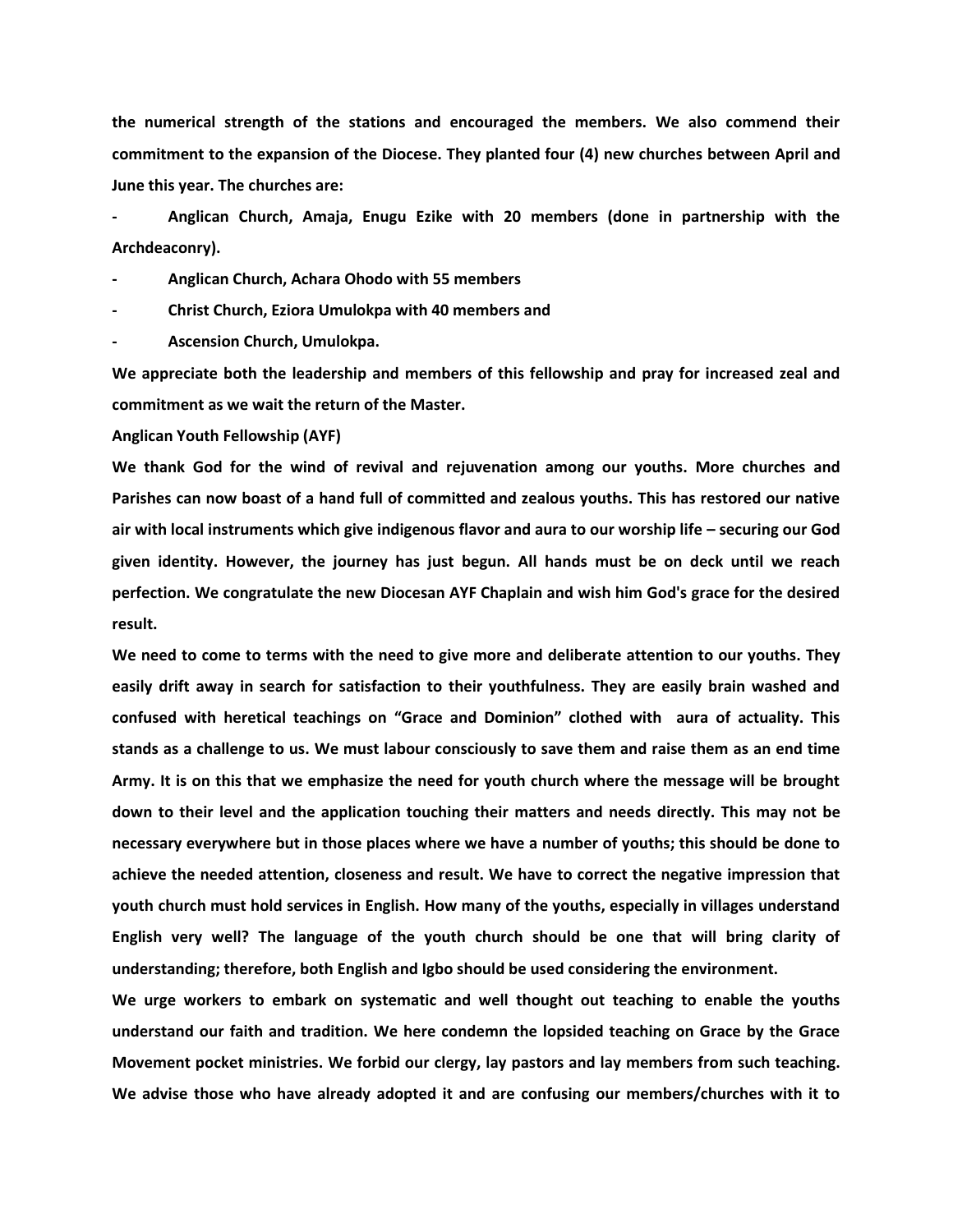**repent now or face disciplinary measures. We also plead with the workers to give attention to the youths, give them lovely corrections, raise them and give them the chance to be useful in the church and society. Henceforth, all Churches, Parishes and Archdeaconries must have financial budget for the youths annually and the Synod report annually must show the appropriation of the budget.**

**Youths are the church of tomorrow, if we must have a healthy church tomorrow; we must as a matter of urgency give attention to raising a godly and healthy generation of youths today.**

**Young Anglican Crusaders (YAC)**

**This unit has been doing well. We commend the increase in commitment to secondary school outreach and pray for more. We congratulate the new chaplain and request that you improve on the achievement already made.**

**Anglican Children Ministry (ACM)**

**God has continued to show His love for the children. The survival of this ministry amidst neglect from some workers and some adult members of our stations, Parishes and Archdeaconries is a testimony. Beloved people of God, we need to give greater attention to children ministry. If we get it right at this level, we will have fewer problems with the youths and adults in future. But if we fail at this point, we breed encompassing problems for the future. To this end, the following are needful:**

**- A befitting place of worship for the children: We encourage churches to start building good children church halls that will have good facilities if not better ones like the adult church. Where a church is not yet buoyant enough to build a children church hall, they should return to the old tradition of holding Children services earlier before the adult service in the same Church hall.**

**- Mature and godly teachers should be raised and given the proper training.**

**- Use of study manual from church of Nigeria must be compulsory for all children and churches should help to subsidize the cost.**

**- Cell groups in form of APA of those days should be created with leaders/coordinators appointed to serve as House Caring Fellowship. The focus is on studying the word, praying together, encouraging Christian friendliness and care for others and a strategy of evangelizing the children within the neighbourhood.**

**- Parents should give attention to the spirituality of their children.**

**- Churches, Parishes and Archdeaconries should henceforth have annual budget for the children ministry and report the application of same in Synod reports.**

**Anglican Communion Brigade (ACB)**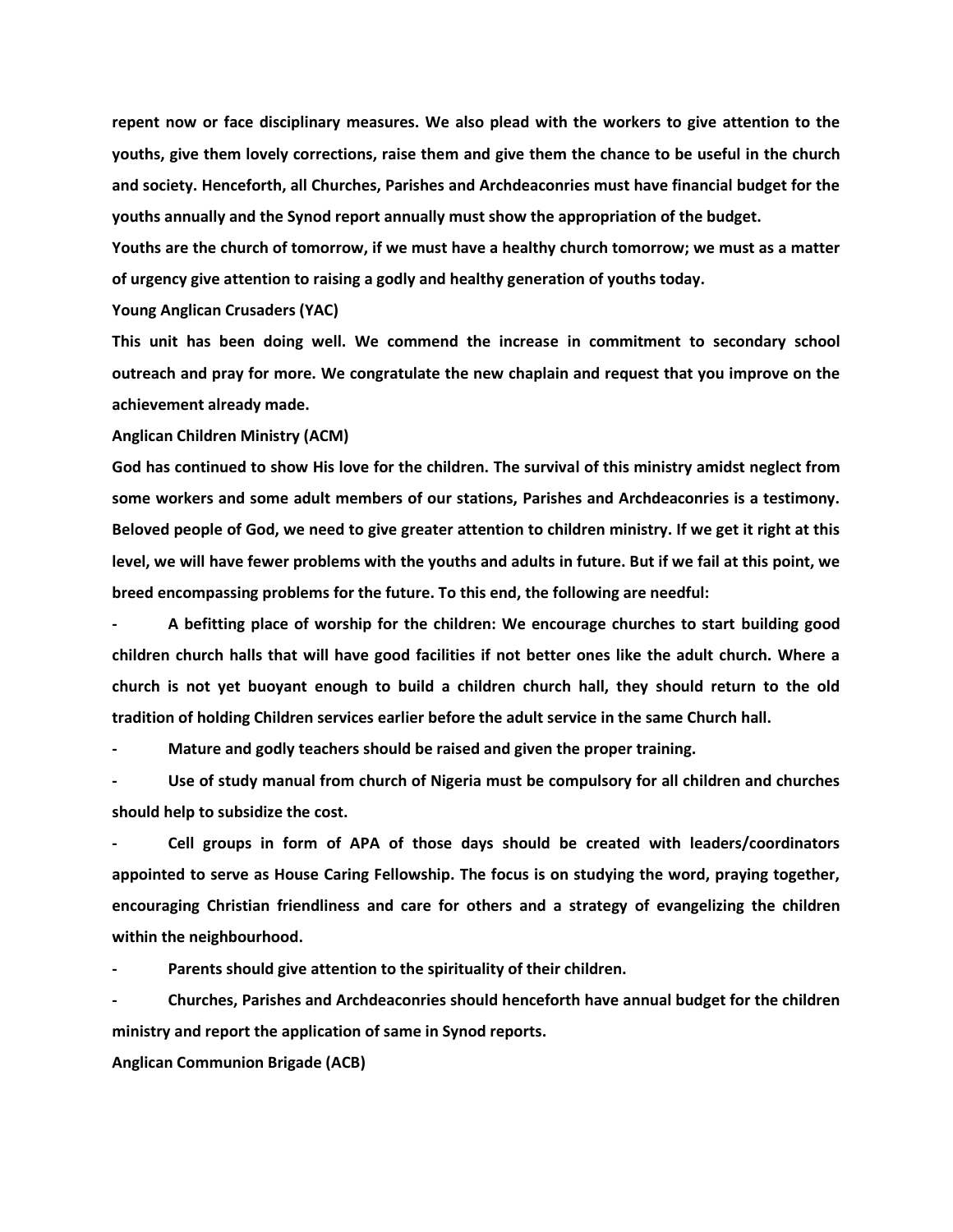**We thank God for the ACB of our Diocese. We commend their commitment to service, especially in the area of security during functions. We commend the outgone chaplain Ven Nnamdi Ijeudo for repositioning the Diocesan Brigade spiritually, structurally and morally and congratulate the new chaplain Rev. Daniel Odezue and pray for greater commitment.**

**The Enugu State Council of the Boys Brigade Nigeria in their State Executive election of 17th June, 2017 held at St. Andrew's Presbyterian Church Uwani Enugu, elected Ven Nnamdi Ijeudo a State Vice President for Enugu North Senatorial Zone (Nsukka Area) . We congratulate him for this well deserved position and pray that he will be a good ambassador of the Diocese. His induction will be on 22nd April, 2018 at Emmanuel Church, Alor-Uno.**

# **Prison Ministry**

**This ministry is very demanding. We thank God for those who have devoted their time and resources to this. God will indeed reward you. We went for confirmation there this year. 28 were confirmed. We thank God for the gift of the Holy Spirit to inmates and appreciate the women ministry for providing clothes for all the candidates.**

### **Lay Readers**

**We appreciate the commitment of very few members of this forum to students' ministry and prison ministry. Many seem to be weak and tired of the work. We pray for rekindling of zeal for God's work. We advise that if submitted to training, Lay Readers could also become useful in handling Bible Study classes. We congratulate the new chaplain as we are expectant that God will use him to take the association to greater height.**

### **Guild of Stewards**

**The relevance of this group to our services and worship life cannot be underestimated. The orderliness we enjoy, the coordination of sitting arrangements and other wonderful atmosphere provided by this group is commendable. However, more hands are needed in all churches and more training required. The leadership should therefore give attention to this with greater focus on young people.**

### **Triumphant Ministry**

**We do not need to say much on this but to continue to appreciate the author and the perfecter of this platform, the Almighty God. The continuous manifestation of God's power in meeting the needs of people, in impacting lives here in Nsukka and beyond gives us great joy. We return all praise to God and pray God's blessings on all who have made themselves available to serve in this platform. ESTABLISHMENTS**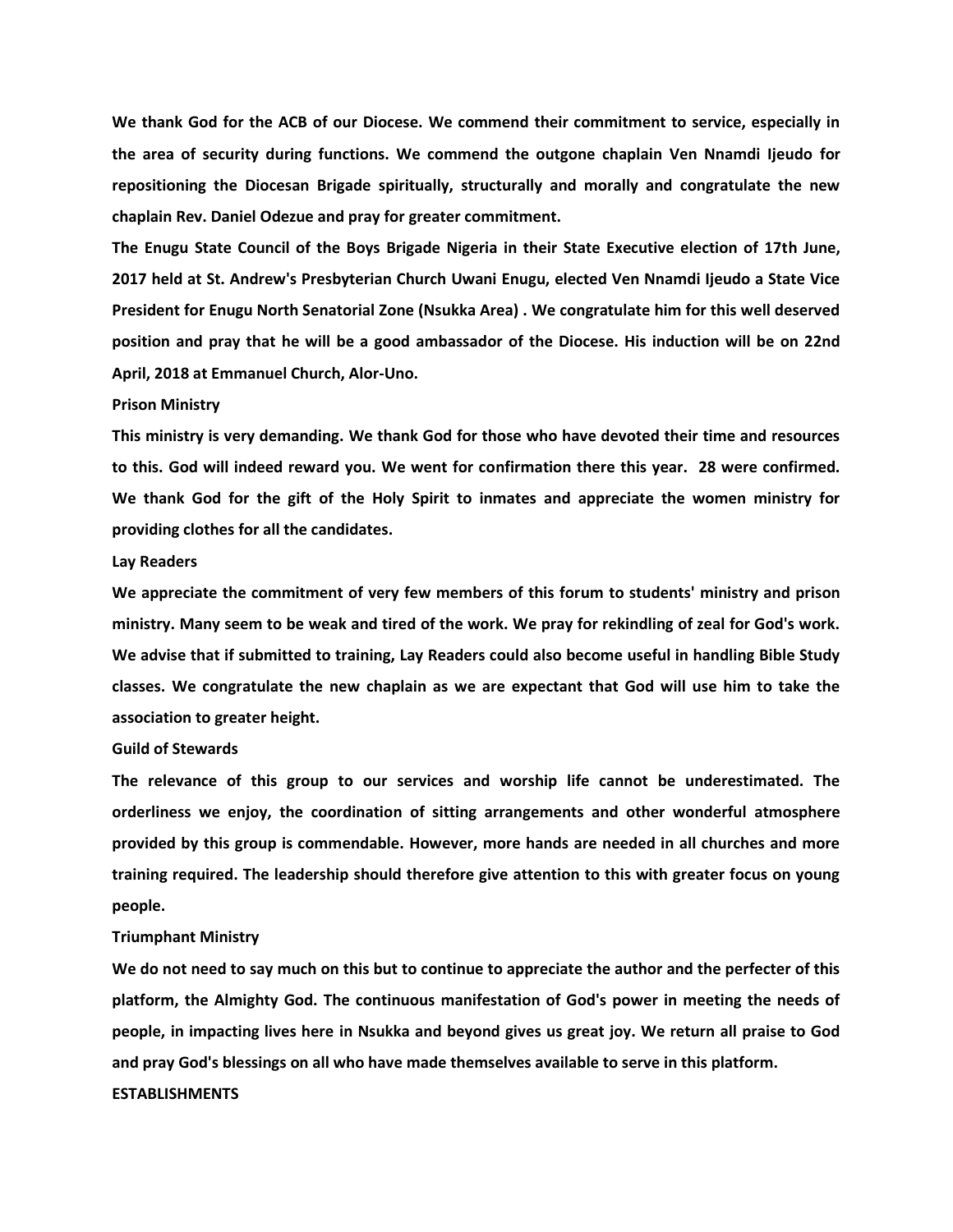**To the glory of God, our establishments are doing well. We look up for a better tomorrow. It is yet necessary to comment briefly on each of them.**

#### **Faith Foundation Mission Hospital, Nsukka**

**This establishment has come to stay and has gained popularity due to commitment to quality health care services. Though, there have been challenges, God has continued to demonstrate His faithfulness. We have not reached perfection but just begun the journey towards perfection.**

**We commend the effort of the management towards infrastructural development, quality services and public relations. We are expectant that the complex under construction will soon be completed as it is already nearing completion. We are also hopeful that it will not be long and the Nursing/Midwifery school, Medical lab. Technician School and Pharmacy technician school will begin in line with our vision.**

#### **Deus Refugium Printing Press**

**We thank God for the continuity of this establishment. The current management team is doing well and producing result. We commend them. However, we emphasize the need for retraining of the staff, especially the graphic designers so they can learn new concepts. This is in line with our pursuit for excellence. It is high time we gave serious attention to purchasing the needed machines to make the outfit self running.**

**We have noticed drastic drop in patronage of the firm by our churches and organizations. Be reminded that we have not cancelled the order that all printing work for churches and organizations must be in the Diocesan Press, including that of schools. We will not hesitate to discipline any identified defaulter henceforth. Nonetheless, we advise the management of the press to revisit their costing/charges.**

#### **His Glory Bookshop**

**The establishment is expanding. Theological, liturgical and devotional books are available. Church vestments, Video and audio tapes are available also. We solicit your patronage.** 

# **Agric Farm**

**This sector is still facing challenges. We are however trusting God to give us solutions to those challenges and redirect us on the right way in this Synod, especially as we take decision on the proposed Agricultural Commission in the Diocese.**

# **Our Schools**

**Our pursuit for quality education is still strong. The Diocesan Education Board (DEB) is very much committed to this. Serious effort is being made towards giving face lift, quality academic life, high**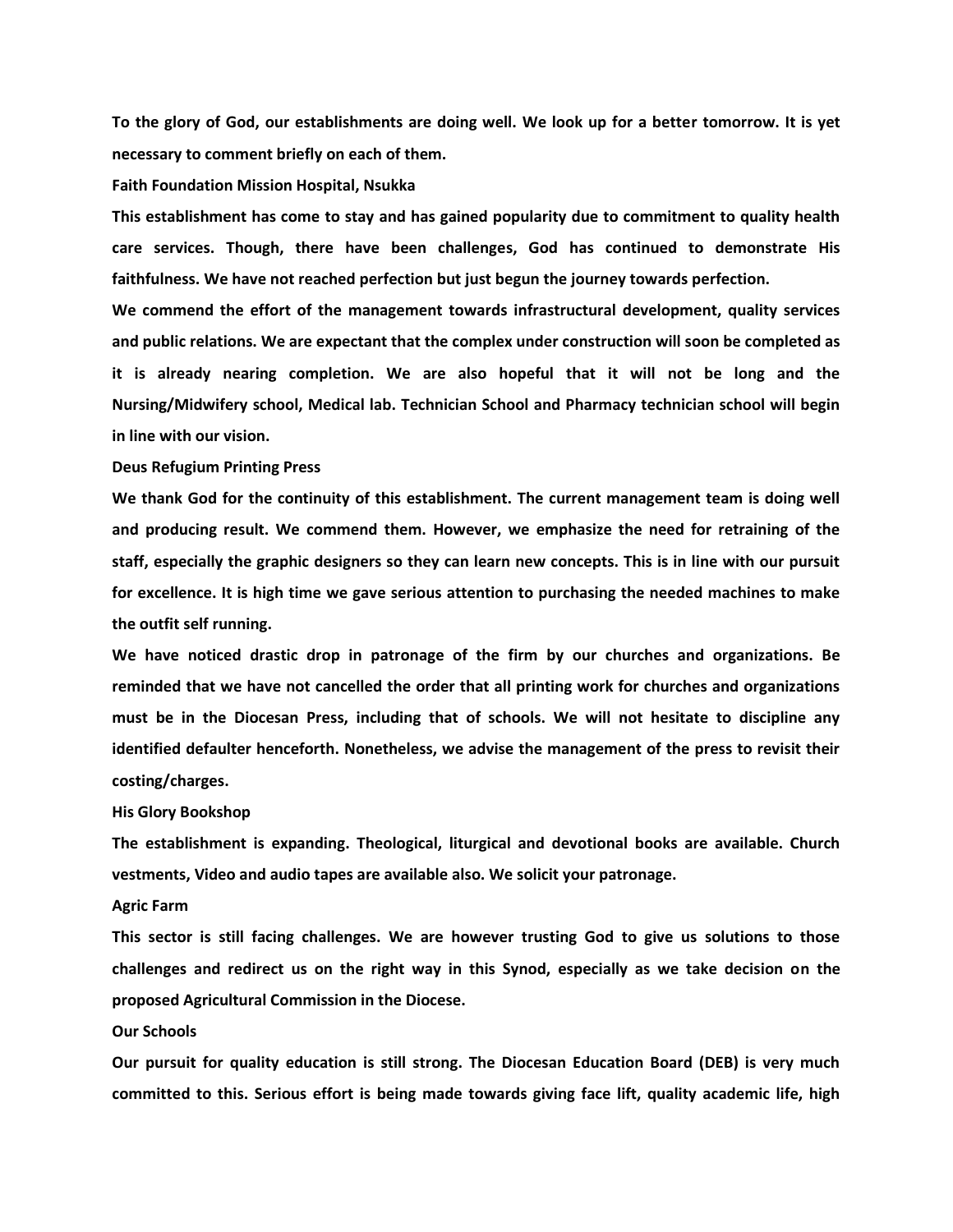**moral standard and balanced spirituality to the schools. Commitment to punctuality and zero tolerance to Exam malpractice are not negotiable. The intensive supervision and inspection of schools by DEB is commendable. We appreciate their labour of love and pray for more grace. We however commission them to see to the approval of all our schools for WAEC and NECO Examinations. If there is any school that its condition is bad and the church that owns it cannot afford to upgrade it within the shortest possible time, such schools should be closed down. It is true that we need more schools, but we will not compromise standard.**

**We commend the vision of making St Cyprain's Special Science School a full Secondary School that was engineered by the immediate past Principal Mrs Amaka Ejimchukwu. The result is glaring and the future of that school very bright. The school now has Junior Secondary School One, Two, and Senior Secondary School One, Two, and Three, with a population of 271. Mrs Ejimchukwu after her retirement and one year contract with us has handed over the headship of the school to Mr Uche S. Eze, who is now the Acting Principal of St. Cyprain's Special Science School Nsukka. We commend the out gone principal for her innovative actions and sanitizing the school. We pray for the new Principal to take the school beyond her past glory.**

# **Our Dream Cathedral: A Reality**

**In 2009, we began a journey of faith towards erecting a befitting Cathedral for our God. We had the dream of a Christian center which was reduced to a drawing and architectural design. The drawing posed a threat that swallowed up the faith of most members of the Cathedral Project Committee. Many members of the Diocese saw it as impossible but we believed the author of the vision for the perfecting of it. To His glory, the Cathedral Building which is indeed a Christian Center is almost ready for dedication. For the year under review, the sum of fifty eight million, nine hundred and ninety two thousand, four hundred and eighty five naira (58,992,485) was spent as at August. Much have been spent between August and now which we could not capture here. We thank you all for your prayers, moral and financial support that motivated God to grant this Diocese the miracle of this Cathedral.**

**The Archbishop, Metropolitan and Primate of all Nigeria, Most Rev. Nicholas Dikerieihe Okoh has slated the dedication of the Cathedral on Sunday 10th December, 2017 by 11.00am. We declare that day a Diocesan service of Praise and Thanksgiving. Workers are to begin now to motivate members and plan the easiest way to have all members attend the dedication service. We have embarked on production of wrapper for the event. Our expectation is that every member of the Diocese will have the uniform. It is a time to come together and appreciate God for His goodness.**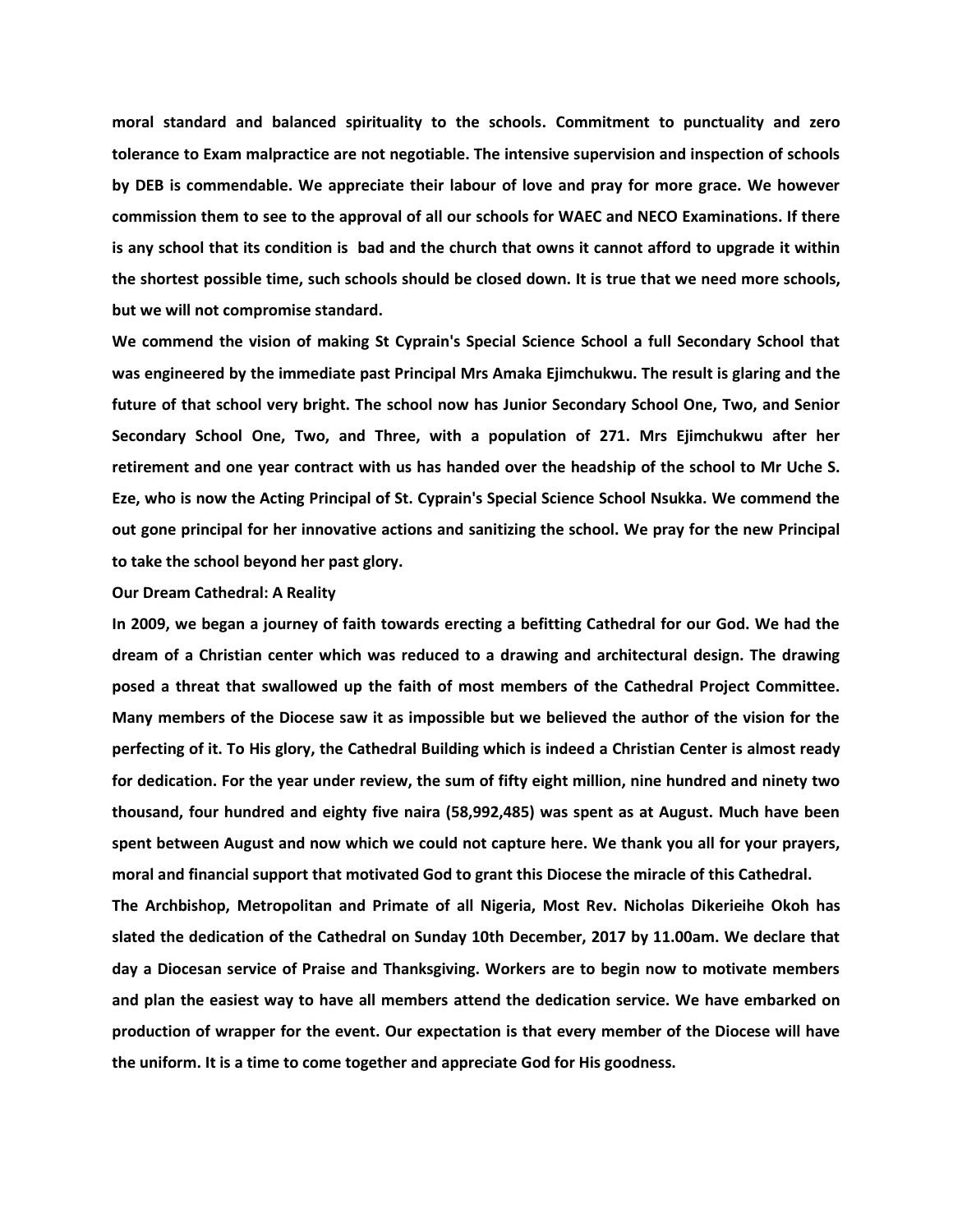**People of God, we still have much to do in the Cathedral before the said date. The outstanding work includes:**

- **1. Completion of the landscaping**
- **2. 150 KVA Generator**
- **3. Electrical fittings (Sockets, Switches, Lawn lights and Ceiling lights).**
- **4. Clergy Vestry ward robe, & tables.**
- **5. Conference seats for Greater and Lesser Chapters Halls**
- **6. Granite slab and tiles for entrance foyer**
- **7. Over head water tank carrier.**
- **8. Pews**
- **9. Pipe Organ**
- **10. Electronic Bell**

**We therefore solicit more of your support. May God continue to bless you.** 

# **ENUGU PROVINCIAL NEWS**

**The Provincial Council meeting was held twice in the year under review. The first was hosted by Awgu Aninri Diocese and was very fruitful. The second was hosted by Ikwo Diocese and was also very fruitful. We commend the host Dioceses for their hospitality and wonderful planning.**

**Provincial Senior Clergy Workshop for New Archdeacons and all Canons was held this year in our Diocese. The 5-days programme was enriching, educating and motivating. Participants were trained to be transformational leaders who are, first, disciples of our Lord Jesus Christ and change agents. We commend the Local Organizing Committee chaired by Ven. G. U. Nnamani for job well done.**

# **THE JOINT COUNCIL FOR PROVINCES EAST OF THE NIGER**

**The Council meeting was held at Nike Diocese in Enugu province on Wednesday 15th –Thursday 16th February, 2017 with the Theme: "Christian's challenges in Time like this" (Esther 4:13 -14). The meeting was successful; we thank the host Bishop and wife Rt. Rev. (Prof) Evan and Prof (Mrs) Peace Ibeagha, the planning committee and Enugu Province for their hospitality and care.**

# **CHURCH OF NIGERIA MATTERS**

**1. St. Mathias Fund: The St. Matthias Day 2017 was observed in all the churches throughout Nigeria and fund raised was remitted by the Dioceses to the Church of Nigeria. Our Diocese realized**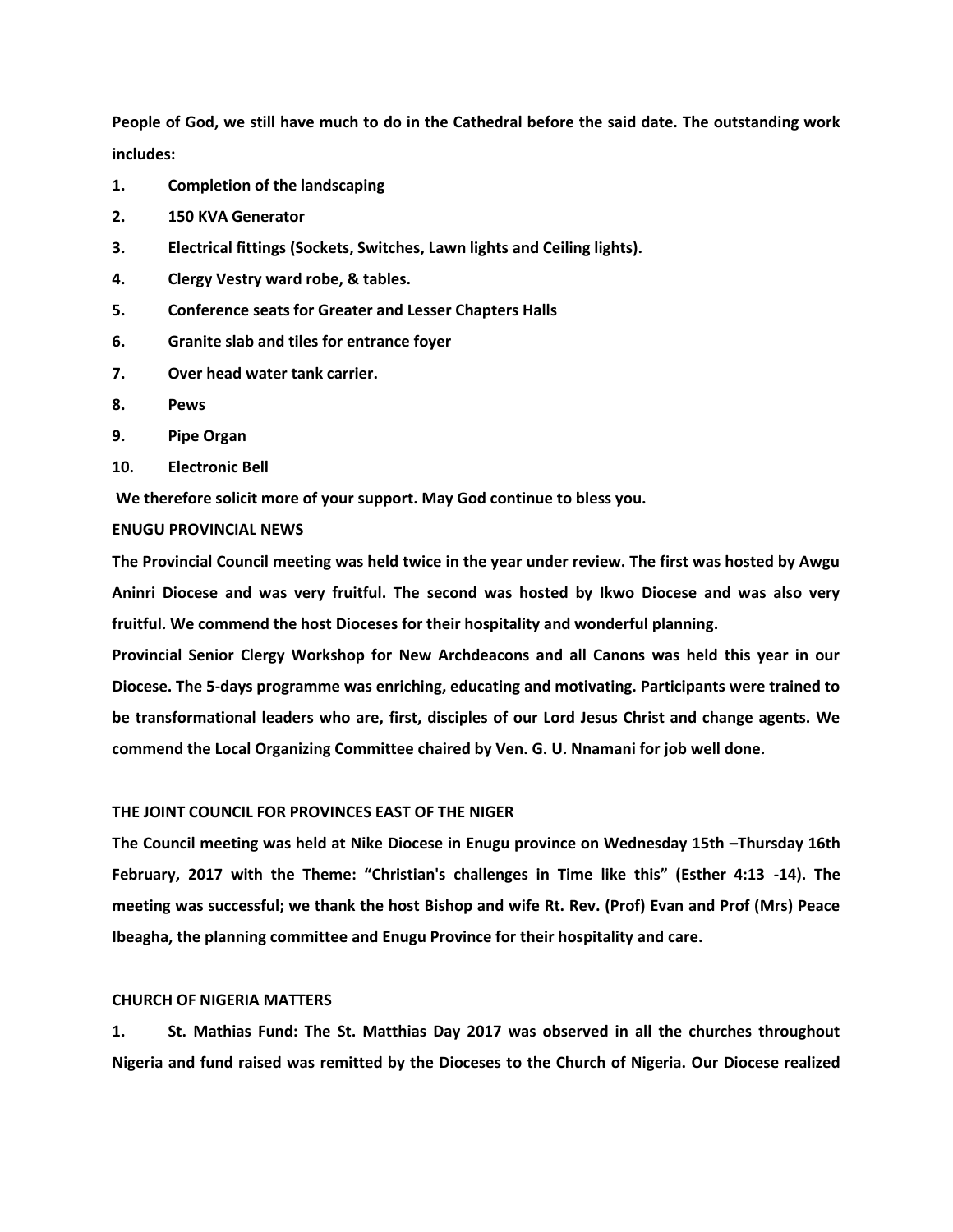**and submitted N2, 340,955.00. The total fund realized was N218, 735,043.47k. This fund has been disbursed by the Archbishops to some Missionary Dioceses and Institutions of the Church of Nigeria. We commend the comment and sincerity of churches in this Diocese to this exercise. God who rewards faithfulness will bless you for being faithful to this way of being our brothers keepers.** 

**2. The Church of Nigeria Secretariat: You will recall that the foundation of the Church of Nigeria secretariat was laid on Friday, 13th November, 2015 in Gudu area of Abuja. It will please you to know that the work at the site has reached appreciable stage.**

**All the monies realized on Advent Sunday from all the Dioceses in Nigeria were also remitted to the National Secretariat in support of this project. Our Diocese realized and remitted N2, 098,765 while the total money realized was N367, 369,851.**

**3. New Dean of the Church of Nigeria: The Church of Nigeria has a new Dean in the person of His Grace, The Most Rev. Edmond Akanya, Bishop of Kebbi Diocese and Archbishop of Kaduna Province. He was duly presented on Sunday 30th July 2017 at Ibadan. We congratulate him and his wife. By the amendment of our constitution concluded in the last General Synod, a new Dean will be elected soon.**

**4. Presentation of Archbishops: His Grace, the Most Rev. Dr. Ikechi N. Nwosu, the Archbishop of Aba Province and His Grace, the Most Rev. Dr. George Lasebikan, the Archbishop of Ondo Province. They were re-elected and have been presented at Owerri on Sunday, May 5, 2017.**

### **5. DIVCCON 2016**

**The Divine Commonwealth Conference (DIVCCON) was held at the National Ecumenical Centre Abuja, from Monday 7th – Friday 11th November 2016 with the theme: "Fear Not". We thank those that attended the conference from our Diocese. we encourage our youth, men, women, priests and wives to attend this year's edition. It is mature Christian progamme that so rich and edifying that no one that wanted to maintain a steady walk with the Lord would want to miss. DIVCON 2017 will hold from Monday 13th to Saturday 18th November 2017 at the same venue. I know many have already registered from this Diocese. Ven. Nnamdi Ijeudo or Sir Dr Ugo Nwoji the Co-ordinators for more details.**

**6. GAFCON Jerusalem 2018: GAFCON will be meeting in Jerusalem from 17th to 22nd June 2018. Arrival will be on 17th while departure will be on 23rd. Every delegate will pay \$149,000. This should be paid before 1st November 2017. The money paid will cover conference registration, feeding, accommodation and conference materials. Flight tickets will be the responsibility of each delegate. Nsukka Diocese was allotted four delegates-Bishop, Bishop's wife, the Synod secretary and the Chancellor, will be attending. We plead for financial support on this.**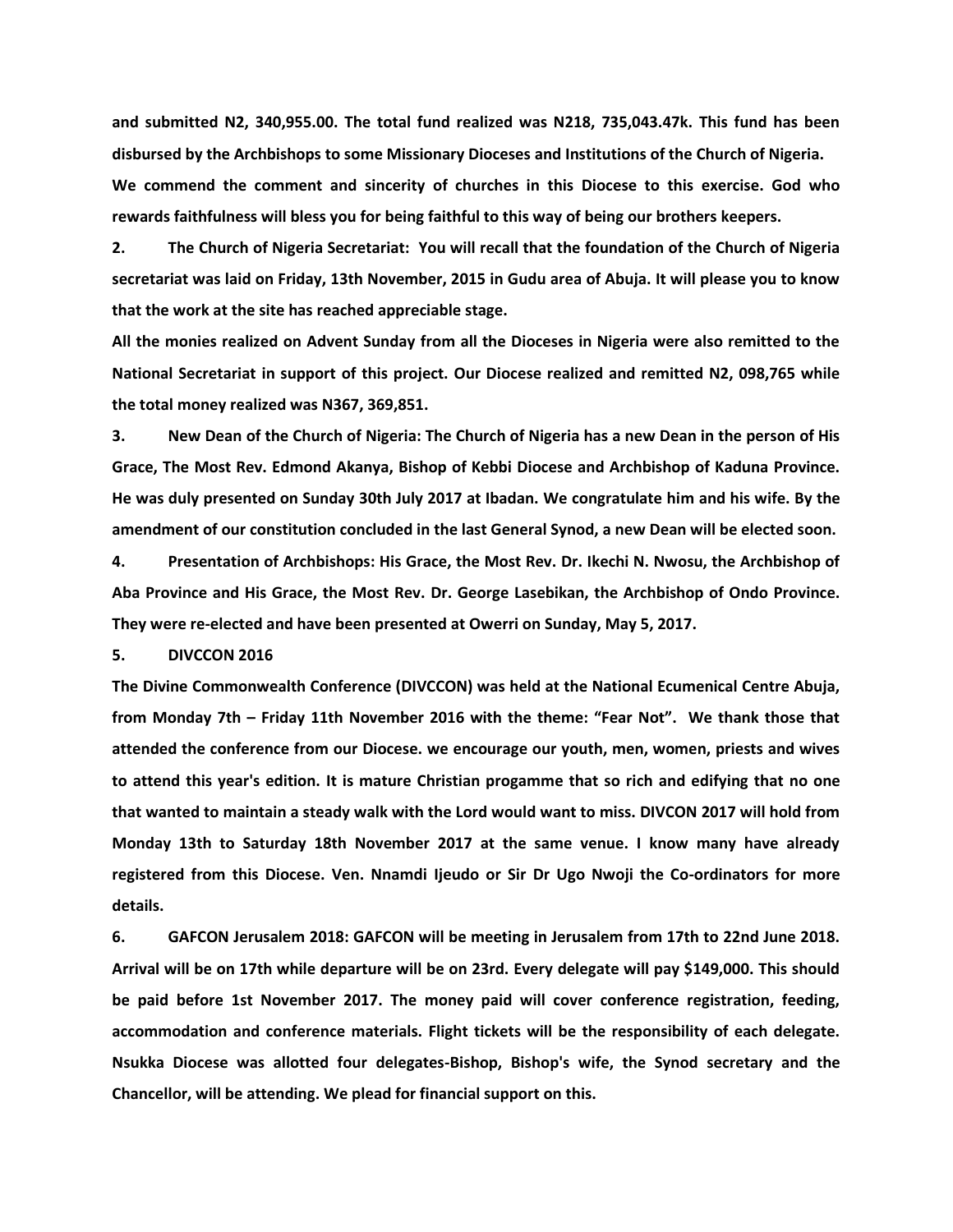**7. ACNN: A new Management Board has been constituted for ACNN. Their names are:**

- **1. Chief Folu Olamiti – Chairman**
- **2. The Rt. Rev. Blessing C. Enyindah – Deputy Chairman**
- **3. Rt. Rev. Chidi Oparaojiaku – Member**
- **4. Mr. T. B. Akinyeye – "**
- **5. Dr. P. S. Nmadu – "**
- **6. Mrs. Bisi Amagada – "**
- **7. Dr. G. T.N. Ajakpo – "**
- **8. Ven. Dr. Dade Sadare – "**
- **9. Mrs. Ngozi Adighibe – "**

**Church of Nigeria General Synod: The 12th General Synod of Church of Nigeria was held at St. Paul's Cathedral Church, Diobu Port-Harcourt, River State, hosted by the Niger Delta province with the Theme "You shall not steal" Exodus 20:15. Our Diocese was represented by the Bishop, his wife, the Synod Secretary- Ven. Chinedu Onah, The Diocesan Treasurer,- Sir Engr. Dr. Ugo Nwoji, Ven. Prof. T. C. Madueme representing the clergy, and Mrs. Ngozi Urama the woman worker. The Legal Team was represented by Barr. Chinedu Ogbonna.**

### **ELECTION AND CONSECRATION OF BISHOPS**

**The following Bishop's were consecrated and enthroned within the year under review:**

**1. Rt. Revd. Temple Nwogu Isiala Ngwa Diocese 2. Rt. Rev. Yohannah Ahmed Audu – Bishop of Diocese of Damaturu 3. Rt. Rev. Godwin Adeyi Robinson – Bishop of Diocese of Lafia 4. Rt. Rev. Rufus V. A. Adepoju – Bishop of Diocese of Ekiti West 5. Rt. Rev. Augustine E. Ohilebo – Bishop of Diocese of Sabongidda-Ora**

**6. The Most Rev. Dr. Michael Olusina Fape Bishop of Remo was elected the Archbishop of the ecclesiastical province of Lagos, to succeed the Most Rev. Prof. Adebayo Akinde.**

**7. The Rt. Rev. Abiodun Ogunyemi was translated from the Diocese of Damaturu to the Diocese of Zaria.**

| 8.  | Rt. Rev. Dr. Stephen Ayodeji Fagbemi | <b>Owo Diocese</b>   |
|-----|--------------------------------------|----------------------|
| 9.  | <b>Rt. Rev. Emmanuel Adekola</b>     | Igbomina Diocese     |
| 10. | Rt. Dr. Rev. Emmanuel Onsachi        | <b>Okene Diocese</b> |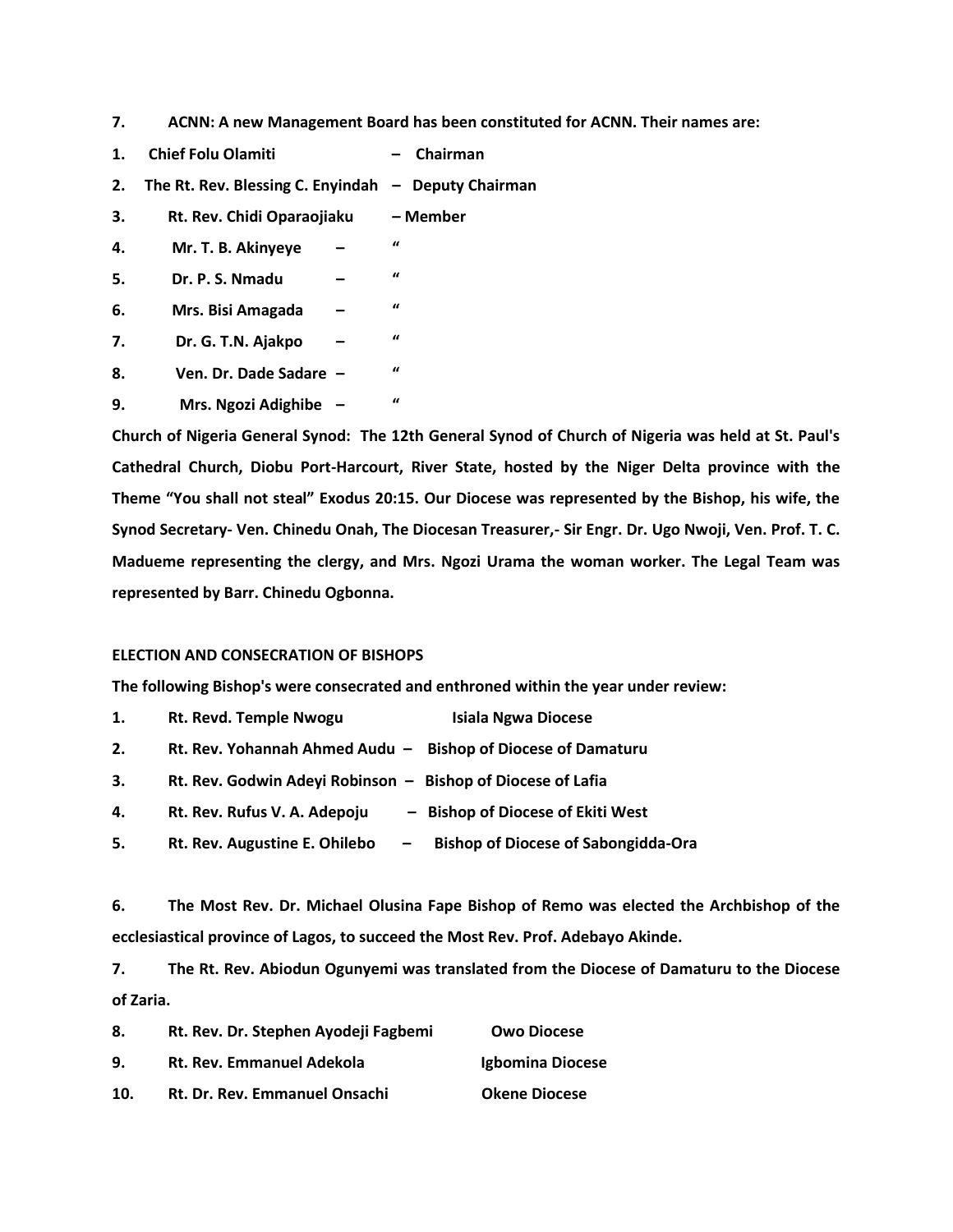#### 11. Rt. Rev. Emmanuel Morris **Maiduguri Diocese**

**We congratulate them and their wives and pray that God will bless them with good health, long life and fruitful episcopacy.** 

# **ELECTION ARCHBISHOP**

- **1. Most Rev. Dr. Olusegun Okubadejo re-elected Archbishop of Ibadan Province**
- **2. Most Rev. Caleb Maduoma re-elected Archbishop of Owerri Province**
- **3. Rt. Rev. Dr. Buba Lamido newly elected Archbishop of Kaduna Province**
- **4. Rt. Rev. Henry Ndukuba newly elected Archbishop of Jos Province.**

# **RETIREMENT OF BISHOPS / ARCHBISHOPS**

- **1. Rt. Rev. & Mrs Angar Fred Nyanabo Northern Izon Diocese**
- **2. Rt. Rev. & Mrs Samson Adekunle Ile- Otu Oluji Diocese**

**3. Rt. Rev. Prof. C. S. S. Bello – Zaria Diocese**

**4. Rt. Rev. Miller Maza – Lafia Diocese**

**5. Rt. Rev. Samuel Oke – Ekiti Diocese**

**6. Late Rt. Rev. Prof John Akao – Sabongida Ora Diocese who died few days to his retirement.**

- **7. Most Rev. Michael Akinyemi – Igbomina Diocese**
- **8. Rt. Rev. James Oladunjoye – Owo Diocese**
- **9. Rt. Rev. Emmanuel Ajulo – Okene Diocese**
- **10. Late Most Rev. Mani \_ Maiduguri Diocese**

**We rejoice with them and pray that they will have peaceful and health retirement life, and express our heartfelt condolence the families of the deceased.**

# **ENUGU STATE**

**Indeed, Enugu State is in the hands of God. We commend the man at the helm of the leadership of our state, His Excellency, Rt. Hon. Lawrence Ifeanyi Ugwuanyi (Gburugburu) on his genuine quest and unreserved drive for the holistic development of the State, touching the rural areas seriously. We commend your godly character and disposition on Denominational, Tribal divides and political differences – Your leadership prowess and application of wisdom earned you a Governor of the people rather than a PDP Governor or Governor for Enugu North people. Continue in your nonpartisan and non-tribal governance.**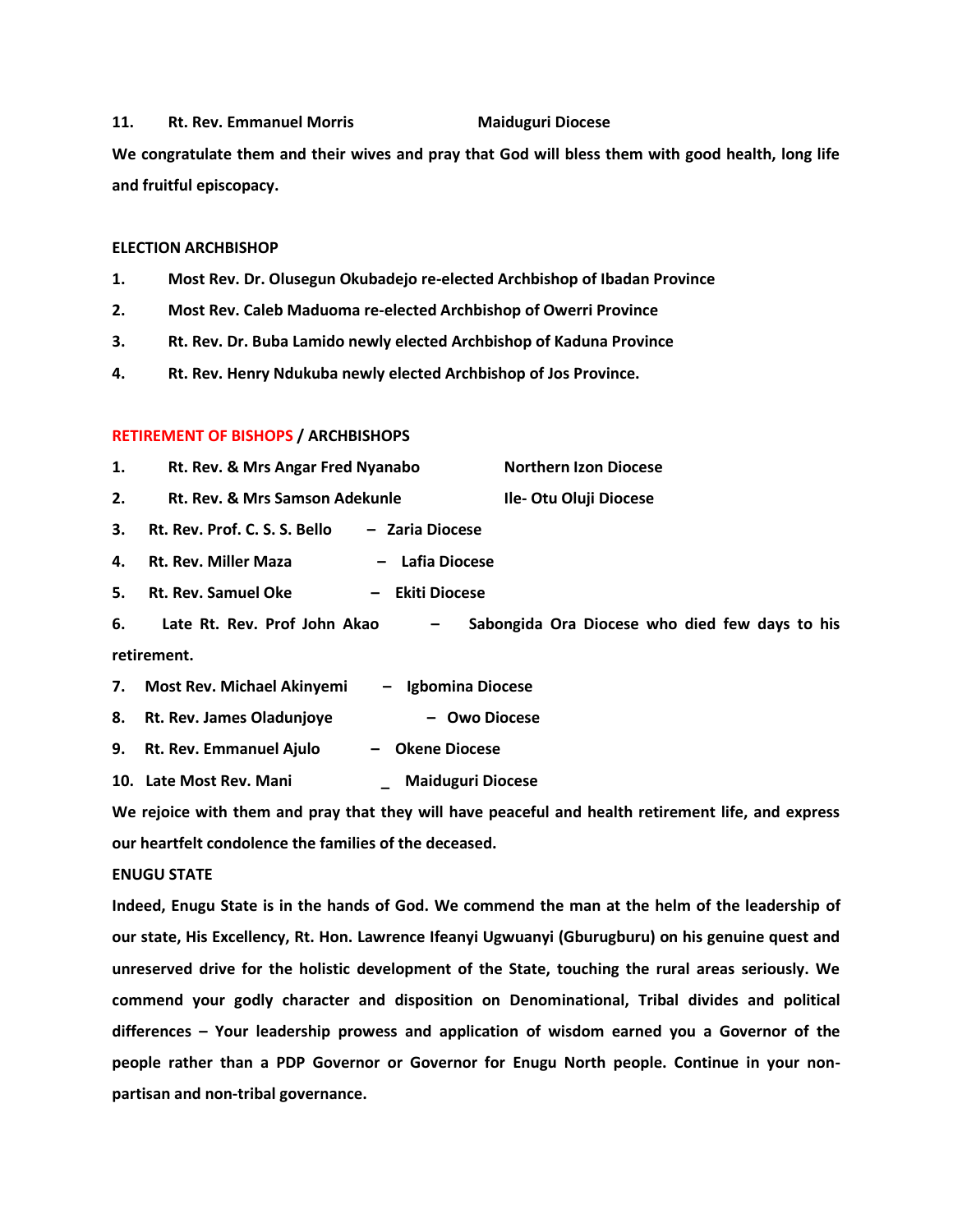**We are very surprised at the complaints of some persons that you are giving much attention to Enugu North Senatorial zone than others. They are only exposing their insincerity about the true situation of things in Enugu State. Every sincere member of the state knows that Enugu North Senatorial zone was abandoned if not alienated from the developmental package of the State Government for many years. You came on board as a crusader of Equity and took the right decision that while development cuts across the State, special attention must be given to the marginalized area to bring them to the same level with others. This is a godly decision and pursuit and we encourage you to hold on to it. Give no attention to those "Samballats and Tobias." Complete your vision for Nsukka and other neglected places and areas in the State.**

**We wish to remind you of the flood situation in Nsukka that may have come as a result of the newly constructed drainages. The worst hit areas are the Alu-Udele, University road and Obimo road. This as you know has claimed a life already. It demands serious and very urgent attention. The good Lord will give you the strength and the will to undertake and complete your visions for Nsukka and the entire State of Enugu.** 

### **OUR NATION NIGERIA**

**We rejoice with other well meaning Nigerians for God's mercy and grace that has sustained Nigeria through the turbulence of our time. In the same way, we thank God for healing our president, His excellency, Muhammad Buhari. We commend the wisdom demonstrated by the vice president, His Excellency, Prof. Yemi Osibanjo in leading this nation during the ill health of Buhari. May God's grace still see us through as the flood is not yet over, and grant us the will to play our part.** 

**Ordinarily, one would have preferred to be silent about this nation at this time of National confusion and simply pray, but as a Church we are under obligation to speak as the voice of the voiceless. However, we will in this address comment only on three issues as we have below.**

# **LOCAL GOVERNMENT ELECTIONS**

**The speaker of the Federal House of Representatives, Yakubu Dogara, described the conduct of local government elections in Nigeria as a shame and mockery of democracy. He based his assertion on two major reasons.**

**1. Local government elections have benefitted only those who constituted themselves into middlemen to grab the resources meant for the development of the grassroots.**

**2. Organizing elections where only one political party wins by sweeping all the votes.**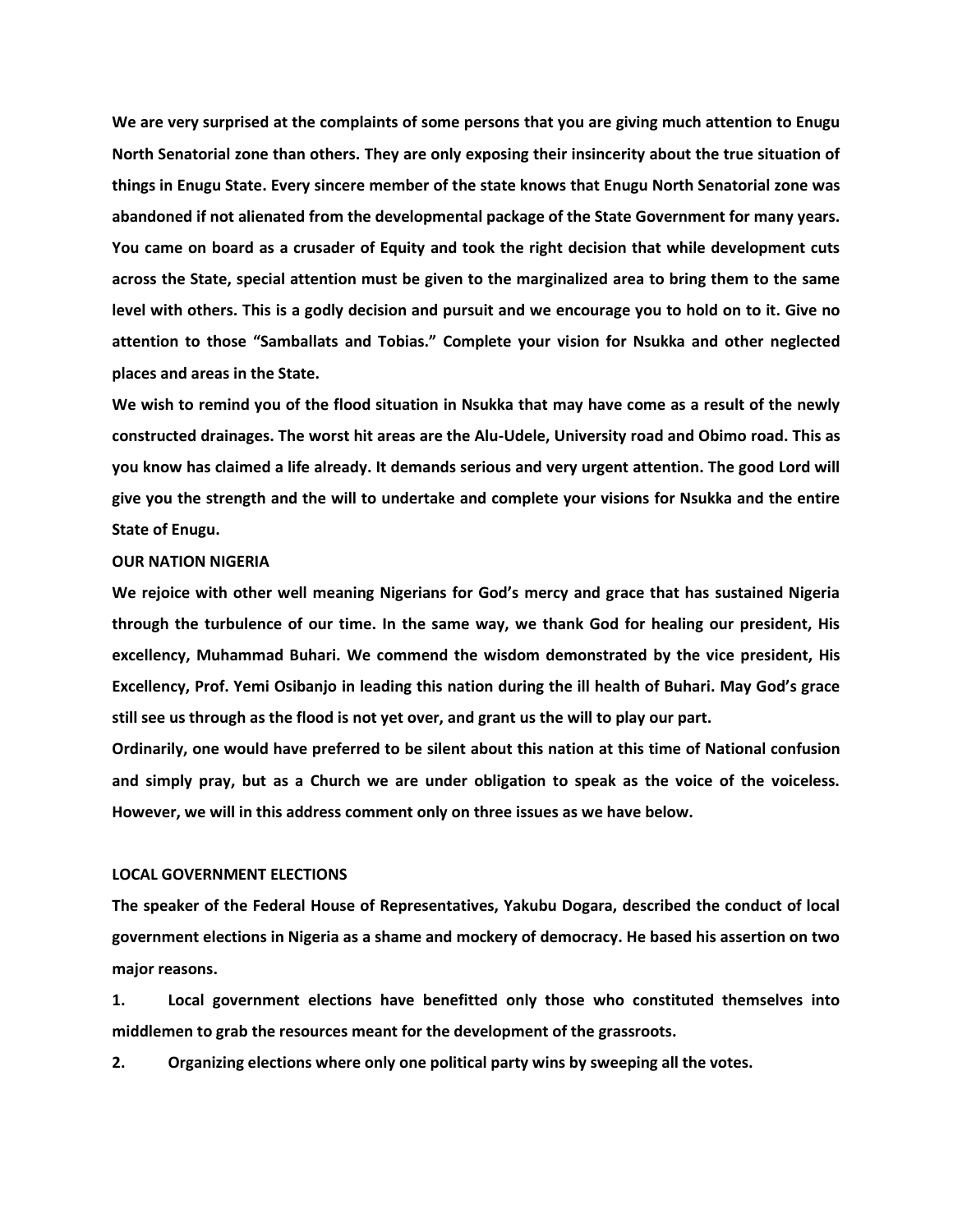**While we agree with Dogara, our premise differs from his in addressing Enugu state. We see the Local government primaries held in recent past as "a shame and mockery of democracy." We cannot call selection and imposition of candidates on the masses by the cabals a democratic process. It is completely a drift away from democracy. Such method brings mediocre into governance that are only instruments in the hands of a powerful few to mismanage our resources. This is the bane of development in Nigeria.**

**We advise our beloved state government to have a rethink on this. We also call on our electoral commission to sit up against this cankerworm eating deep into our democratic life. Let the masses vote credible candidates of their choice both at primaries and the main local government elections. That is the only way to practice democracy and it is the road to recovering our society.**

**THE COLLAPSE OF CIVIL SERVICE: THE PROBLEM OF GOVERNANCE IN NIGERIA**

**For the benefit of those still confused, who may be thinking that only those who work in the Ministries are civil servants, it is important to emphasis that any employee of state-owned institutions – be it Ministries, Departments, Agencies, Councils, Research Institutes, Corporations, Commissions or any government-controlled establishment of whatever arcane nomenclature – is a civil servant; and therefore a worker in the public sector (civil service).In its heyday, the Nigerian civil service was the poster child of robust bureaucracy, a sort of metaphorical heirloom honed in the best tradition of Victorian thoroughness and rigour, and handed down to honest, but inexperienced local administrators by the British colonial masters. It was an efficient and functional structure; a reasonably admired establishment and a fruitful hunting ground for job seekers inspired by productive forerunners to build a career under the wings of government.**

**It is no gain saying that civil service is central and inevitable to any government and good governance especially. The civil service is important both in policy formulation and implementation, it also gives technical and professional advice to successive government so as to guide the political office holders whose offices are transient in nature while that of the civil servants have some measure of permanence (Abifarin and Bello, 2015:77-87). In a nutshell, civil servants provide all the information needed for the administration of government and help to formulate and execute government policies. Civil service is therefore the hub or engine of government.**

**From the forgoing, we can appreciate Adegoroye's assertion that the civil service is a governance institution. He further summarized the specific roles of civil servants in governance thus: the workforce of government, the brain-box and institutional memory of the public sector, the bridge across administrations, and the guardian of public interest. This description establishes the fact that**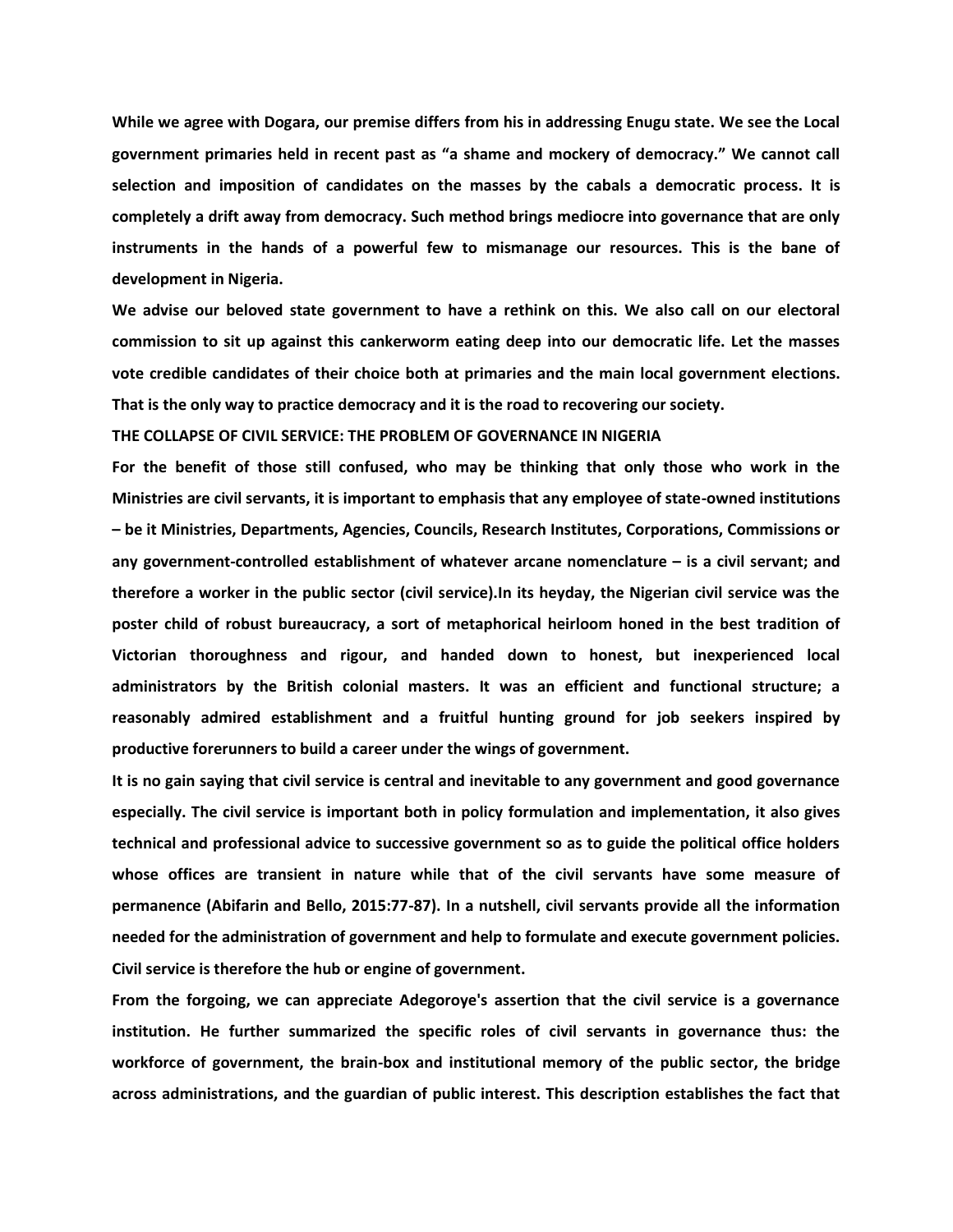**the strength of the civil service is the strength of government and its collapse constitutes danger to governance in Nigeria. But without mincing words, the degree of collapse in the civil service is alarming and has left Nigerian government with conspicuous cracks.**

**Unlike what obtained in the past (and one actually refers to the glorious past), the civil service ethics, with its evident overarching kernel of service to the public, has been completely abandoned and its place taken over by a pernicious culture that has no other description beyond self-serving. The typical civil servant of these days is not just lazy, but also irrepressibly corrupt. A brief stopover in any government department, federal or state, will suffice for evidence. There is no passion to do the job. The staff just sit idly or hop from one office to another, blathering away the whole day. Records are poorly kept, that is when they are kept at all, and so an interminable search for letters and files is a normal, everyday story.**

**Files pile up untreated sometimes for as long as four weeks on the bosses' desk without anyone being struck by conscience, or awakened to the fact that such habitual act of undeviating slothfulness amounts to a huge disservice to the country. And then any attempt by an assertive outsider to point out the anomaly, if not dismissed by an outright contemptuous silence, gets the standard reply of "Na so government work be o!"**

**Given this kind of attitude, it is no surprise that programmes and projects rarely get implemented; while something as normal as requests for approvals for useful projects that ought to take no more than one week to wrap up take almost eternity, if it manages to overcome the obstacles of narrowminded bureaucrats.**

**The dysfunction in the civil service reached astonishing level since the government started to subordinate the merit principle to patronage considerations, ethnicity and concern for quotas. This gave room to having unqualified personnel occupy sensitive offices in the civil service. That is the genesis of the corruption in that sector. Another is the pervasive corruption which involves collusion between higher civil servants and their political masters in mismanaging the budgets. The relegation of competence, cognate experience and seniority in civil service by the leadership of the federation, States and Local Government Areas contributed seriously to the collapse of civil service. The hijacking of responsibility of the Civil Servants by the Politicians that rendered the committed ones redundant dealt a big blow on the civil service. These Politicians pushed the Civil servants away from their legitimate responsibilities to be allowed to carry out corruptive merchandise. So civil servants visit their offices only on pay days and nothing happens in most of our Government offices especially the**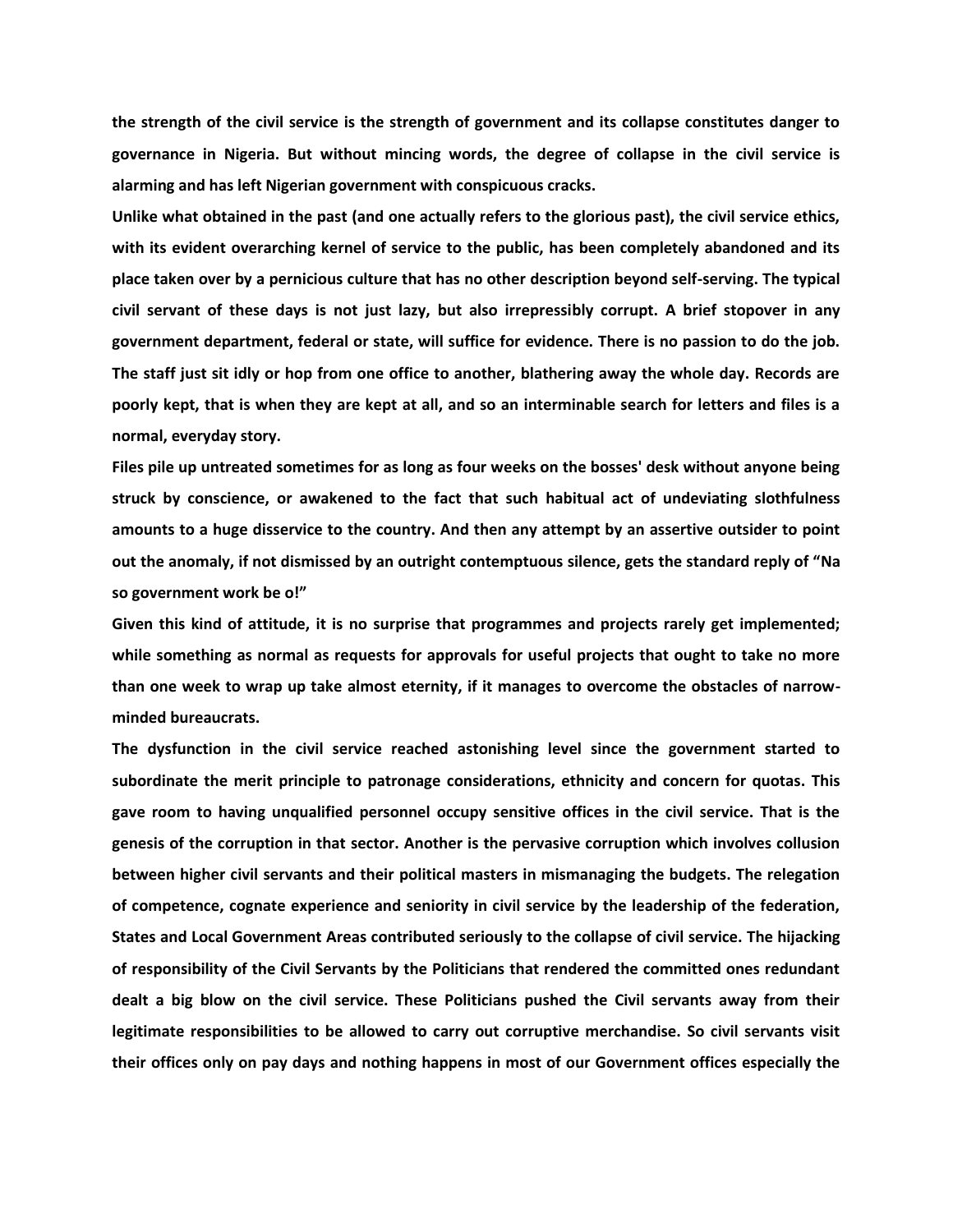**ministries and Local governments. Also, none payment of staff as and when due, underpayments, startling of promotion, and lack of job security contributed their own quota to the problem.**

**As a result of the bankruptcy of its public institutions, Nigeria remains the only country in the world where it takes unduly long time to conclude paperwork on any issue. In a bid to reverse this negative identity, former president Olusegun Obasanjo established a service delivery watchdog called SERVICOM with a marching order to every government establishment to set up a branch of its own. The idea is to restore efficiency by fast-tracking services in all government offices.**

**Typical of the administration, the scheme was launched with fanfare. Then the public was charged to send observations and complaints regarding service delivery to this body. But it turned out to be a futile effort, as the unravelling of the civil service, in the face of widespread prodigality of the political class, assumed a more disturbing dimension even with Obasanjo still in office. In no time as expected, SERVICOM more or less disappeared from the radar of public governance.**

**If we must recover our government from collapse, the answer is to recover the civil service from collapse. To do this, attention must be given to the inroads of corruption in the civil service as identified above. Government should avoid patronage considerations, ethnicity and quota system and give attention to merit based on competence, cognate experience, qualification and seniority during employment and appointments. There should be effective enforcement of extant rules and regulations for curbing corruption in the civil service sector. There should be reorientation of the civil servants, training, retraining and provision of modern equipment for effective service delivery at all tiers of government.**

**But the unanswered question to the fight against corruption in Nigerian and saving the nation has remained; "Who will bell the cat."**

# **RESTRUCTURING AND REGIONAL AGITATION: AN ADVICE**

**The agitation for restructuring and division or secession is not new to us. It has existed for decades. What we have today is only an increase in tempo, frequency and spread of the agitation.**

**The issue of restructuring of the Nigeria State is one that can no longer go away. What started as an isolated demand by the South-West at the aftermath of annulment of June 12 elections in 1993, bringing along some progressive elements and radical ideologies, has now assumed the dimension of a national imperative.**

**Along the line, restructuring was the term used by the oil rich, environmentally degraded and neglected people of Nigerian Niger Delta region, to demand for resource control.**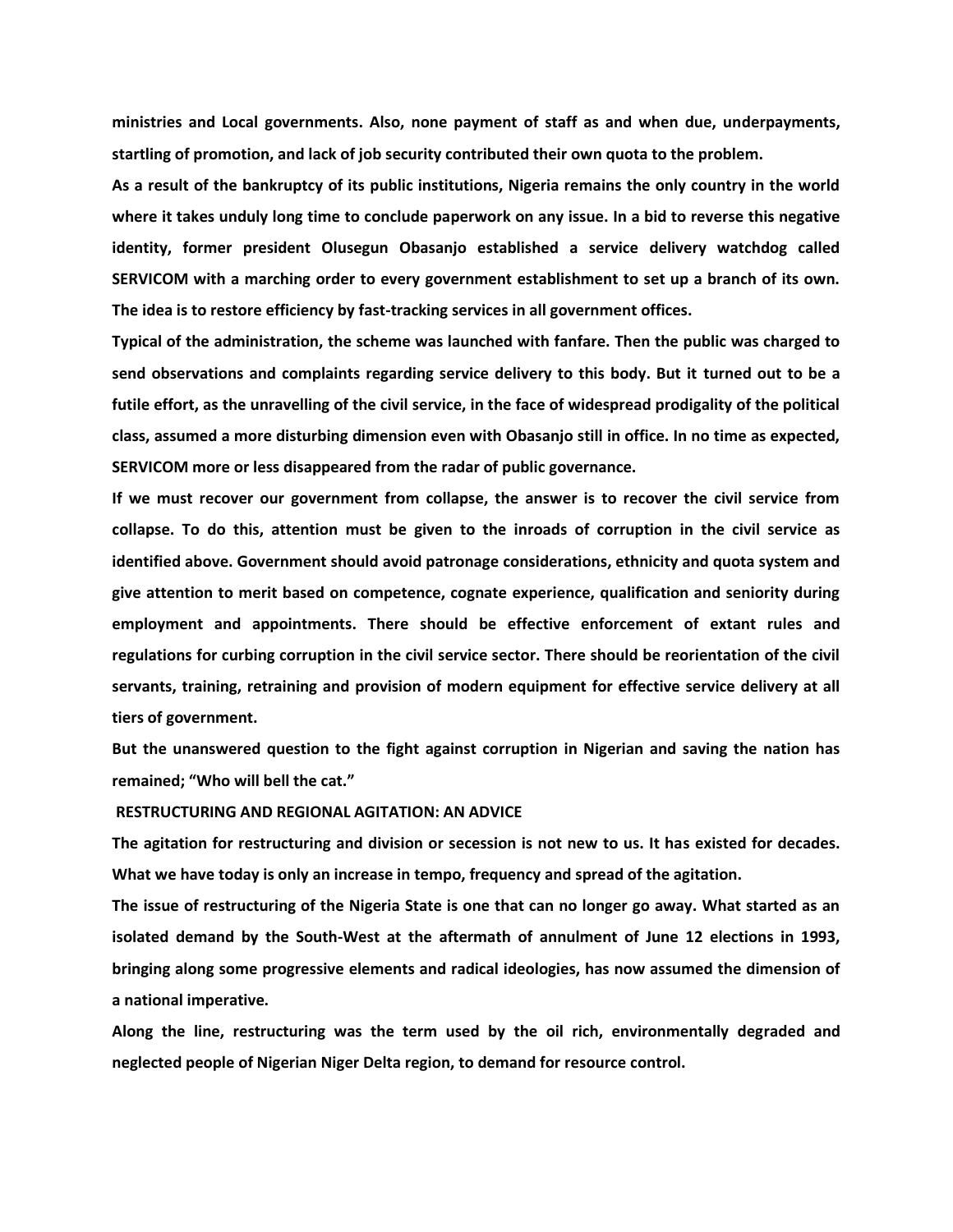**Most recently, restructuring has been adopted as a term that answers the yearnings and demands by the federally marginalized South Eastern Nigeria. The political and intellectual elites of the region have adopted restructuring as the non-violent option that assuages their desperation and frustration within Nigerian state.**

**Even in the Northern Nigeria that had hitherto answered the call for restructuring with an iron cutton, the call has gained entrance and now, is no longer about whether or not, but rather what, when and how.** 

**It is very clear now that the subject of restructuring will define the political campaigns in 2019, both for political parties and candidates, especially at the federal level. Indeed, in a remarkable show of legendary political sophistry, the North is moving to seize the debate on restructuring so as to control and dictate the scope and limits of the subject, if they can no longer stop the move to restructure.SO WHAT IS AND WHAT SHOULD RESTRUCTURING MEAN? Restructuring does not mean separation and disintegration. Well meaning Nigerians have fairly agreed that restructuring can be conducted in one united Nigeria. It is suggested that a just and equitable nation can be restructured for sustainable peace and progress. In terms of size, population, resources and diversity, the United States of America is a much bigger federation than Nigeria. But they have remained united under a just and equitable constitution. The United States of America has actually benefitted in world affairs from its size and diversity. Not too long ago, independent nations in Europe came together under the European Union to harness common interests from size, economy of scale and diversity.** 

**So the Nigerian state does not have to break up by restructuring. So, separatist agitations are not necessarily the hallmark and goal of a restructured Nigeria.Restructuring entails amending those sections of our constitution that inhibit creativity, innovation, productivity, efficiency and effectiveness. It will tamper with the conduct of our national life that yields to a unitary command and control character. It therefore seeks to free the centre of excessive burden, responsibility and resource control, in favour of the federating units. It seeks to redefine the federating units in our federation. Restructuring boldly challenges those issues of our collective future that stand in the way of a modern society, progress and development. It tries to ensure that no section of the federation monopolizes political control in ways that are inimical to national interest. It creates healthy peer comparison and competition among the federating units for progress and faster attainment of modernity.** 

**From a compendium of what have been extensively discussed and canvassed by Nigerians, restructuring will include the following demands:**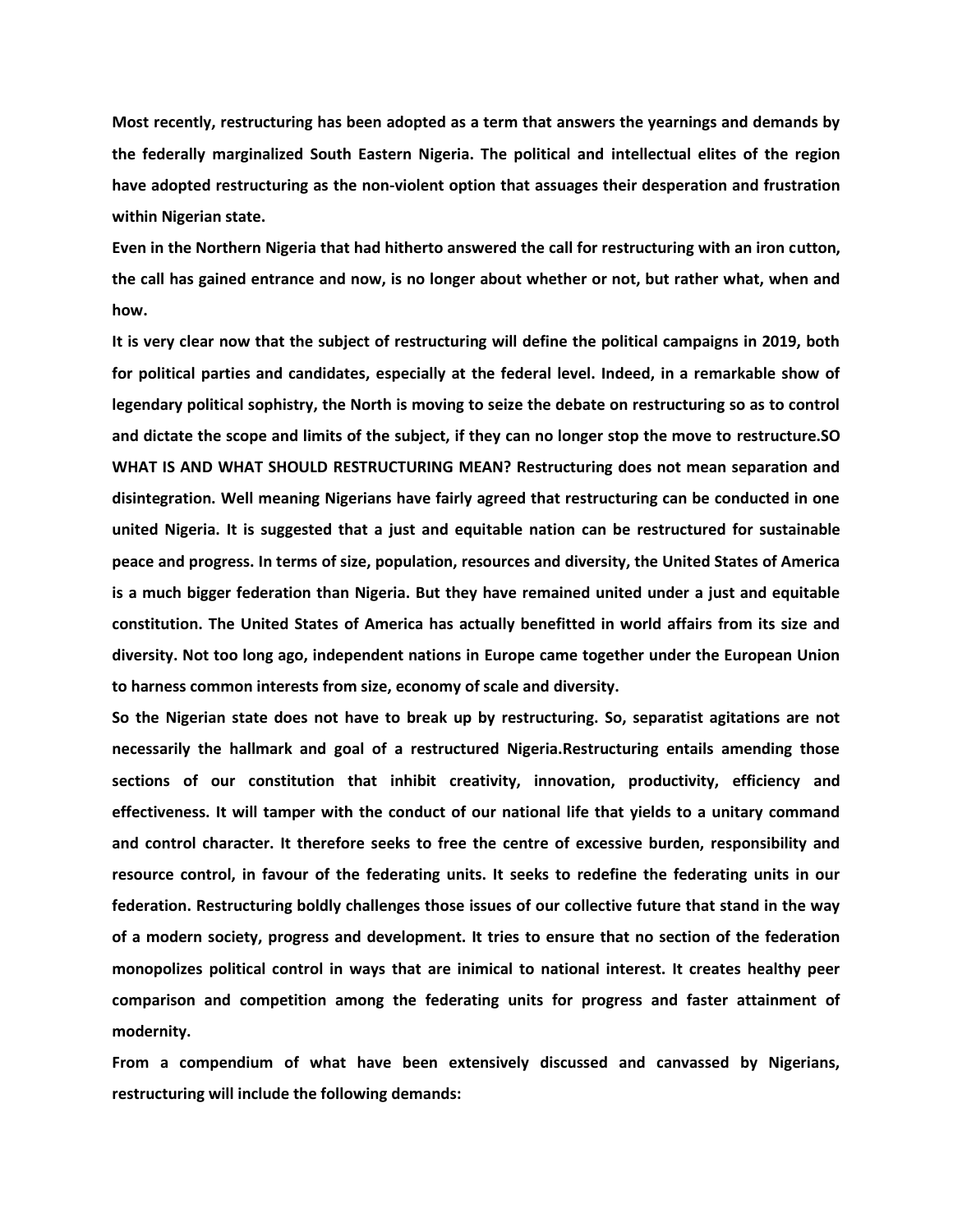**1. Devolution of Powers.**

- **2. Resource Control.**
- **3. Regional Autonomy.**
- **4. State Police.**
- **5. Structure of Government.**

**1.) DEVOLUTION OF POWERS: Too much power and resources are concentrated at the federal level. This creates a situation of winner takes all; a zero sum game. The struggle for control of the federal government becomes too desperate. It is rightly said that the Nigerian President is the most powerful person on earth. Not even the American President is as powerful as his Nigerian counterpart. From the serious to the unserious; from the agitated to the sublime, the Nigerian President is in charge.**

**He dispenses appointments to over a thousand boards; through the Attorney General, he profiles the cases to be investigated by EFCC. He is Commander in Chief of the Armed Forces and the Police.**

**Why, for instance, is it possible for a President to order the investigation of a Governor of a federating state by an agency in which only he had nominated a head? Saying this is not in any way to condole corruption, but to indicate how the President with the enormity of powers available to him can fight corruption selectively. If indeed we are a federation, why is it that a state cannot manage its resources and establish such institutions and measures to prudently manage its affairs?**

**The power of a Nigerian President is overwhelming and absolute. No President has so far been able to manage these powers with discretion. The powers have corrupted absolutely and added to heighten the tension, anxiety and frustration in the country.**

**The extensive powers should rather be shared among the states or regional Governors for a more equitable and just society. The powers should be moderated by the constitution. Nigeria must heed the wise counsel of the third President of the US, Thomas Jefferson, who cautioned long ago that " In questions of power, let no more be heard of confidence in men, but bind them down from mischief by the chains of the constitution".**

**Closely following on the issue of over-concentration and over centralization of power, is the over concentration and over centralization of resources. While the federating States where resources are produced are starved of these resources, the federal government is awash with monumental resources that it has no need of, or the capacity to manage. This fact can easily be seen by the monumental fraud, corruption and sleaze that take place at the centre. If funds are needed for work, how can we hear of embezzlement of \$21 million and properties worth over N5 billion, a combined**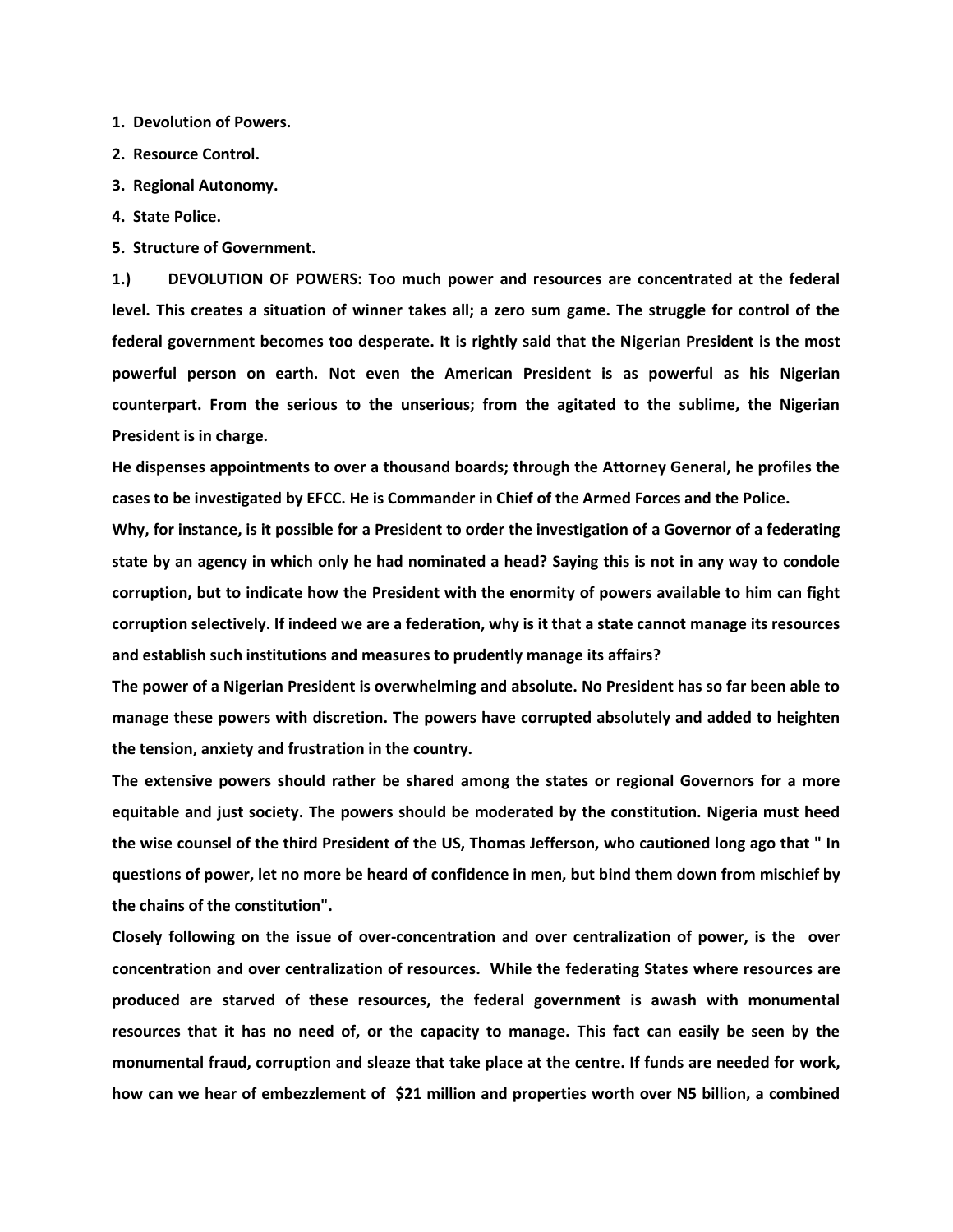**total of approximately N12 billion, by an individual ex- Minister; stealing and misappropriation of \$16 billion (N5.6 Trillion) by a conspiracy of few individuals in the power probe; appearance of orphaned \$44 million, £28, 000 and N23 million, a total of N13 billion at Ikoyi Towers; discovery of abandoned N48 million at the Airport; or a contrived contract fraud of \$24 billion (N8.4 Trillion), an amount that is greater than our national budget.**

**These amounts are greater than the total budget of all the states in Nigeria for many years. They can be used to virtually bridge the infrastructure gaps in the country and instantly transform Nigeria to a developed nation.**

**This level of sleaze is agreeably, only possible at a level of government that never needed the money in the first place. There is practically no justification for a revenue of 52% for the federal government while the 36 states and 774 LGAs share 48%, except as surviving relics of prolonged military governments.**

**Incidentally, after all the disproportionate allocations, the states and LGAs are still abandoned to attend to the same responsibilities that have been appropriated for by the federal government.**

**We conclude therefore that the fiscal federalism of Nigeria is not working. It is not just faulty but bad. It has outlived its usefulness and should be jettisoned.** 

**The federal government must urgently devolve power to the federating states. The exclusive legislative list of 60 items should be decongested to the concurrent list having only 12 items at the moment. It has been proposed for instance that Railway, Aviation and Power, should immediately join the concurrent legislative list to hasten progress in these critical sectors. The list should be reviewed to move more items to the concurrent list.**

**In the same vein, the revenue sharing should be altered to retain nothing more than 30% for the Federal Government.**

**2.) RESOURCE CONTROL: The agitation for states to control resources within its jurisdiction has cost the nation untold difficulties and human casualties. Rather than yield to this call willingly and wholeheartedly, the federal government had at various times conceded to mere tokenism, after so much unnecessary acrimony, fight and waste of lives and resources. For reason of not allowing states' control of resources, the development of these resources has been greatly slowed down.**

**Agitations in the Niger Delta have often resulted in shut downs, shut ins, destruction of pipe lines and oil production facilities, and waste of crude oil, with attendant environmental degradations. Resources are wasted and needed revenue is lost.**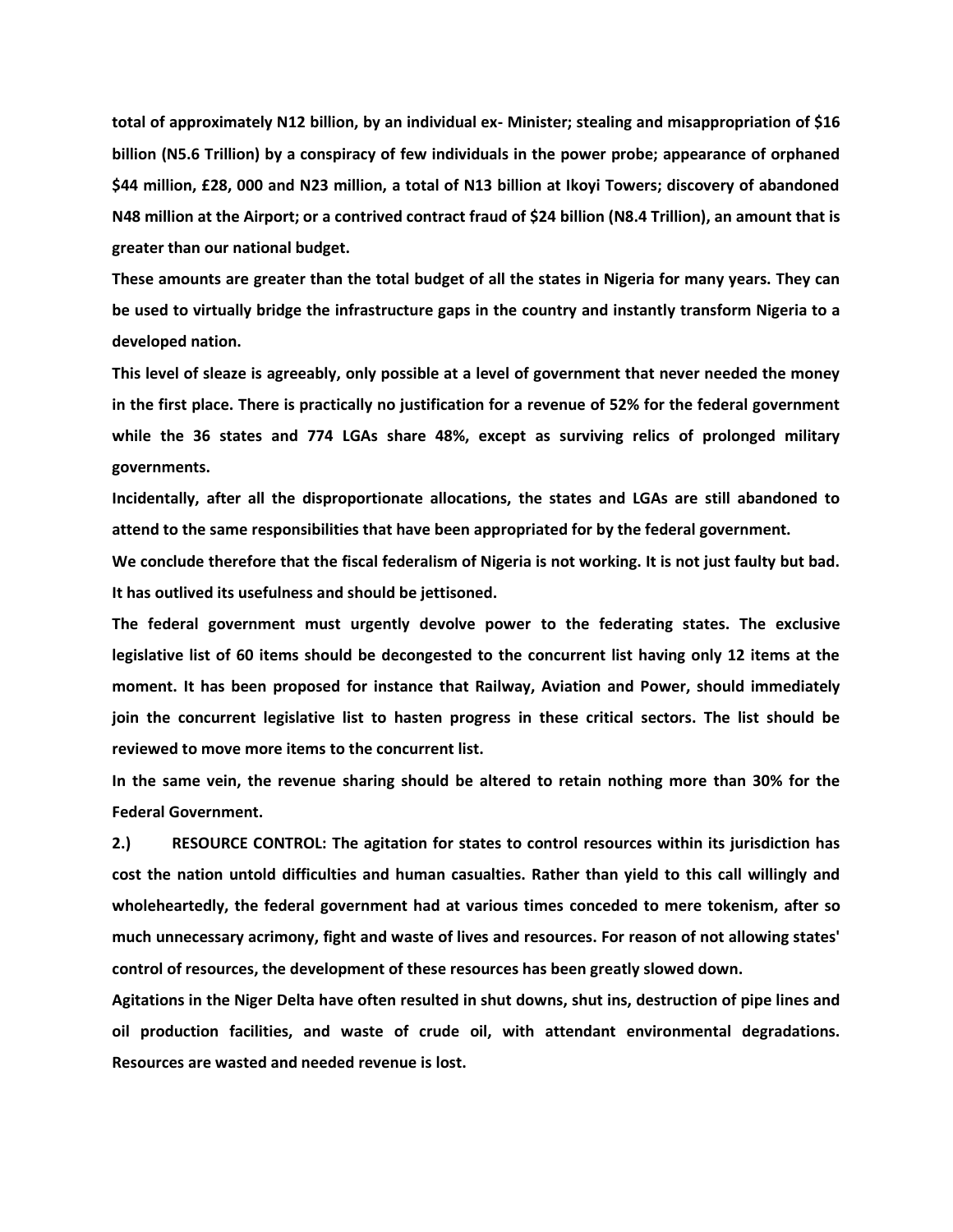**Incidentally, God had so generously endowed every part of Nigeria with natural resources to control. Unfortunately, due to the oil boom of later years, most of these natural resources such as solid minerals, vast arable lands, water resources and sunshine, have been neglected in pursuit of oil. The discovery of oil has regrettably been detrimental to the progress and development of the Nigeria Nation.**

**Restructuring demands that the state and communities that have been endowed with particular resources, and which endure the depletion and environment degradation of their exploitation, should be allowed greater control of those resources. It has been proposed that the states control the resources and pay up to 50% tax to the Federal Government, or conversely, the states should be allowed up to 50% share of revenue by derivation. Proponents of restructuring however prefer resource control with taxation rather than greater share of revenue by derivation.** 

**When this happens, every part of Nigeria will start exploiting its natural endowments for resource benefits and for national progress and development.**

**3.) REGIONAL AUTONOMY: Initially, the Nigerian economy was planned and organized on regional basis. Then, the regions were the federating units. Regions exploited their advantages and prospered; the nation was better for it.**

**It is known that the breaking of these regions by successive state creations was arbitrary, and devised by successive military regimes to assert and retain political control. The states became the federating units. Along the line, local governments, were arbitrarily created and given line of sight to national resources; arbitrary because states, rather than federal government should create local governments. Now, high on the agenda of restructuring is what should actually constitute the federating units in our** 

**federation: should it be regions, or states or local governments.**

**The thinking is that in terms of unity, peace and progress, the country fared better under regional governments. Some proponents of restructuring have suggested that we return to regional governments, and regions as federating units. Even if the states should constitute the federating units, it is still proposed that the economy should be organized on regional basis.**

**There is a lot of credibility in this thinking. For instance, it is regions rather than states that can plan its economy and proceed at its own pace. The states are too multiple to organize economic development around them. The size of regions, whether the old 3, or 4 regions, or the present 6 geopolitical zones, are units around which credible economic planning can be organized.**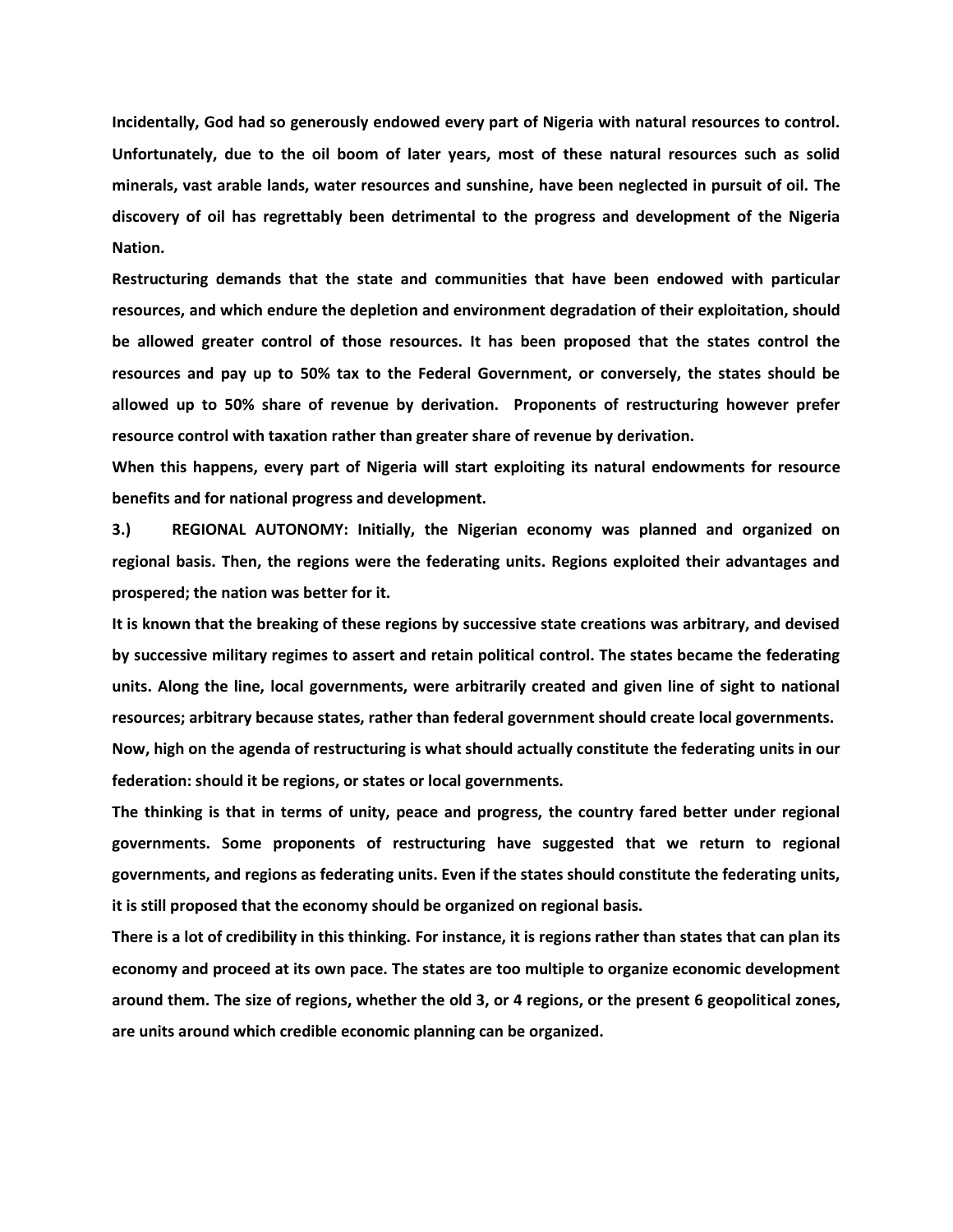**In whichever consideration, the local governments definitely cannot be federating units and should disappear from the national line of sight. States or regions, as federating units should be free to create local governments as they deem fit for the planning and management of its own affairs.**

**A region for instance can select economic activity or activities in which it has comparative advantage for purposes of specialization and exchange. A region can plan power generation, transmission and distribution within its captive domain. A region can plan and construct Railway lines to service its transport needs, and regional lines to link it with other regions and countries. A region can choose to impose a certain amount of toll to develop and maintain roads and highways within its jurisdiction.**

**A region may have a number of states under it but is capable of working with those states to organize development within its borders. This will douse the feeling of marginalization or retrogression. It will create peer comparison and healthy competition among the regions, and accelerate the pace of national development.**

**4.) STATE POLICE: The centralization of command and control in the Nigerian police at the federal level is nothing other than another creation of the colonial and military regimes to exert political control. Police should be about security of lives and property, not about political control.**

**Police command can and should be decentralized. This is the practice in all civilized jurisdictions around the world. Why should police in Enugu, Port-Harcourt, Lagos, Kano, Sokoto and Maidugri, wait for direction or command from Abuja to act on security challenges in its locality? Why should one central police command oversee the affairs of 170 million citizens, and counting? Why should a PDP state government be under an APC police command and expect the right things to be done?** 

**Rather, let there be one Federal Police with clear jurisdictions and responsibilities, and state police for the various states as obtained in other developed countries such as the United States of America.**

**It is better we do the right thing and confront the fears, challenges and trepidations of state police, rather than live in denial of our imperatives. Indeed the fears and anxieties for state police are unfounded and unnecessary.** 

**If we fear what the state Governors will do with their respective state police, why don't we fear what one President will do with the entire Nigerian Police.**

**The concept of community policing, the contemporary system that has been very efficient around the world, is about involving the community served by the police in the work of police. It is about decentralization. It is in tandem with state police. It is about involving the locals in policing.**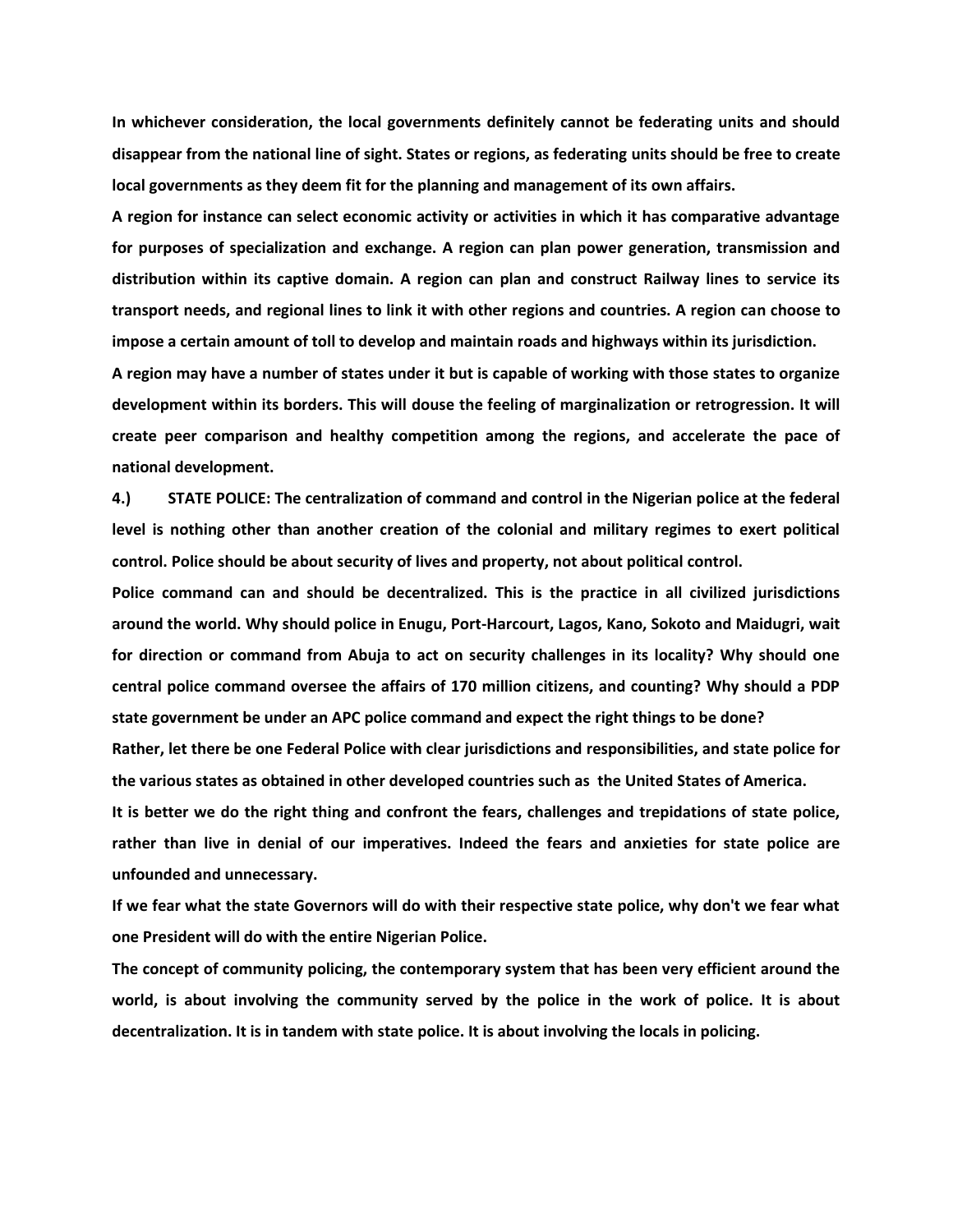**How effective will an Ibo man be as commissioner of police in Yobe state? What does he understand about the terrain, the behaviour, habits and ways of life of the indigenous people. Or for that matter a Kano man among Ibos in Ariaria or Ochanja market. In all considerations, state police is the way to go. State police is the way to curb the various security challenges facing the nation today. It will eliminate suspicions, distrust and feeling of oppression by the Nigerian people.**

**5.) STRUCTURE OF GOVERNMENT: The choice of the appropriate system of government to operate in Nigeria is another issue that begs the attention of Restructuring of the Nigerian state. There is the feeling that the system of government is over bloated, wieldy and costly.**

**We had operated the Parliamentary system inherited from the colonial masters. We abandoned that for its shortcoming and opted for American Presidential System.** 

**According to Senator Ike Ekweremadu, the Deputy Senate President, who has been at the helm of constitutional development in Nigeria in the last 12 years, "The American Presidential System is 'good but' … there is need to modify our own Presidential system to curtail the excesses of the President, and importantly create greater overlap, affinity and synergy between the executive and the legislative arms of government."**

**Suggestions have been made of a hybrid form of Presidential system with a strong, effective and compassionate constitution, as a solution. This form of hybrid is obtainable in Kenya for instance where the President is required to appoint a specified number of his cabinet from the Parliament.** 

**This is also the case in Ghana where the President is required to appoint a greater number of his ministers from the Parliament, and fewer number of technocrats from outside, provided that the technocrats to be appointed possess the relevant qualifications to be elected as members of parliament.**

**Copious provisions in South African Constitution limit the excesses of the President in exercise of discretion. Article 85 of the South African constitution expressly limits the President to the constitution and extant laws, in exercise of discretion.** 

**In addition to impeachment, the South African Constitution also provides for removal of the President by vote of no confidence duly passed by the parliament (section 92 (2)).**

**In terms of implementation, restructuring will involve constitutional review. The current review of the constitution has merely nibbled on the issue. The more touchy issues that bother on real restructuring**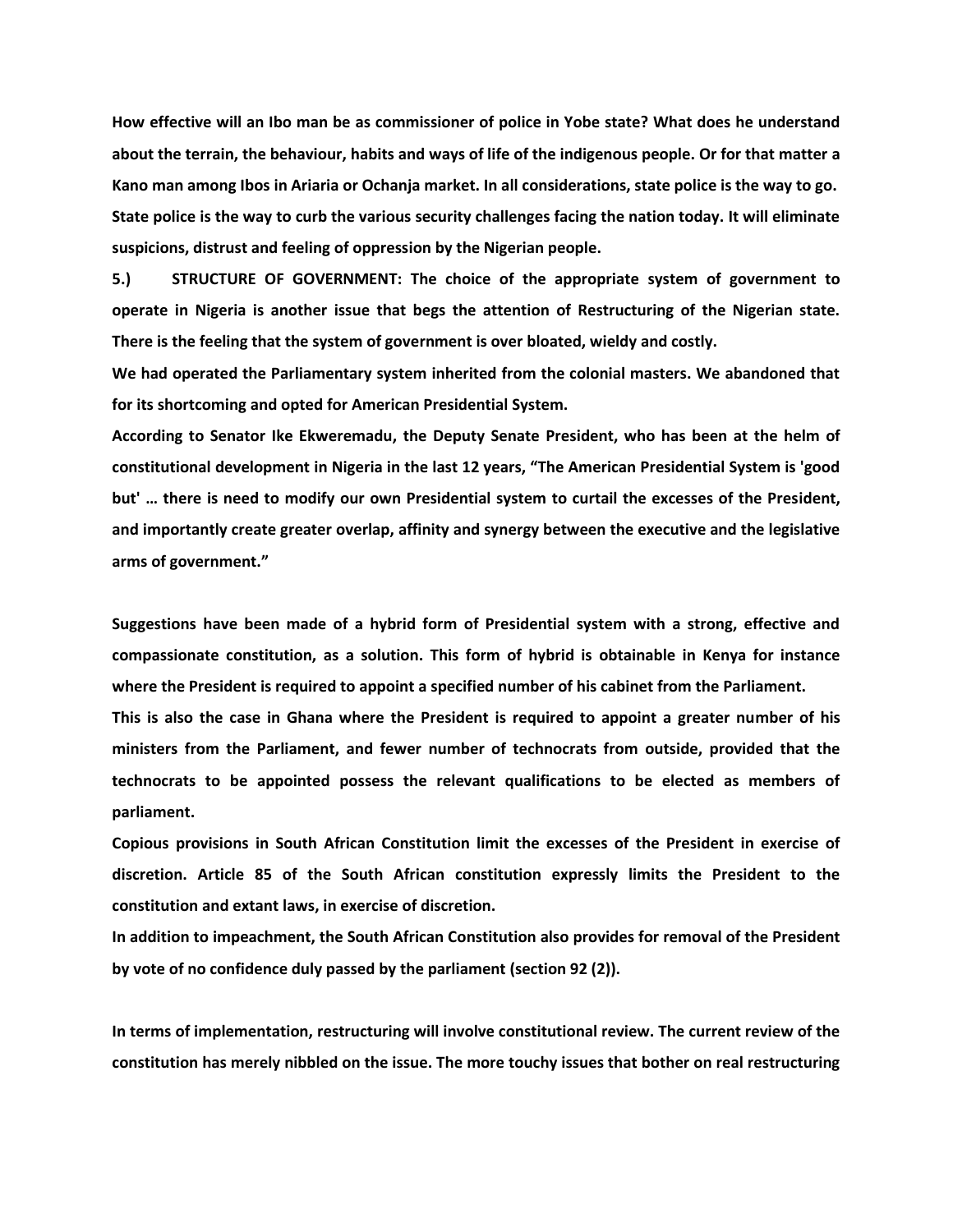**were either avoided or out-rightly defeated because the issues were not sufficiently canvassed or escalated to the front burner.**

**Restructuring by constitutional review will be smoother but will certainly require more time. Under the constitutional review approach, some vital aspects of Restructuring may never pass, and so agitations and restiveness may linger.**

**The other way is an implementation of the recommendations of the National Conference of 2014 under the last administration of Goodluck Jonathan. The recommendations of the conference contained some far reaching conclusions that advance the cause of Restructuring.**

**Thirdly, it may be inevitable to convoke another national conference or referendum to confront those issues that are the fears of the government and the people, where people know the truth but are afraid to say it.**

**In terms of dynamics, it will be advisable to discharge as many of the issues as can be handled by constitution review. Thereafter, the National Assembly should adopt the report of the 2014 National Conference as a working document and so discharge as many of those other issues as can be so handled. Thereafter, the new conference can be convoked when circumstantial imperatives compel government to summon the will to confront those areas of Restructuring that are otherwise regarded as no-go-areas.**

### **DIOCESAN MERITORIOUS AWARDS OF EXCELLENCE/POST HUMOS AWARD**

**The church is the conscience of the society. In discharging this duty she is to condemn evil as well as commend righteousness. In the preceding discourse, we spoke up against ugly trends that are the bane of our society. Here, we have decided as a church and the living conscience of the society to appreciate godly lifestyle, commitment to good governance, philanthropy, hard work, humility, generosity and support to mission and Evangelism. The Diocese, through her Board has therefore chosen and approved the following five persons for this year's award:**

**1. Senator Ike Ekweremadu, Deputy Senate President of the Federal Republic of Nigeria.**

**2. Rt. Hon. Dennis N. Agbo KGS, Representing Igbo-Eze North/Udenu Federal Constituency.**

**3. Sir Prof. Benjamin C. Ozumba, the indefatigable Vice Chancellor of the University of Nigeria, Nsukka.** 

**4. Late Zephaniah Agbo (Ichie Ozioma)**

**5. His Royal Majesty, Igwe Dr. James Ogbonnaya Mamah**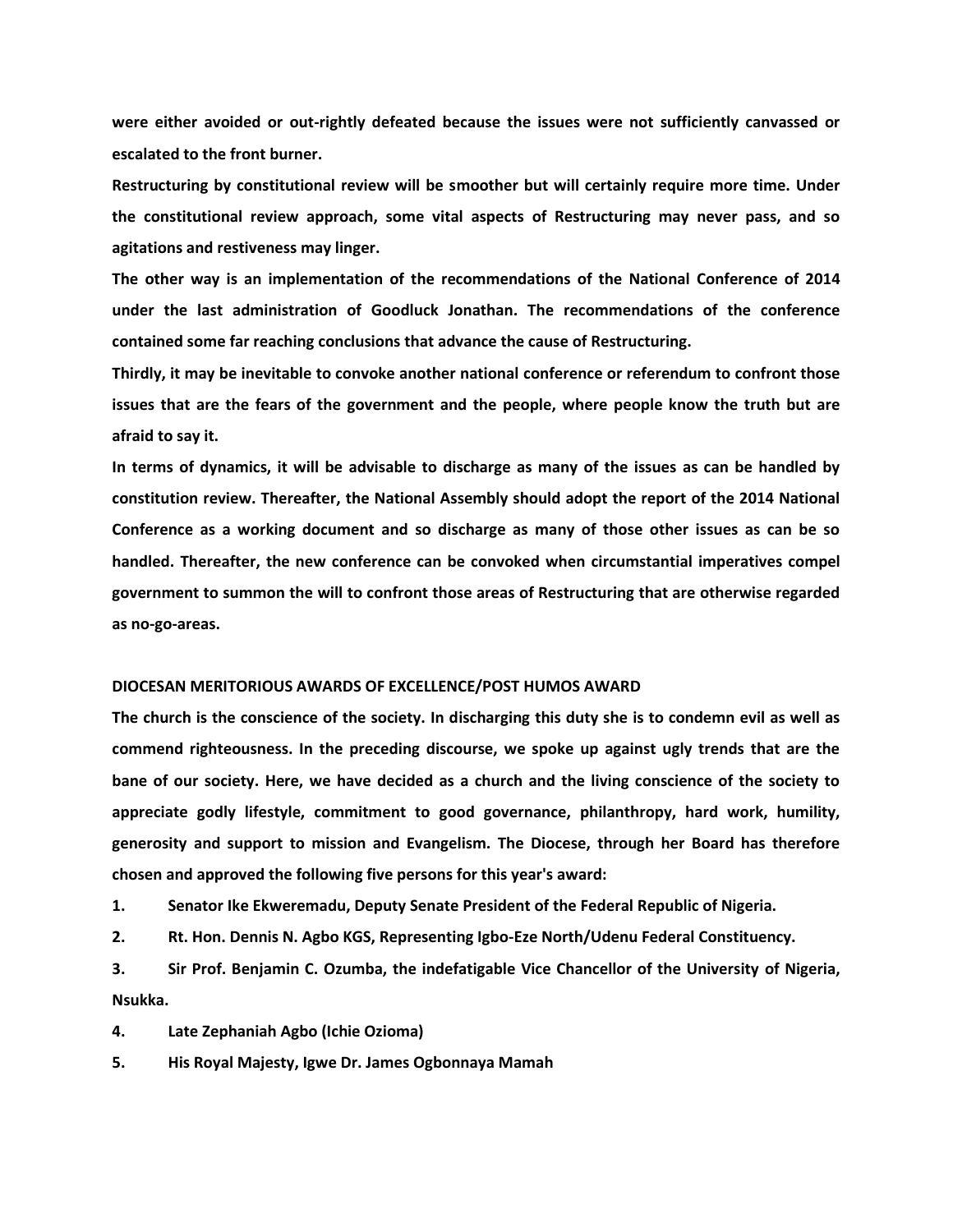**Permit us to comment briefly on each of these persons to enable you know reasons why we are giving them the award.**

### **Senator Ike Ekweremadu, PhD, CFR**

**This servant of God has proven himself a Christian without denominational bias and a politician with a heart of service for humanity. His donations, both in cash and kind, cut across all the churches in the state and even beyond. He donated enormously towards the building of the St. Michael Cathedral, Awgu and single-handedly built an exquisite architectural masterpiece and bequited to his Anglican community in Mpu. In the midst of the political turmoil of this nation, he has refused to compromise his faith and has remained undaunted in his demand for fairness and impartiality in the much trumpeted fight against corruption by the Buhari led Federal Government. He is one of the few politicians that give Nigeria a hope for a better society tomorrow as his constituency projects, in terms of rural roads rehabilitation, provision of pie borne water, organized scholarship schemes and packages for widows and the less privileged, speak volume of his patriotic dispositions. We commend his doggedness and purposefulness as a trusted representative of the grassroots. We give him this award to assure him that the church is solidly behind him in prayers and urge him, as the highest political office holder from the South East, not to relent in his stance as a crusader of justice and equity. It is also a challenge to other politicians to emulate his spirit of selfless service.**

**Rt. Hon. Dennis Nnamdi Agbo, KSP**

**Many children of prominent Anglican forebears have abandoned the church and the legacies of their parents because of the status they have attained in the society. But this servant of God in conjunction with his siblings have kept alive the good spirit of their parents, whose contribution towards the growth of the Anglican church in Uda (and beyond) is noted earlier in this address. This he has done by continuing to hold on to his Christian commitment and strong drive towards the propagation of the gospel and expansion of the church at Parish, Archdeaconry and Diocesan levels. He has assisted many people and helped them pursue their destinies. These are worthwhile qualities that need to be appreciation and publicized, hence this award.** 

**Sir Prof. Benjamin C. Ozumba**

**This servant of God came to the University of Nigeria, Nsukka at a time when the institution was regarded as dysfunctional. His arrival, goodwill, hard work and excellence in leadership salvaged the almost dead institution and brought it to enviable heights. He is committed to positioning the University of Nigeria, the first land grant University in Nigeria, midwifed by the Michigan State**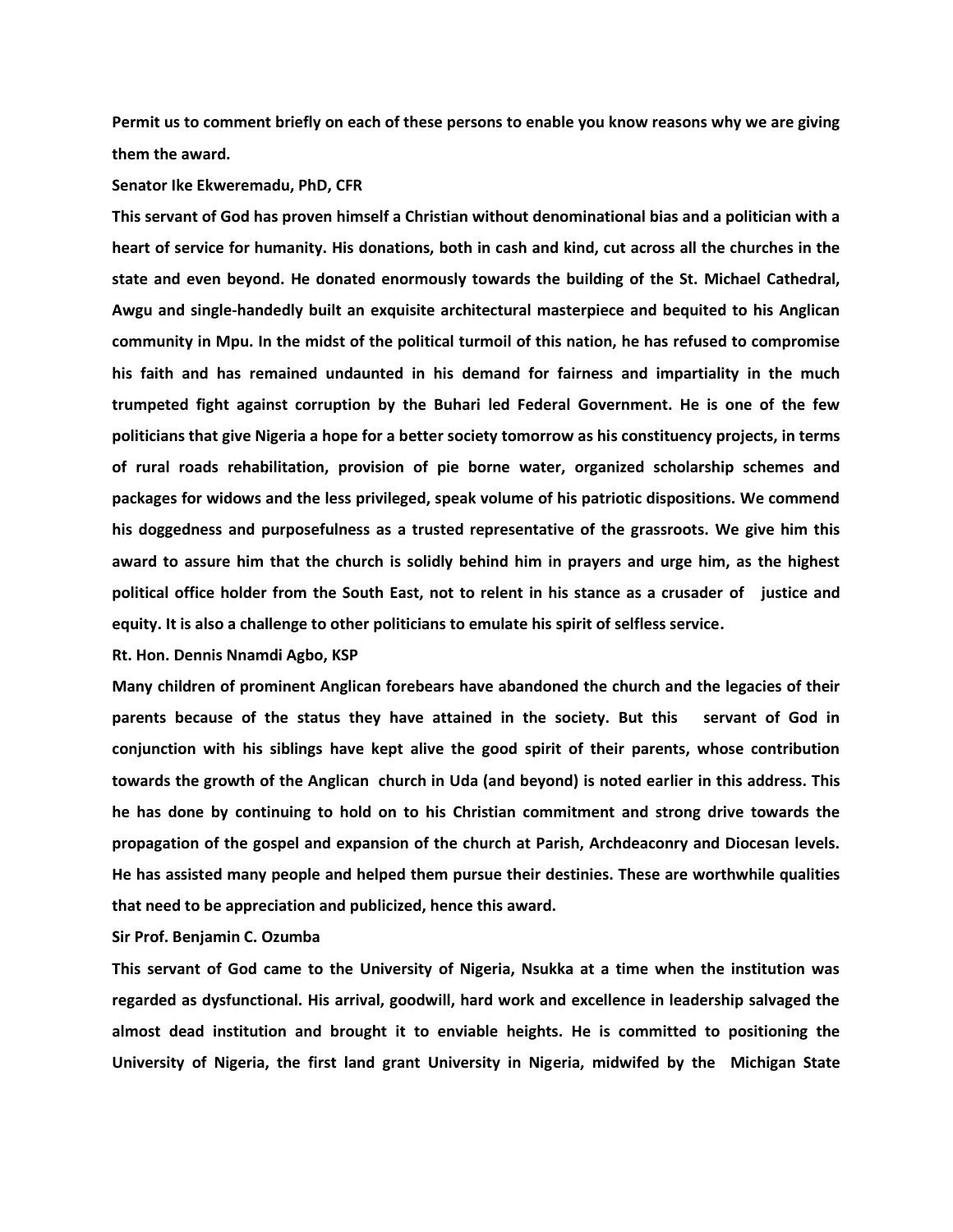**University as a Global University. He has achieved the best atmosphere for working and learning processes in the University community. These are indeed giant strides.**

**Again, we have taken time to follow and examine employments during his stay in this office. In this, he has proven himself a Christian and a good leader. He is neither sentimental nor tribal; he does not give in to quota system. He sees the University as belonging to all and sundry. Therefore, he believes that from any side of the nation or religious bias, one has the right of employment on merit and based on need. So he stands for equity and fair play. Promotions and appointments of people into sensitive positions and offices has he based on merit and hard work. He is indeed a true citizen with pan-Nigerian spirit of our early fathers.**

**As a church, we commend him for these wonderful legacies for which unregenerate hearts are labouring assiduously to blackmail him. As the conscience of the masses and prophet to the society, we give him this award to commend his excellence in the office and encourage him to continue in his wonderful footprints.**

**Late Zephaniah Ugwu Agbo (Ichie Ozioma)**

**The history we already presented at the beginning of this Address captures the role of this saint triumphant in the propagation of the gospel and establishment of the church in Uda. Our Address during the Christian Men's Fellowship conference at Ogrute explained vividly why he was called "Ichie Ozioma". Choosing him for this award is to encourage commitment to our great commission especially among men.**

**His Royal Majesty, Igwe Dr. James Ogbonnaya Mamah, JP, MFR (Late)** 

**If you read the history of our Church in Ugbaike very well, you will see the glaring disposition of this traditional ruler. He contributed to the survival of the church during the period of great storms that almost annihilated the church. Though not an Anglican, he against all odds supported the gospel and aided the continuous existence of St. James Anglican Church Ugbaike. This is worthy of commendation, hence his choice for this year's award.** 

**The award is to encourage the beneficiaries to do more in their good works and motivate others to follow the good path of life patterned by even the fallen heroes of faith.**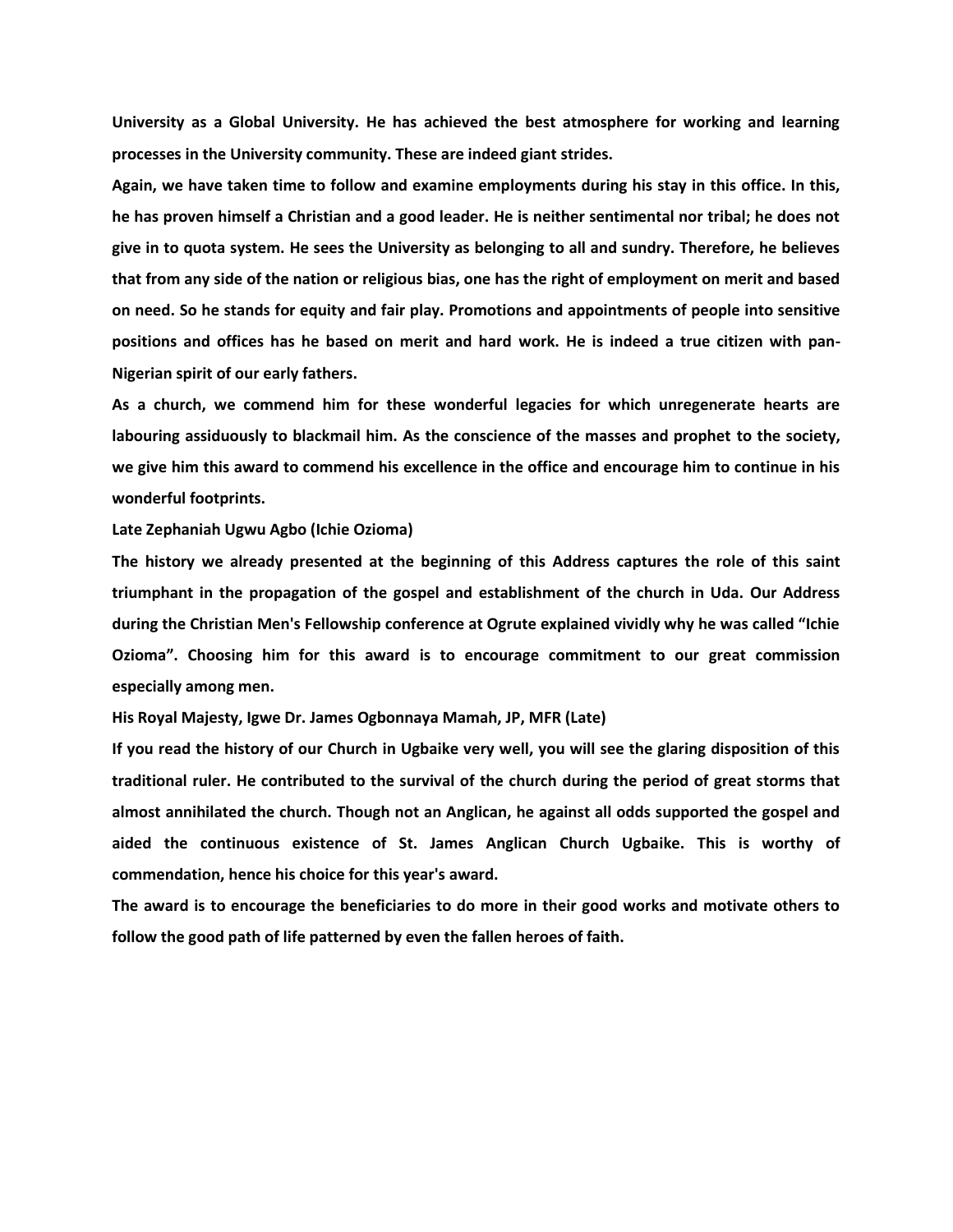**THEME: Covenant Keeping God**

**TEXT: 1Kings 8:23**

**And he said, LORD, God of Israel, there is no God like You, in heaven above, or on Earth beneath, who keeps covenant and mercy with your servants who walk before you with all their heart.**

# **INTRODUCTION**

**The context of our theme is the Temple Dedication Prayer which Solomon prayed when he dedicated the temple of the Lord in Jerusalem. Among all the attributes of God, Solomon especially saw God as covenant-keeping God. You will recall that in our last Synod the Lord spoke to us from the theme; "The Return of the Ark". The message came with such intensity and clarity that no one was left in doubt that the Ark, among other things, represents God's presence, His covenant and His strength. We saw that the message of the Ark is the message of the true worship of God based on deep, personal conviction and unshaken covenant relationship with Him. In addition to the other things the Lord taught us on that theme, the issue of covenant was glaring. When we began to pray for the theme of this year's Synod, the word COVENANT came strongly in our heart. Covenant in the Christian theology is a vast area that may require more that a Synod life for a proper study. So, we don't intend to take the whole lump, but will concentrate on the area that will prepare our heart for true worship as a people unto whom the Ark has been brought back. Incidentally, the context of Dedication in our text coincides with the dedication of our cathedral, coming up in a matter of weeks. It is the lord's doing and it is both instructive and interesting.**

**In 1 Kings 8:14-24, we see the record of Solomon's response to God after he had graciously completed the building:** 

**Then the king turned around and blessed the whole assembly of Israel, while all the assembly of Israel was standing. And he said:"Blessed be the Lord God of Israel, who spoke with His mouth to my father David, and with His hand has fulfilled it, saying, 'Since the day that I brought My people Israel out of Egypt, I have chosen no city from any tribe of Israel in which to build a house, that My name might be there; but I chose David to be over My people Israel.' Now it was in the heart of my father David to build a temple for the name of the Lord God of Israel. But the Lord said to my father David, 'Whereas it was in your heart to build a temple for My name, you did well that it was in your heart. Nevertheless you shall not build the temple, but your son who will come from your body, he shall build the temple for My name.' So the Lord has fulfilled His word which He spoke; and I have filled the**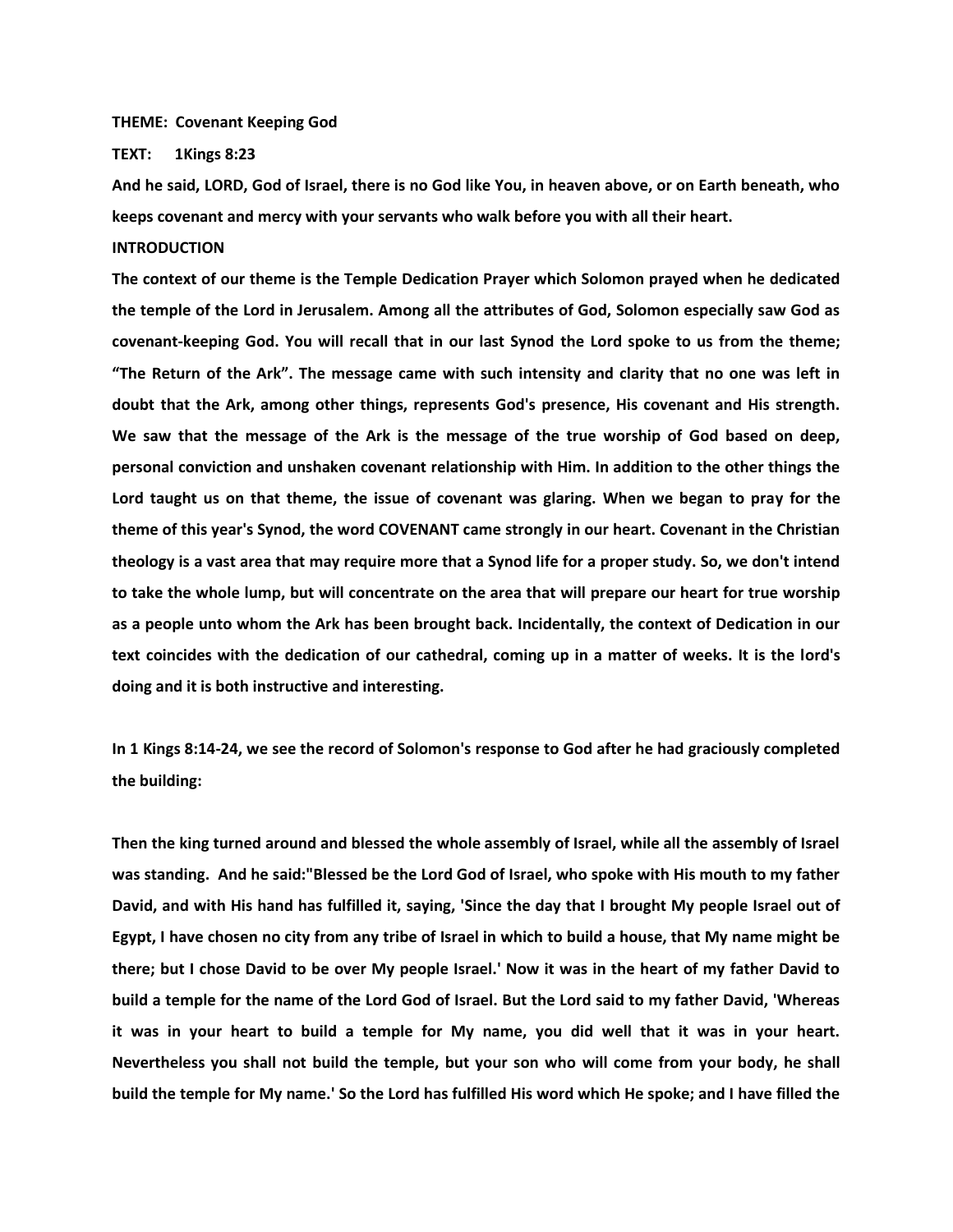**position of my father David, and sit on the throne of Israel, as the Lord promised; and I have built a temple for the name of the Lord God of Israel. And there I have made a place for the ark, in which is the covenant of the Lord which He made with our fathers, when He brought them out of the land of Egypt."And Solomon stood before the altar of the Lord in the presence of all the congregation of Israel, and spread forth his hands toward heaven: And he said, Lord God of Israel, there is no God like thee, in heaven above, or on earth beneath, who keeps covenant and mercy with thy servants that walk before thee with all their heart.**

**At least three issues arise for determination from our theme text:** 

- **· The faithfulness of God to His covenant with man;**
- **· Cultivating and sustaining a covenant relationship with God, and**
- **· The consequences of following God casually.**

**Let us take the issues one after the other, beginning with a brief definition of the word covenant.**

# **THE MEANING OF COVENANT**

**Merriam-Webster Dictionary defines covenant as a formal and serious agreement or promise; it also means a formal, written agreement between two or more people, businesses, countries, etc.**

**Covenant is largely a legal term; it involves at least two parties, with rights and responsibilities. God's covenant can be general or specific. The general covenant is the divine terms and conditions for relationship with and worship of God. The Old Testament covenant with Israel based on laid down principles of worship is an example of general covenant.** 

**The book of Hebrews 9:1-15 summarizes the Old Covenant system of worshipping God:**

**1. Then verily the first covenant had also ordinances of divine service and a worldly sanctuary. 2 for there was a tabernacle made; the first, wherein was the candlestick, and the table, and the shewbread; which is called the sanctuary. 3 And after the second veil, the tabernacle which is called the Holiest of all; 4 Which had the golden censer, and the ark of the covenant overlaid roundabout with gold, wherein was the golden pot that had manna, and Aaron's rod that budded, and the tables of the covenant; 5 And over it the cherubims of glory shadowing the mercy seat; of which we cannot now speak particularly. 6 Now when these things were thus ordained, the priests went always into the first tabernacle, accomplishing the service of God. 7 But into the second went the high priest alone once every year, not without blood, which he offered for himself, and for the errors of the people: 8 The Holy Ghost this signifying, that the way into the holiest of all was not yet made manifest, while as the first tabernacle was yet standing: 9 Which was a figure for the time then**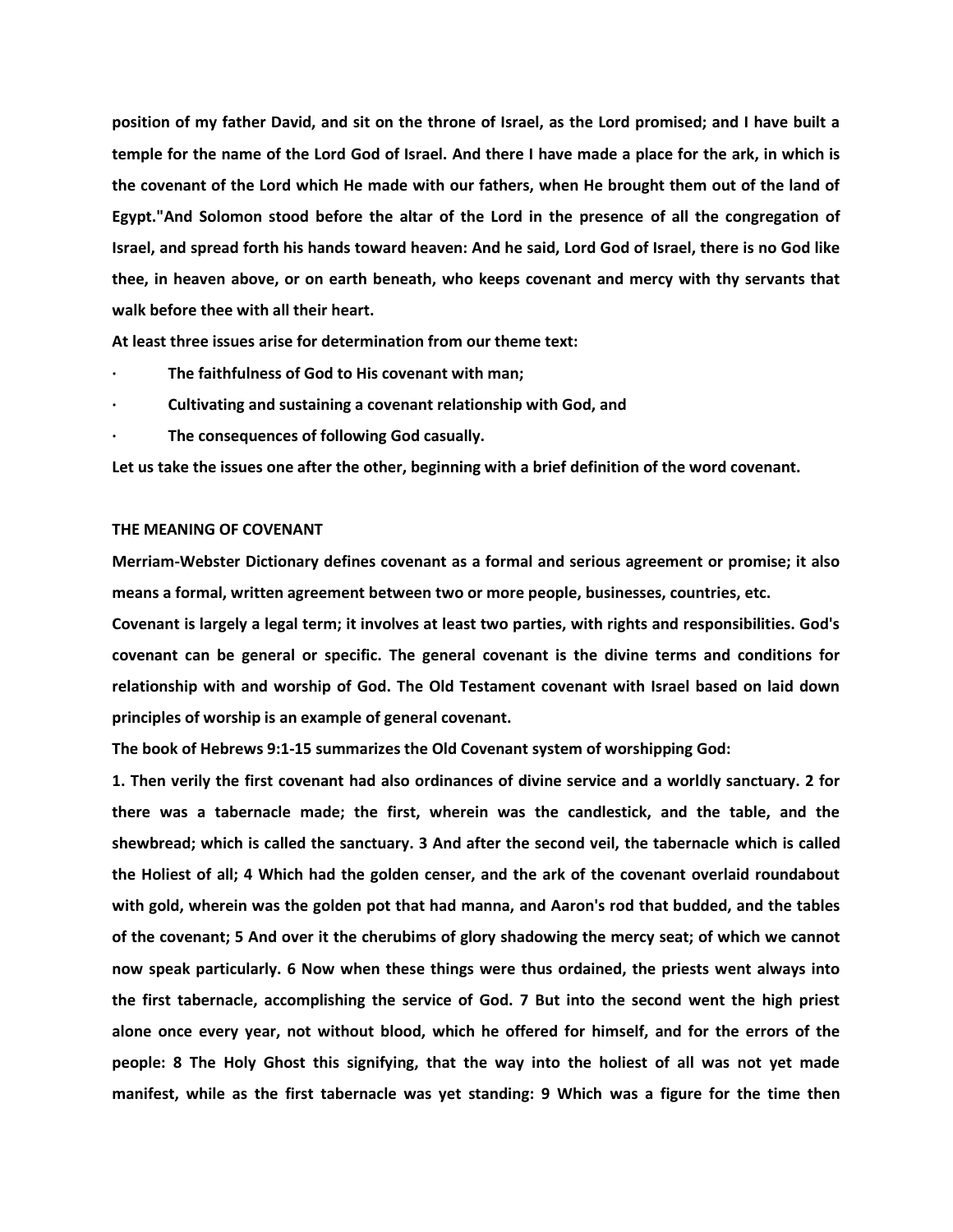**present, in which were offered both gifts and sacrifices, that could not make him that did the service perfect, as pertaining to the conscience; 10 Which stood only in meats and drinks, and divers washings, and carnal ordinances, imposed on them until the time of reformation. 11 But Christ being come an high priest of good things to come, by a greater and more perfect tabernacle, not made with hands, that is to say, not of this building; 12 Neither by the blood of goats and calves, but by his own blood he entered in once into the holy place, having obtained eternal redemption for us. 13 For if the blood of bulls and of goats, and the ashes of an heifer sprinkling the unclean, sanctifieth to the purifying of the flesh: 14 How much more shall the blood of Christ, who through the eternal Spirit offered himself without spot to God, purge your conscience from dead works to serve the living God? 15 And for this cause he is the mediator of the New Testament, which by means of death, for the redemption of the transgressions that were under the first testament, they which are called might receive the promise of eternal inheritance.**

**That is the picture of the Old Covenant pattern of worship; it was based on laid-down ordinances and principles. Worship was not arbitrary; there was order; there were rights and duties in that system of worship. Every worshiper was to comply with principle of that covenant if his or her worship was to be accepted.**

**However, that system of worship was weak in that it was mostly external – being a shadow of the reality to come. Jesus is that reality. By His blood, we are brought into the New Covenant relationship with God; no wonder the Bible says that God "...has accepted us in the Beloved..." – Eph.1:6.**

**The two major bases of God's covenant with man are His prescribed sacrifice and His word. The sacrifice as a mediator brings us to Him; His word keeps us glued to Him because in His word He both reveals His faithfulness and as well engages us to trust Him all the way. Both the Old and the New covenants agree on this principle. The New, however, changed the form but retained the principle of worship: that by the once-and-for-all sacrifice of Jesus on the cross, we acceptably come to God; and by the word of His power, we have an anchor for our soul, come what may.**

**Be that as it may, our emphasis in this message is on the specific covenant of God with man. God's specific covenants with Abraham, Isaac, Jacob, David, etc are examples of specific covenant relationship with God. What do we mean by specific covenant? We mean a personal, deliberate,**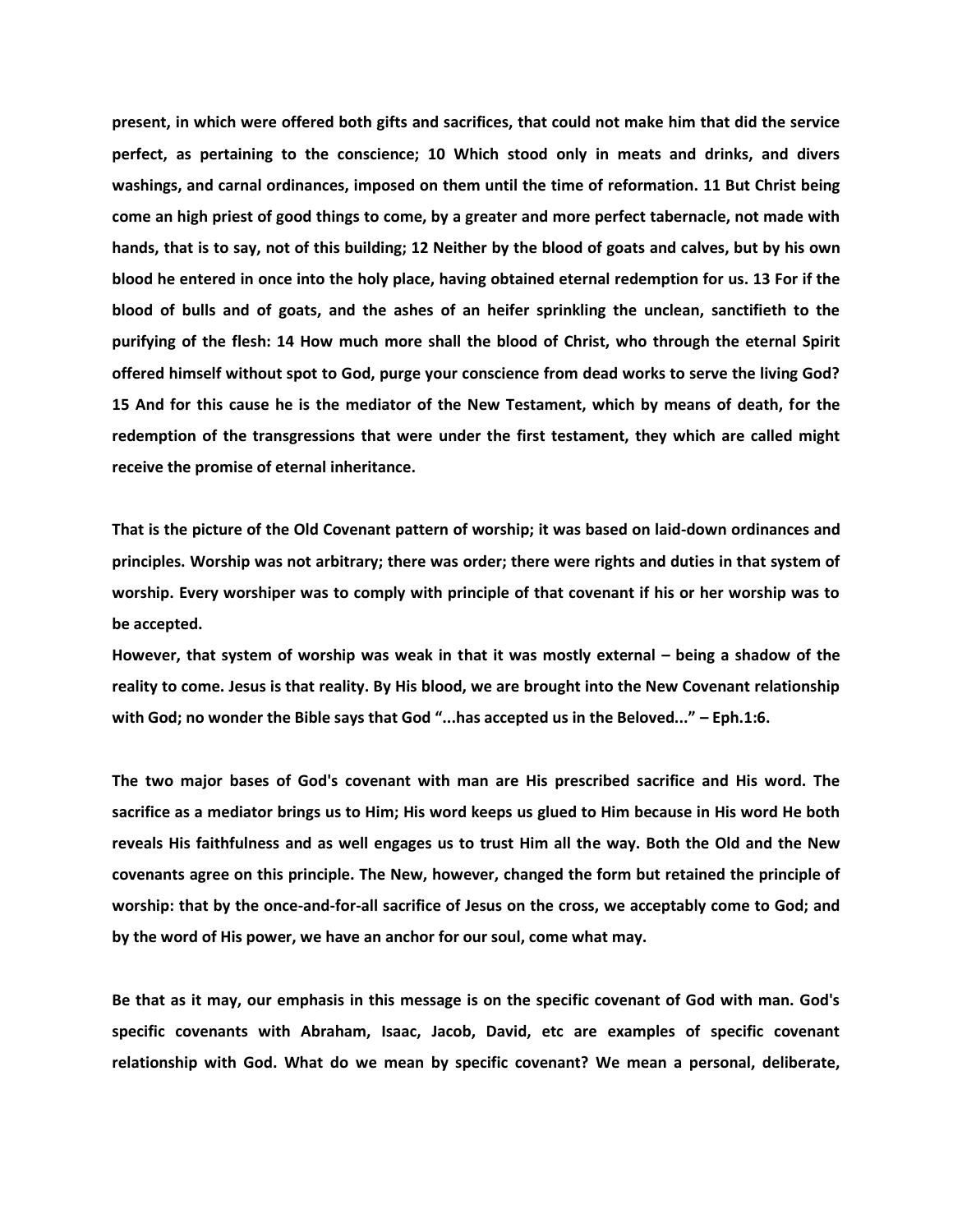**cumulative and progressive walk with God for a definite purpose based on a certain word He has sent to you as an individual believer. That walk is engaging and the relationship is personal.**

**That is the context of our theme. Solomon celebrated the faithfulness of God in bringing to reality what he promised his father David. That now brings us to the essential ingredients of God's faithfulness to His word as collateral for our trust in Him.**

# **THE FAITHFULNESS OF GOD**

**As for God, His way is perfect;**

**The word of the Lord is proven;**

**He is a shield to all who trust in Him - Ps 18:30**

**The above passage is a summary of all the scriptural references on the faithfulness of God. The Psalmist says: "As for God, His way is perfect..." In other words, in the matter of faithfulness to His part of the terms of covenant relationship, God is perfect. If there is any imperfection or unfaithfulness, it cannot be traced to God. If there is any breach in covenant relationship, it is obviously not from God; unfaithfulness to agreement and breach of covenant terms can only be that of man, not of God.**

**From creation to the point of personally committing Himself to Abraham by way of covenant, unto the time of Israel's sojourn into Egypt, up to the Exodus, stretching to Israel's forty-year wilderness journey and eventual entrance of the people into the Promised Land; continuing to the time of Israel's captivity due to her sin, unto the Return from exile and rebuilding of Jerusalem and the Coming of the Messiah, God has been serially and evidently faithful. "As for God, His way is perfect; the word of the Lord is proven; He is a shield to all who trust in Him."**

**What are the implications of His unchanging faithfulness?** 

**1. It raises a justifiable ground for Him to demand from us obedience;** 

**2. It calls for true worship of God;** 

**3. It engages us for a rational, unwavering trust in Him;** 

**4. God's unbroken faithfulness explains His right to justifiably punish man's continued, wilful disobedience and distrust to Him.**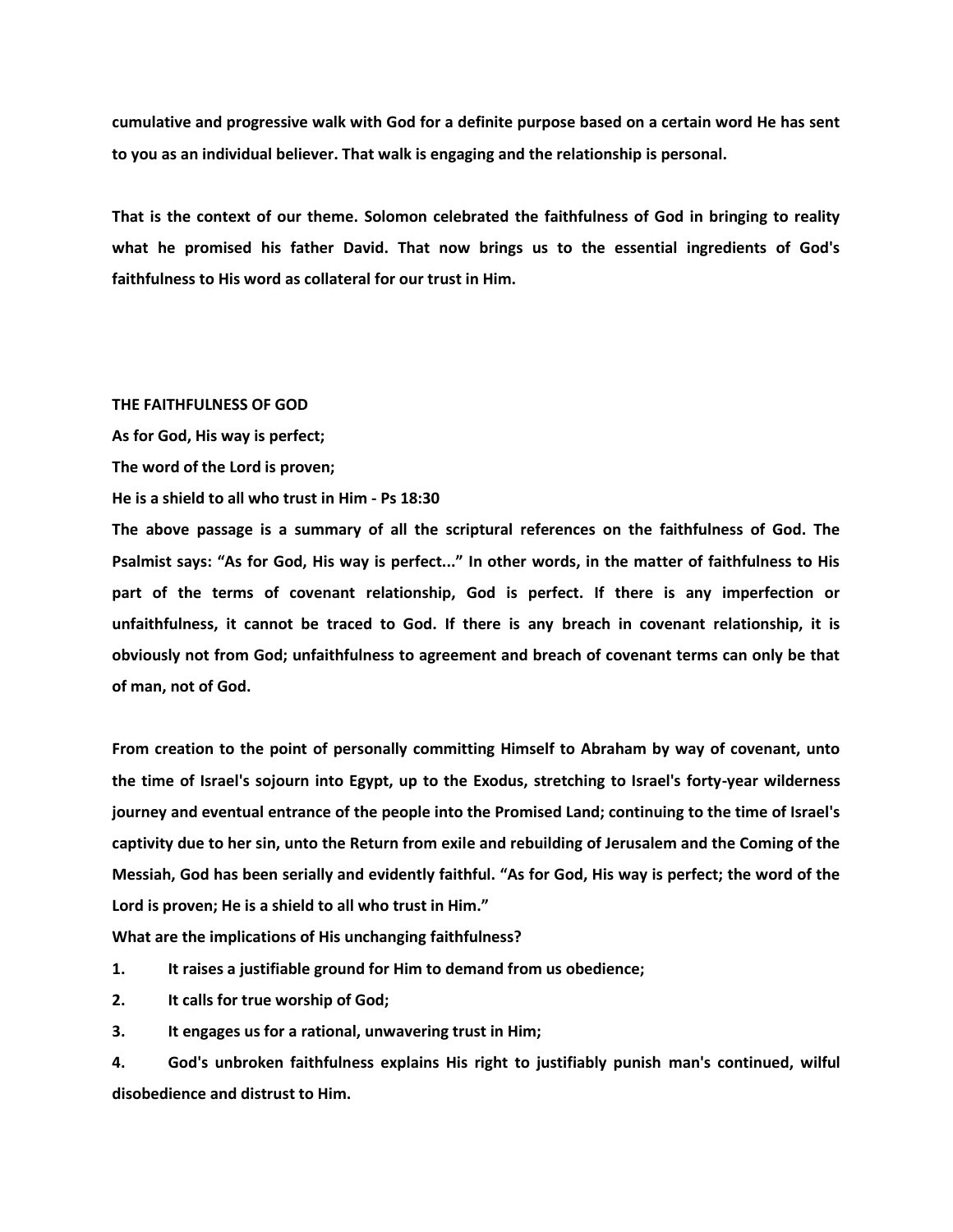**Therefore, a clear understanding of the faithfulness of God brings us to a place of both rights and duties in our worship of Him. By means of His word of promise, God engages us to trust His integrity; by means of His proven power, He destroys our excuse of doubting or distrusting Him. Circumstances change but God does not change:**

**As for God, His way is perfect; The word of the Lord is proven; He is a shield to all who trust in Him**

### **DEVELOPING A COVENANT RELATIONSHIP WITH GOD**

**"Blessed be the Lord God of Israel, who spoke with His mouth to my father David, and with His hand has fulfilled it" – 1 Kings 8:15**

**As we noted earlier in this message, God engages individuals in special covenant relationship in order to achieve a definite purpose in connecting with His overall purpose of drawing all men to Himself for eternal fellowship. When God encountered Abraham, His purpose was clear: that through Abraham all the nations of the earth will come to the knowledge of God; that through the linage of Abraham Jesus shall come to save the human race. This is clear from Gal.3:16:**

**"Now to Abraham and his seed were the promises made. He saith not, and to seeds, as of many; but as of one, and to thy seed, which is Christ".**

**From that passage we see that the major aim of raising Abraham was that through him, Christ would come to the world. That was the 'seed' of his covenant relationship with God. And to achieve that purpose, Isaac needed to be born, for God had said to Abraham: "...in Isaac shall thy seed be called"- Gen.21:12. As at the time God was speaking was deliberately and clearly to Abraham, Isaac had not been born; but God needed to give him clarity of purpose before the birth of the promised son. In other words, Isaac was God's means of advancing the covenant He had with Abraham; Isaac was not the end but the means.**

**To develop such a covenant relationship with God, we need obedience and a passion for deep communion with God because there are depths and layers of God's promises we cannot access from just superficial relationship with Him; after all, "deep calleth unto deep..."**

**Again, we need to ask God to help us see the 'seed' of our covenant relationship with Him. More often than not, miracles and provisions are God's means of bringing us into His purpose; but being human and desperate for solutions, we often sacrifice His purpose on the altar of our gratification. But if we**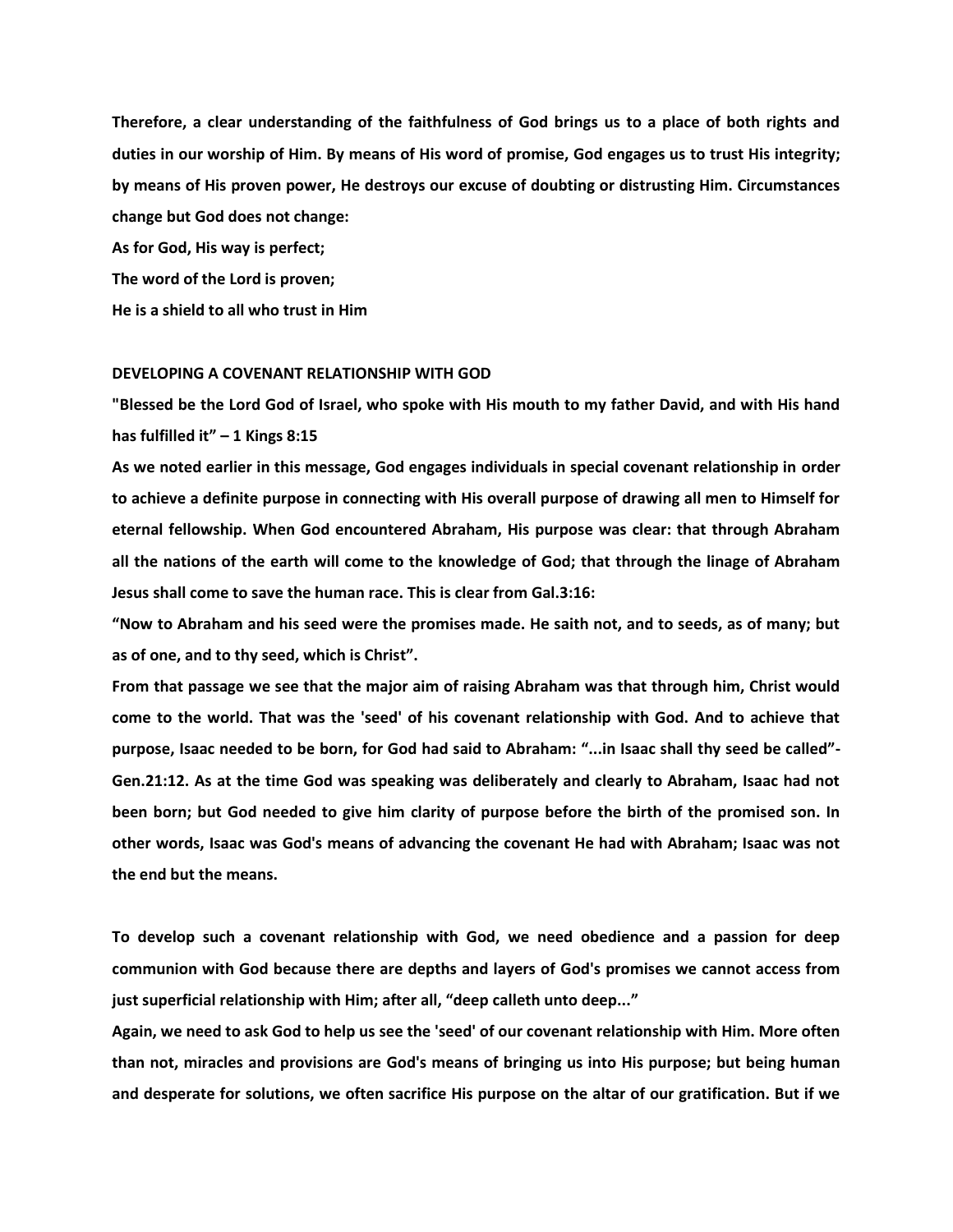**sincerely seek Him in covenant relationship, there is no needed miracle He will not perform just to bring us into the purpose of calling us.**

**God's covenant with David was that of rebuilding the temple and retaining the seat of His kingship in David's linage through all generations. Therefore, the issue of provision for the temple was a work for God because to complete that temple was a needed miracle in the covenant terms He had with David.**

**For each and every one of us, there is something definite and deliberate in the heart of God while calling us unto Himself. When we locate that covenant purpose, we have enrolled on the path of compulsory miracles because whatever it will take God to achieve that purpose, on His own part, He is committed to us.**

**Therefore, this message raises the question of a call to covenant relationship with God. We can no longer be at the periphery because some times, God demands a minimum spiritual altitude before He would reveal some deep things to us. Little wonder God said to Ezekiel, "...Arise, go forth into the plain, and I will there talk with thee- Ezekiel 3:22.**

**We are in a generation where people are thirsty for miracles and the power of God, but many are not seeking the 'seed' of their covenant relationship with Him. That was the problem with Israel; they always needed God's power but hardly attached to His purpose. That is misplaced priority. And worse still, even when God decides to show His mercy and power by way of miracles in order to draw us unto Himself, we turn our object of worship to be the miracle and no longer on the God who performed the miracle.**

**I think this message aptly applies to us. For anyone that knows Nsukka Diocese, her composition, her economy, and the socio-cultural structure of the people; the building of such a cathedral can be nothing outside miracle. In the words of Rt. Rev. Prof Isreal K. Okoye, "This Cathedral is not built by money; rather it is built by faith, supported by money and supervised by men of integrity". It is an outstanding proof that our God is a covenant keeping God. He did what He promised He will do. In December 2008, when the design of this cathedral was presented to the Cathedral building committee, over 95% of the members turned it down on the basis that it was an impossible task, considering the design and the facts on ground. When they brought the matter to us, we asked them for a time to ask God who is the owner of the building in prayers, what he would want us to do. In the**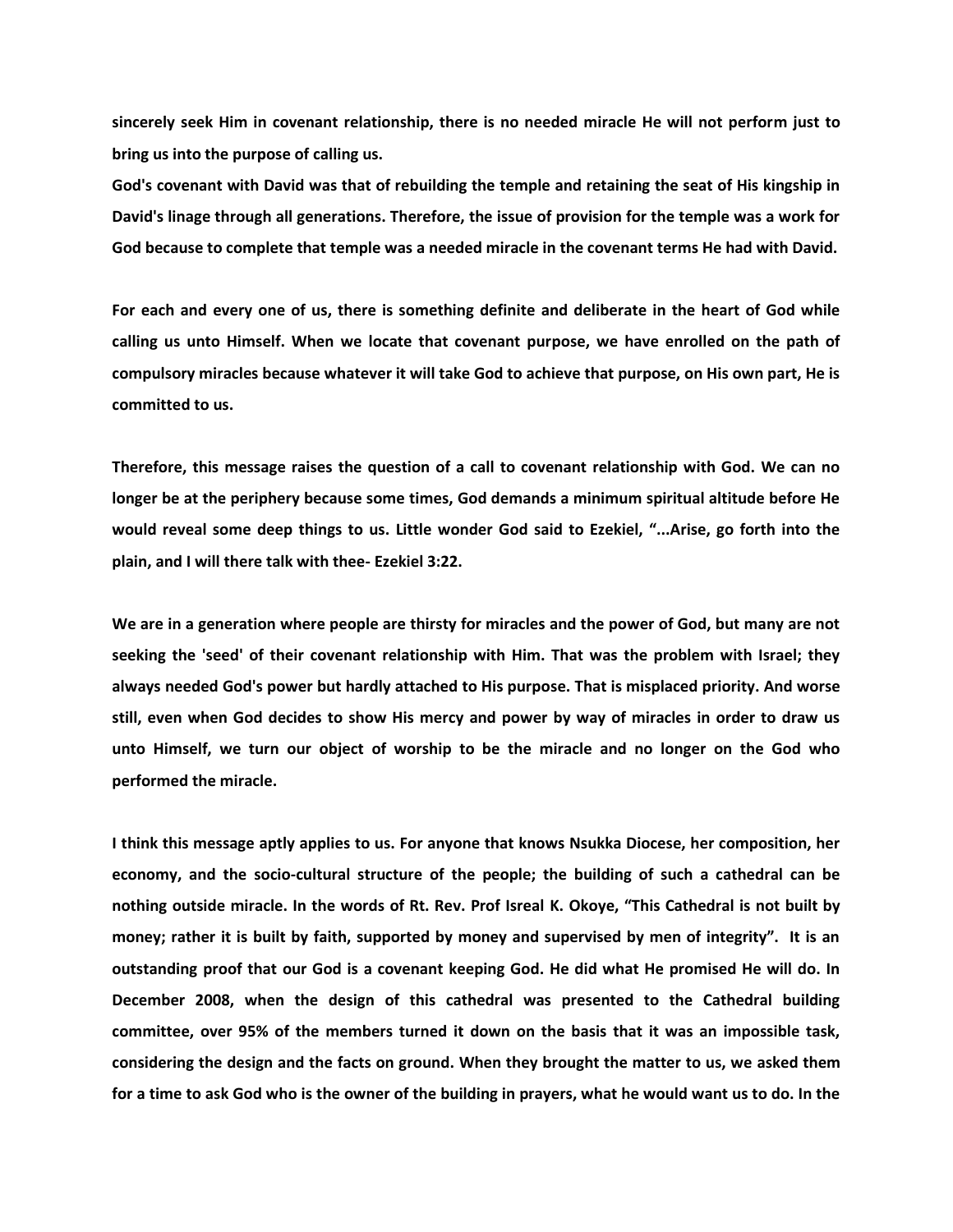**Cause of the prayers, God spoke clearly to me that we should continue with the building as designed, and that He will build it Himself. He added, "You are not just building a Cathedral, you are building a Christian Centre." To complete the Cathedral is the needed miracle in the covenant terms God has with us. It is the means, not the end. Therefore, we need to ask God to help us see, understand, and be committed to the 'seed' of our covenant relationship with Him.**

**In this case, the seed of the covenant between God and the Diocese of Nsukka is "Becoming a Christian Centre". So, the definite and deliberate thing in the heart of God while calling us unto Himself as a Diocese is to be "A Christian Centre". That is the covenant purpose, which has brought this compulsory miracle on our way because whatever it will take God to achieve that purpose, on His own part, He is committed to it. In my understanding, being a "Christian Centre" is nothing than what has been well expatiated in the refrain of our Diocesan Anthem;**

**"Centre of true Evangelism,** 

**A solid base for the Gospel**

**Place of Redemption for the Christians..."**

**NIGERIAN NATION IN THE LIGHT OF OUR THEME**

**Genesis 1:2a may appropriately describe the present state of our nation. Nigeria is without form, and void; and darkness is upon the face of the deep.**

**Over the years, there have been covenant prophetic declarations about Nigeria becoming the pilot of the end time revival that will reawaken Christianity globally. This, as prophesies had it, was because of Nigerian Christians' fervency in the LORD. But what we now have playing out in the social media, news and reactions from church leaders and people look like a contradiction of the prophetic covenant and promises. There is so much fear about the Islamization of Nigeria and complete disappearance of Christianity from the soil of Nigeria that one wonders whether Christians still have any faith left in them. Christians seem to be magnifying this agenda and its preaching is replacing the preaching of the good news of the kingdom. The situation is in fact alarming.**

**In another sense, I try to relate the given situation with the covenant promise of Christ in Matthew 16:18, "… I will build my Church; and the gate of hell shall not prevail against it." In Isaiah 43:19, there is another strong covenant promise, "Behold, I will do a new thing; now it shall spring forth; shall ye not know it? I will even make a way in the wilderness, and rivers in the desert." If the LORD (Yahweh) who is unchanging, absolute, independent, eternally self-existent and is present with His people to save, help, deliver, redeem, bless and keep covenant has emphatically made the above covenant**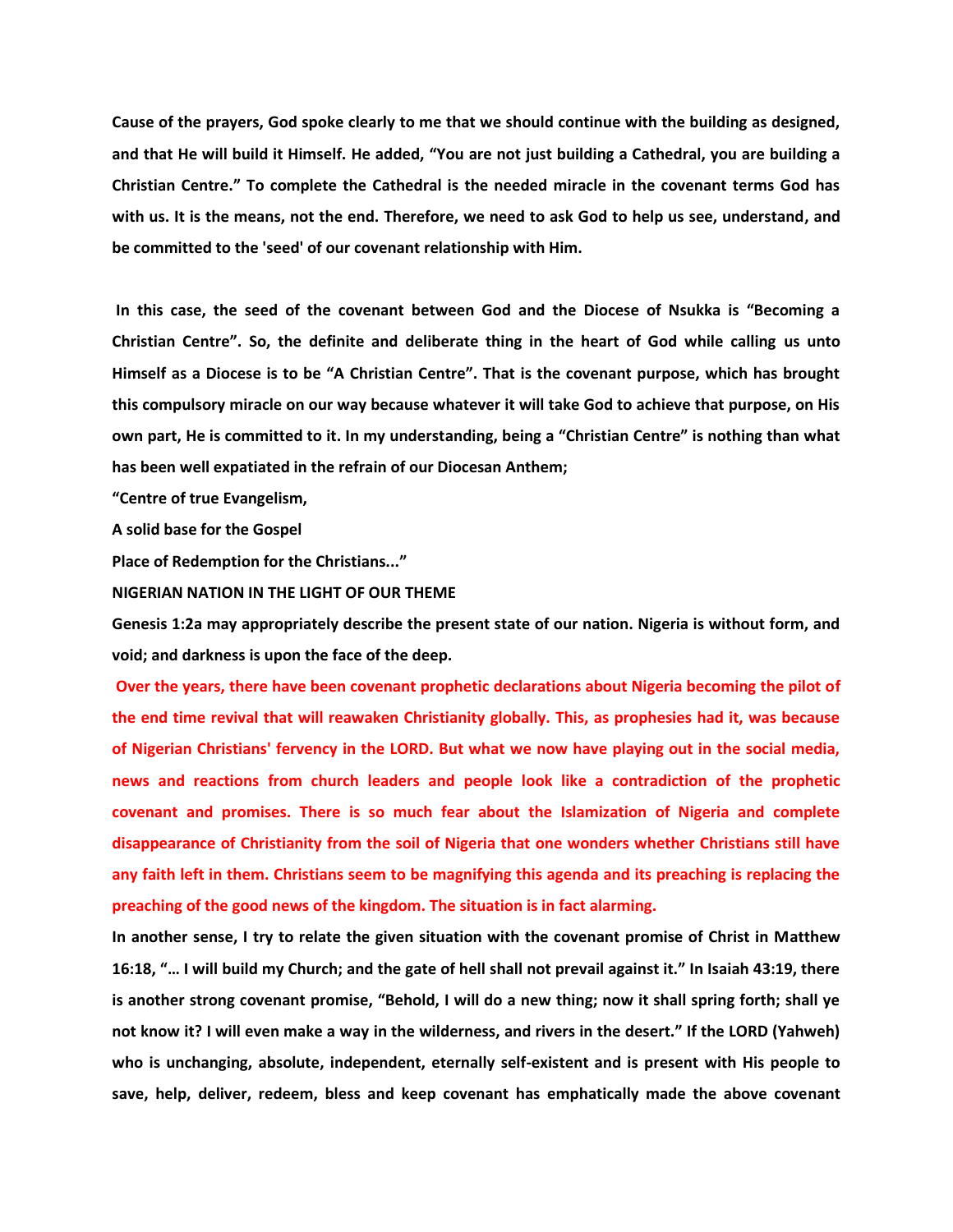**declarations, why should Christians in Nigeria be so engulfed in fear, so much so that we leave the salvific message and preach doom for the church?**

**For me, it is either the Christians in Nigeria have lost the understanding of the nature and personality of God, resulting to faithlessness and lack of confidence in God or we have not kept our own part of the covenant which is "Holiness unto the LORD". There is the need for us to increase our faith and retrace our steps. Let us appraise our Christianity and do away with syncretism that has so blended into our spirituality and the carelessness which we have Christened "grace movement," "hyper grace." Let us do away with those infiltrations and apostasy and go back to our covenant relationship with Yahweh. If we come to this point, our fears will disappear, the presence of God will fill the country and then victory over every devilish agenda is assured.**

# **Conclusion**

**May I make bold reiterate here that the economic and political crises in Nigeria cannot have any effect (negative or positive) on the nature of God; the storms cannot bear on the faithfulness of God. He does not depend on the economy, politics or ethnic diversity/unity of Nigeria to fulfill His promises or achieve his purpose. If at his name, every knee must bow and the Psalmist says He lifts His word above His name, you can then see the extent of the assurance of the coming to pass of His promises. He is unchanging; and powerful, and all sufficient. His faithfulness reaches to the cloud and His righteousness is like Majestic Mountain; His wisdom is like the depth of the sea. By His mighty and outstretched arm, he saves, helps, delivers, redeems, blesses and keeps covenant. Whatever your problem, the answer is one of the listed works of the covenant keeping God.** 

**We have heard it all. Our God is the same yesterday, today and forever more. He is a covenant keeping God. But above all, he is more than able to keep his promises. He did not disappoint Abraham; he did not disappoint Shadrack, Mischack and Abednego. He did not disappoint even Samson, Jonah. He did not disappoint Paul and Silas. He will not disappoint you if today you decide to enter into covenant with him. Just align with Him and give yourself wholly to His worship and He will take up your case.**

**This message is a wake-up call. Let us realign ourselves in God; let us approach Him in worship with a deep sense of covenant relationship. He has undertaken to do His own part of the covenant; His word is ever true; He is a covenant-keeping God.**

**Please rise as we jointly worship God with this song.**

**Covenant keeping God,**

**There is no one like You;**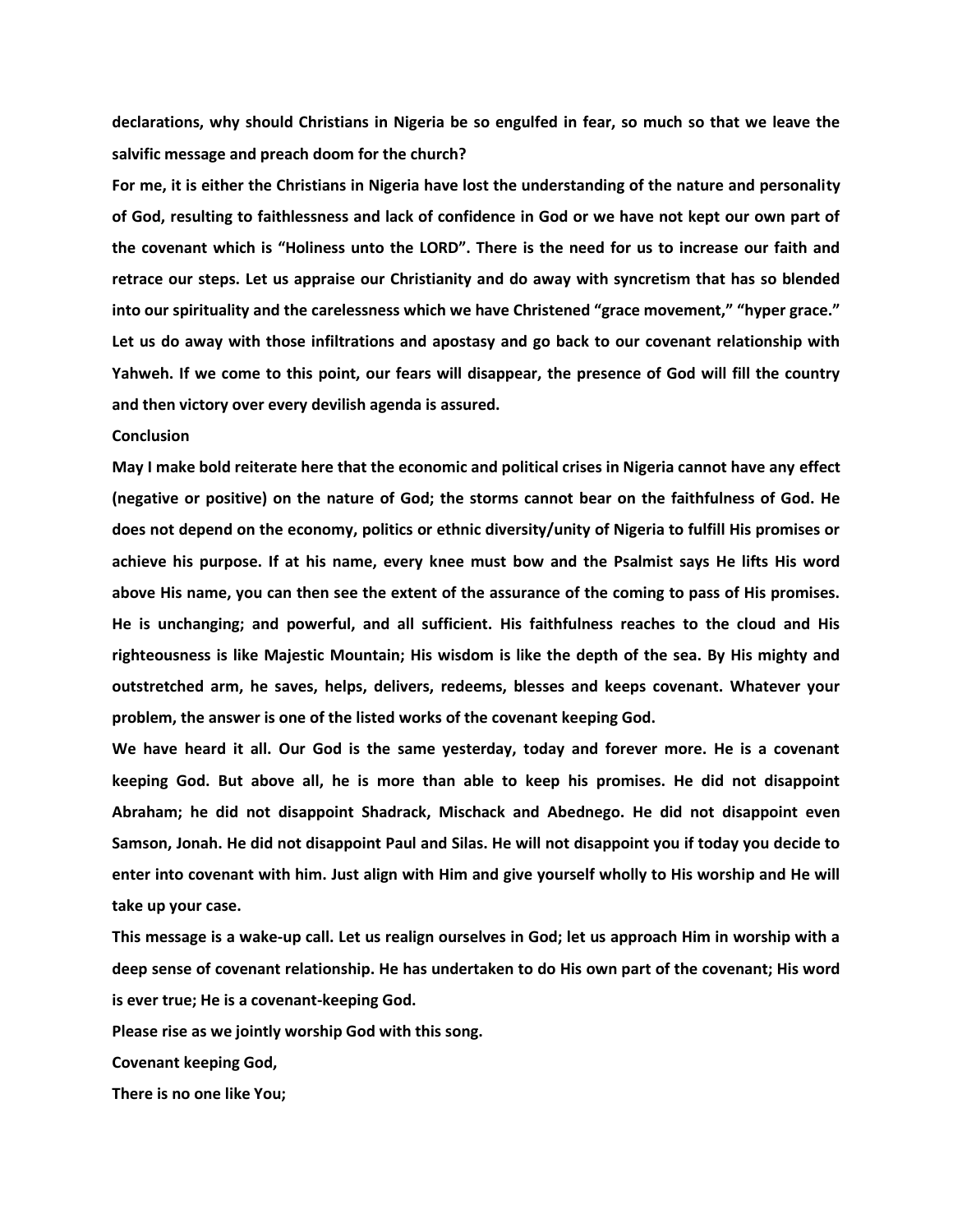**Alfa and Omega, There is no one like You God bless you all. Your brother, friend and Bishop, Aloysius**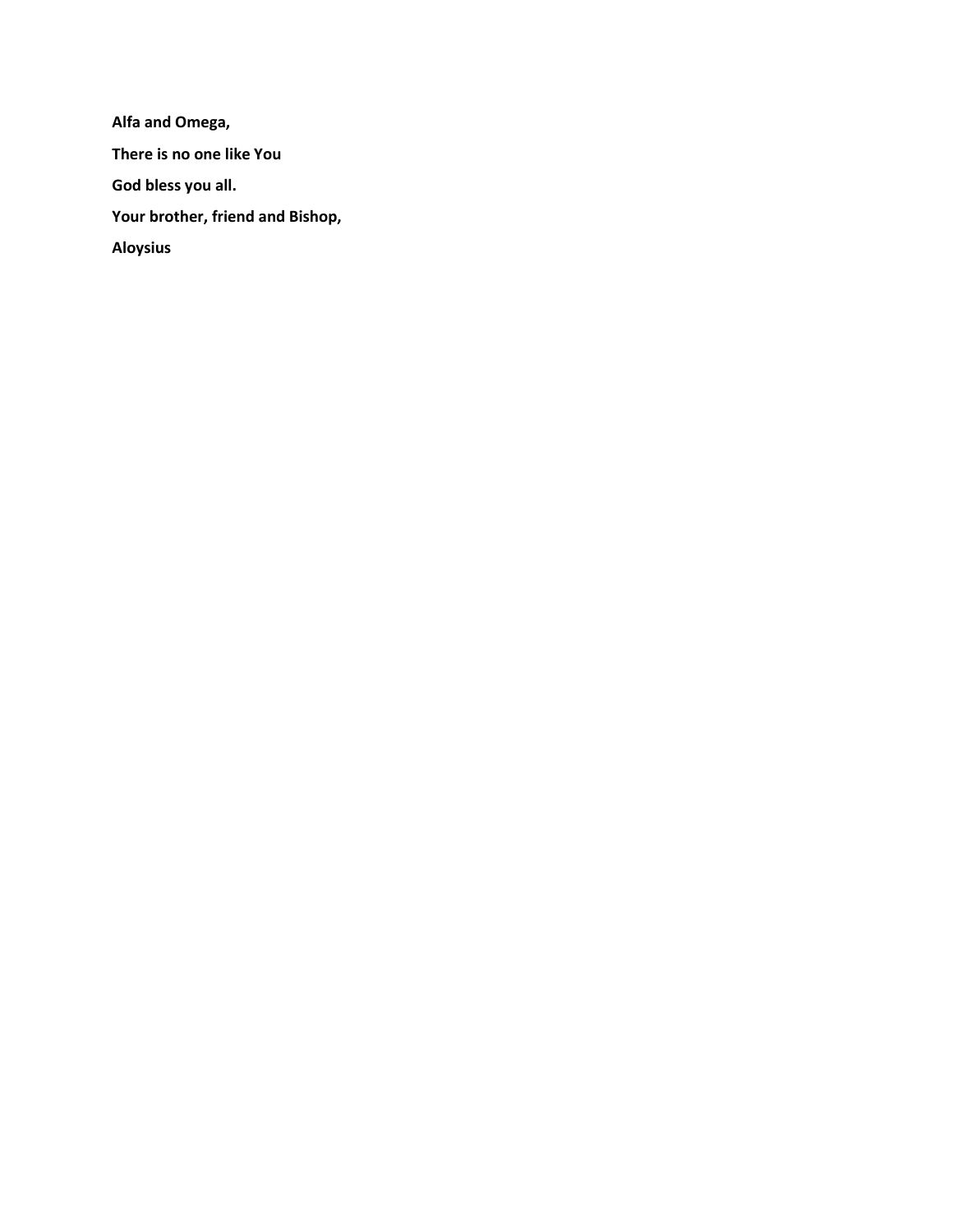### **REFERENCES**

Abifarin, O. and Bello, S. A. "The Civil Service as an Engine of Good Governance in Nigeria". **Research on Humanities and Sciences. www.iste.org.Retrived on 09/10/17.**

**Achebe, C. (1983). The Trouble with Nigeria**

**Adamolekwun, L. (2015). Civil Service and Governance in Nigeria: Issues and Possible Solutions. https://www.vanguardngr.com. Retrieved on Monday 09/10/2017.**

**Ademola, A. Local Government Elections in Nigeria a mockery of Democracy says Dogara. Sourced from the Guardian online site on 107/10/17.**

**Bello, S. A. (2017). Restructuring Nigeria: A Critical Analysis. Retrieved on line on 06/10/17.**

**Egbosiuba, M. Agitation for the Restructuring of Nigerian Federation. Retrieved on Line on 06/07/17.**

**Oaikhena, E. I. M & Osemeke, M. "Good Governance: Role of Public Servants in Nigeria." Global Journal of Political Science and Administration. Vol.4;No.3, July 2016 (pp. 81-97).**

**Samson, I. T. "Religion and the Nigerian State: Situating the Defact and de Jure Frontiers of State-Religion Relation and Its Implications for National Security." Ox Law Religion (2014)3(2): 311 – 339.**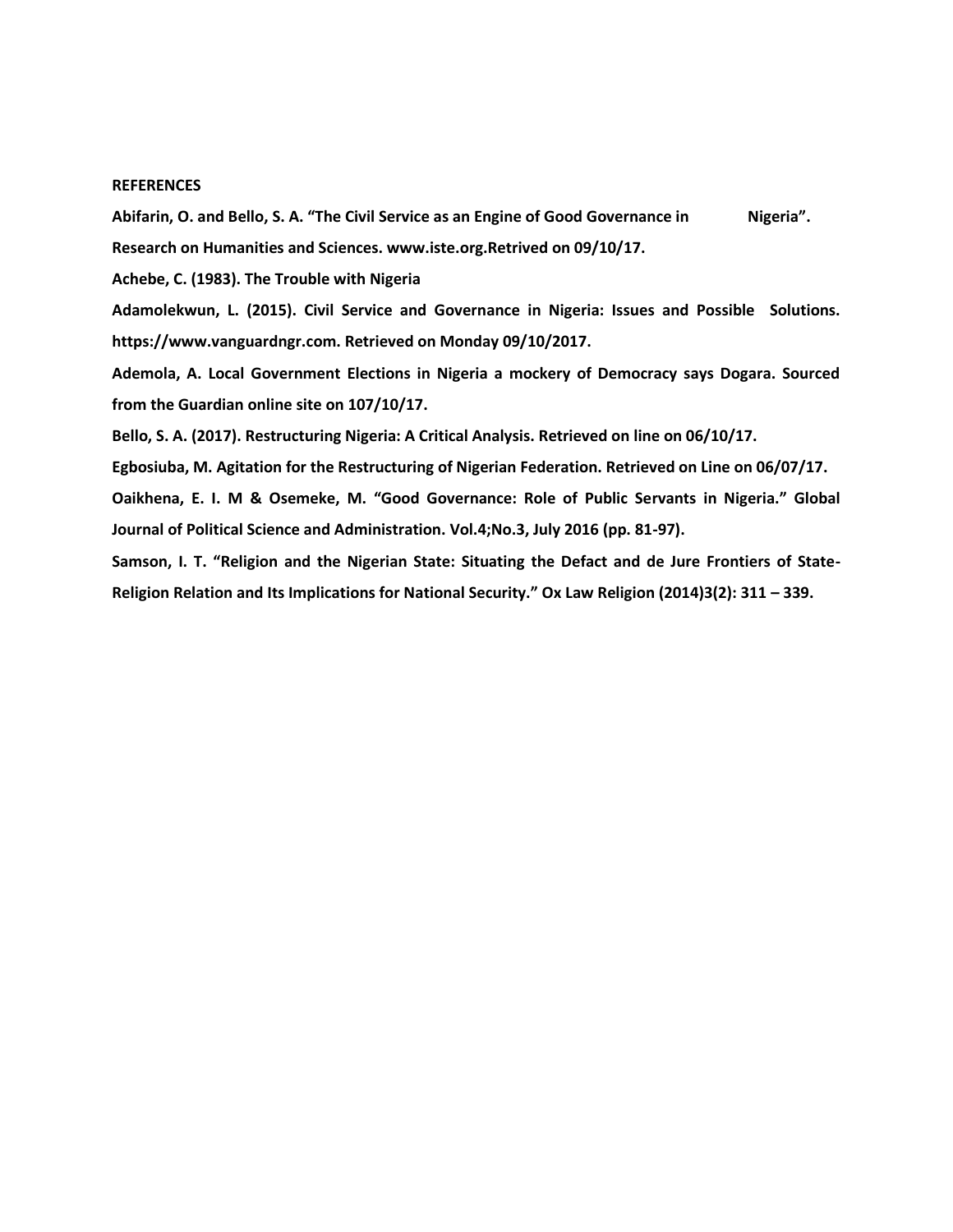**APPENDIX I Diocese of Nsukka (Anglican Communion)**

**Rt. Rev Aloysius Eze. Agbo (JP) (Bishop of Nsukka)**

# **PASTORAL LETTER FROM THE 2nd SESSION OF THE 8TH SYNOD**

# **Dear people of God,**

**May God's goodness and mercy be upon you all now and forever more. Amen.** 

**The Second Session of the 8th Synod of our dear Diocese met under the guidance of God Almighty at the Cathedral Church of St. Paul Nsukka from Wednesday 26th October to Sunday 30th October 2016. In last year's Synod, we heard the Lord say to us through the theme "I will do a new thing" and therein, the Lord opened our spiritual eyes to see and our hearts to understand that indeed our cry had reached the heavens and the Lord decided to open new door of breakthrough and favour to us. We equally understood that no matter how dry and hopeless our situations were that God promised to do new things which shall bring turn around in our lives as individuals, as a Church and in our diocese. We thank God that we are witnesses to all that the Lord has began to do for us.** 

**By the grace of God, this year God has opened yet another wonderful page in the history and life of our diocese through the theme "The Return of the Ark". We immensely reflected on the theme "The Return of the Ark (1 Chron. 13:1-3). This theme was deeply captured in the Bible Study we had and series of wonderful and inspiring sermons delivered by our Guest.** 

**It is clearly evident that God is interested in continuing with doing new things in our lives in a remarkable way much more than we have witnessed before. However, through this year's theme-the return of the Ark, we find that the Ark sometime ago left us and now we await its return. The Ark represents the presence of God. We miss a lot as a result of the absence of the Ark in our lives. It is therefore the mind of God that all of us should prepare our hearts and lives to welcome back the Ark of God. The Ark then in the Bible times dwelt in houses made by man but now the Ark is expected to dwell in our lives as the temple of God. It is time we receive Christ into our lives for it is Christ in us the hope of glory.**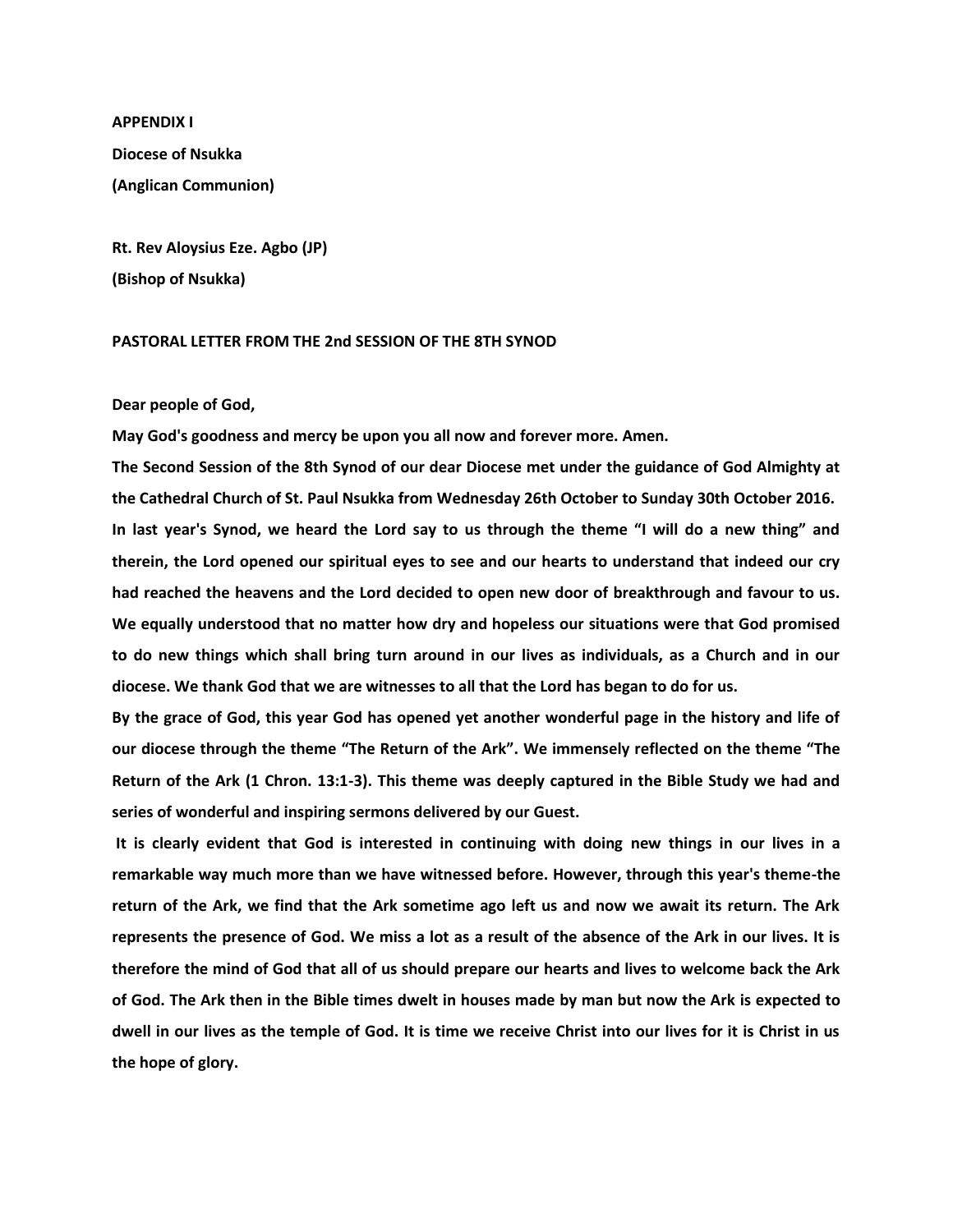**People of God, God has been doing great things for us in this Diocese, and in Nigeria but greater and new things are about to emerge as soon as the Ark returns into our hearts and lives. Let us therefore pray that God will grant us to grace to believe and live an acceptable life of holiness to be able to see them come true.** 

**The Lord God has continued to show us mercy in all ramifications despite the fact that this year 2016 has been a troubled year in the history of Nigeria as a nation. This year witnessed a great dwindling of the nation's economy which is technically referred to as economic recession. It affected so many businesses both locally and internationally. In all these turbulent economic challenges and realities we want to say that God has continued to show us mercy and His favour and would continue to do so, for truly, the Lord is our Shepherd.** 

**Brethren, we are glad on your renewed and undaunted commitment and love to things of God and His Church. Despite the harsh economic situation Nigeria is passing through, this year has witnessed improvement in infrastructural development in our local Churches. In fact it is noticed that almost every Church is undertaking one project or the other. Your devotion in so many projects scattered all over the diocese speaks volume of your readiness to continue with the vision and mission of the diocese as encapsulated in the revised edition of "The Way forward". You shall not lose your rewards in Jesus' name. Amen.** 

 **However, we frowned at the high rate of poor quality work and no recourse to standard that have pervaded the diocese. The Synod therefore warns that all building projects shall be supervised from design to through foundation to the completion of the project.** 

**More so, we have noticed the preference of embarking on Church projects to paying diocesan assessment. This no doubt limits the various administrative duties of the diocese and other projects at the center. We therefore reiterate our earlier position that paying of Assessment is a priority and should be given the deserved attention it requires.** 

**Brethren, we have also noticed the lack of interest in Church music. This is more worrisome when we now find so many Churches including Parish headquarters where there is no longer Choir. We therefore insist that every Church must have Choir, failure to do so will definitely attract sanctions from the diocesan.** 

**We want to commend all those whom God is using in donating expensive materials that runs in millions for the completion of the Cathedral. We solicit for more donations as we have in our mind to complete and dedicate the Cathedral soonest and move into other projects in keeping with our Vision.**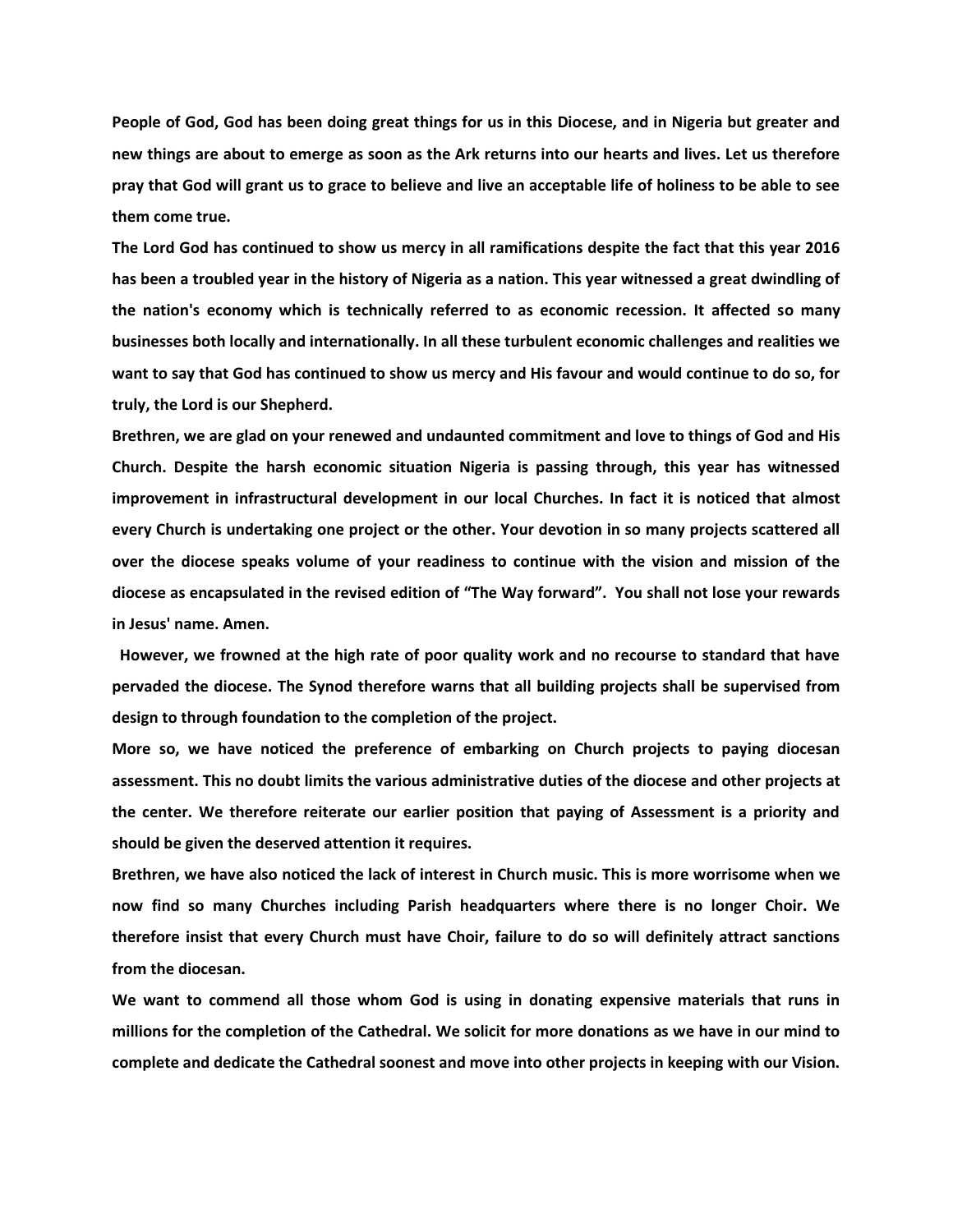**We have noted the challenging circumstances some small Churches are passing through and resolve that on 29th January 2017 we shall make donations towards assisting some of these Churches like the type we do on Matthias Sunday.** 

**We commend you all for maximum compliance with the directive on uniform signpost for Churches and diocesan owned institutions and ask that other directives should be responded to in similar manner.** 

**Brethren, the Lord has led us into establishing a Health Insurance Scheme within the diocese. This Scheme is aimed at providing health services at the cost of Six thousand Naira only annually (N6000:00). We therefore ask that our members should register now and Churches to register their Priests and Pastors.** 

**Brethren, we bring to your notice our resolve to hold Sonship Manifestation Youth Conference (SOMAYCO) annually. This vision came from God to reposition our youths to take up leadership position in all godliness. We therefore urge all of us to key into this vision in mobilizing our youths and supporting the programme financially an otherwise. The 2017 edition will come from 17th -22nd April 2016.** 

**We commend all the revival programmes that go on in our Churches nowadays. We pray God to sustain them. But we equally advice that revival should not be seen as a mere activity that ends up without any impact in the lives of the people but that which would lead to renewal of people's character to the point of godliness. It is therefore our desire that all the programmes will run will be Bible based and discipleship oriented. With this we can raise a godly generation from our Churches in this crooked generation.**

**And now unto him who is able to keep you from falling and to present you before his glorious presence without fault and with great joy-we commit you; may the Lord bless you and keep you; May He deliver you from dwelling in the past and teach you both to know His present will and to follow His plans; May He bring upon you the blessings that follow all those lives who have welcomed the Ark into their lives and the blessings of God Almighty, Father, Son, and the Holy Spirit, be among you and remain with you always. Amen.** 

**Your friend, brother and bishop.**

 $+\alpha$